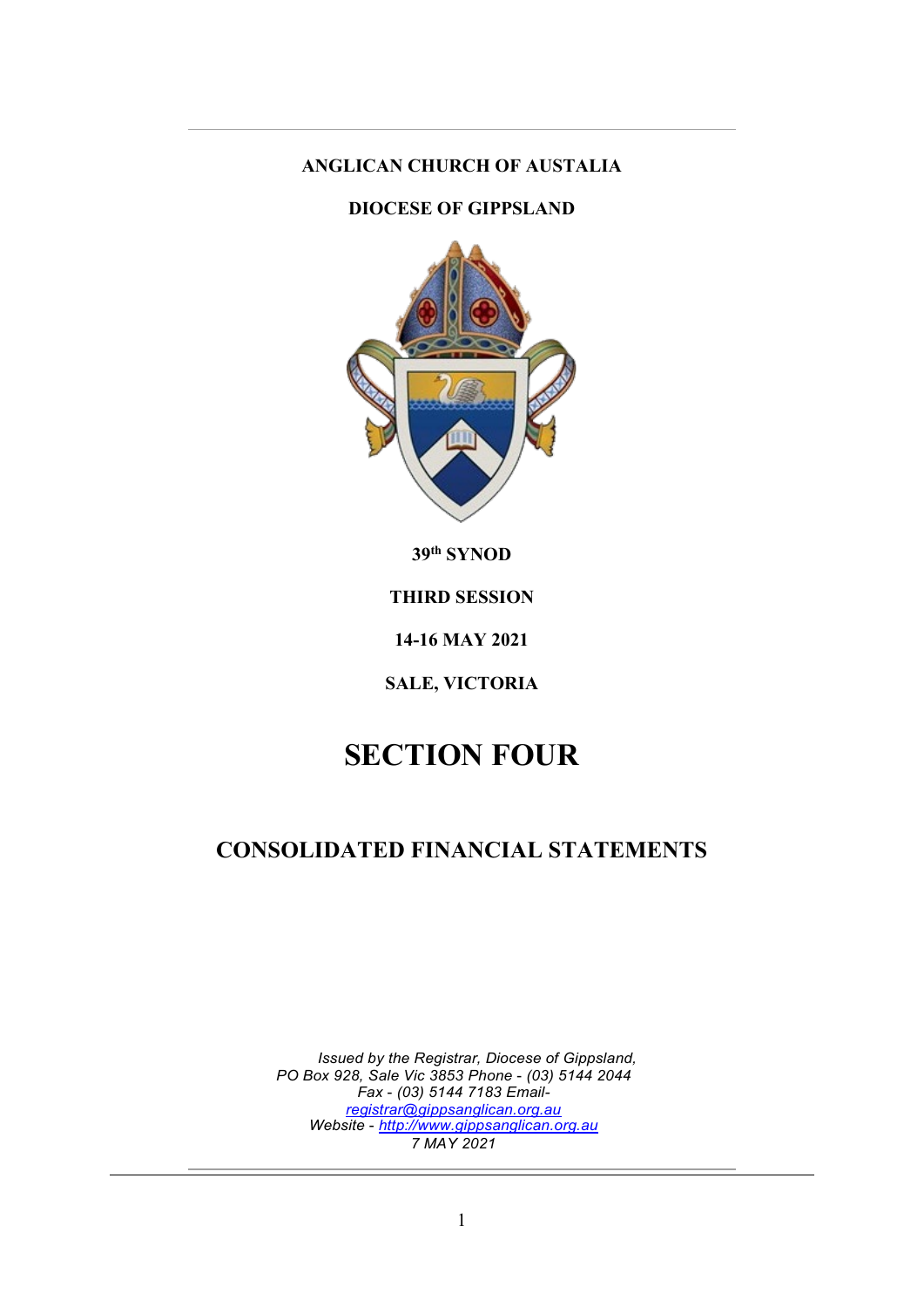# **SECTION FOUR**

# **ANGLICAN DIOCESE OF GIPPSLAND**

## **THIRD SESSION OF THE THIRTY-NINTH SYNOD**

# **14 - 16 MAY 2021**

# **SALE, VIC**

The attached financial statements bring together all the entities of the Diocese and which report to Bishop in Council. They consolidation all the financial statements of:

- Operational expenditure contained within the Bishop in Council budget, (including The Gippsland Anglican and Gippsland Ministry Foundation)
- Trusts Corporation;
- Anglican Development Fund,
- The Abbey,
- The Church Bookroom,
- Gippsland Anglican Retirement Living,
- ADG Administration Ltd; and
- Anglican Earthcare Gippsland.

The Statements that are contained within are NOT the final audited statements and do not contain the audit report and management letter. These are anticipated to be received from the auditors on Tuesday 11 May 2021.

These interim statements are provided for the information of Synod members to enable due consideration of the financial performance of the Diocese. Any significant adjustments between these interim statements and the final audited statements will be brought to the attention of members during the presentation of the Financial Report at Synod.

Allowedy

Richard Connelly Registrar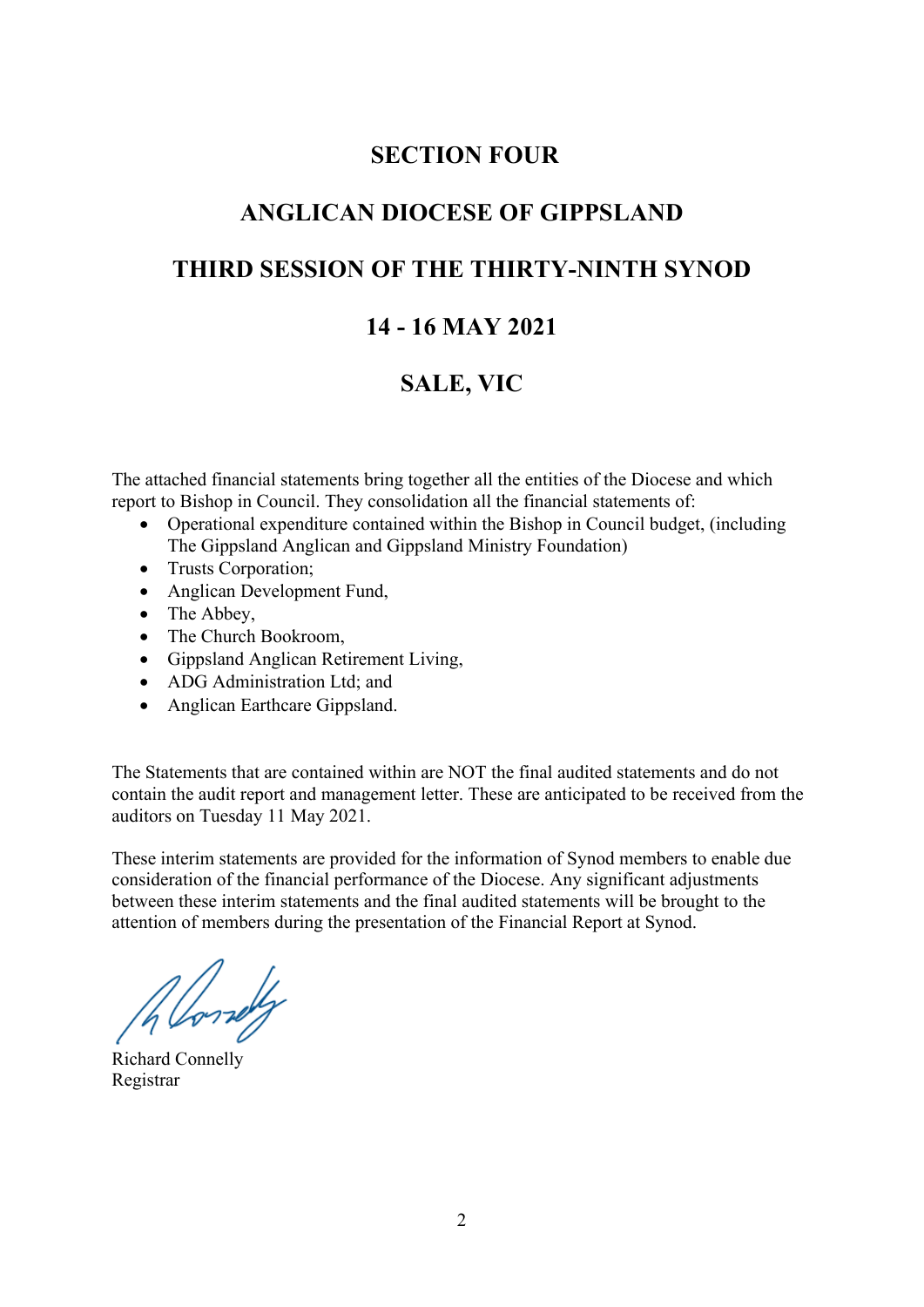# **CONSOLIDATED FINANCIAL REPORT FOR THE YEAR ENDED 30 SEPTEMBER 2020**

**The Anglican Diocese of Gippsland as Parent, Bishop In Council (including Gippsland Anglican and Gippsland Ministry Foundation), Trusts Corporation, Anglican Development Fund, The Abbey, Church Bookroom, Gippsland Anglican Retirement Living, Administration and Anglican Earthcare Gippsland, all under the control of Bishop In Council, are included for the purpose of preparing the consolidated financial statements.**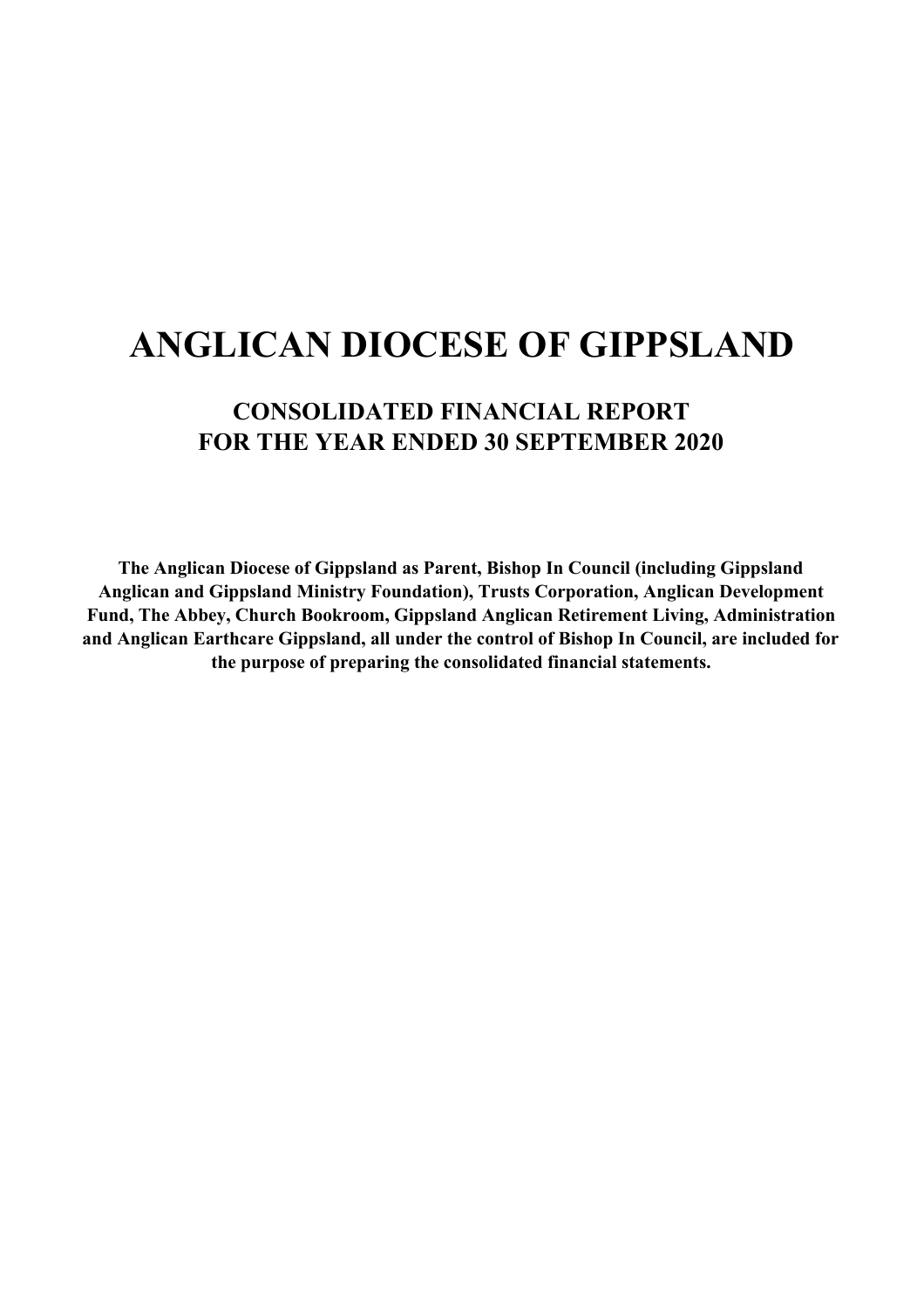#### **CONSOLIDATED INCOME AND EXPENDITURE STATEMENT FOR THE YEAR ENDED 30 SEPTEBER 2020**

*Includes Bishop In Council and Trust Coporation, plus surplus/(deficits) for ADF, The Abbey, Church Bookroom, GARL, Administration and Anglican Earthcare Gippsland*

|                                                                               | <b>Notes</b> | 2020/19    | 2019/18    |
|-------------------------------------------------------------------------------|--------------|------------|------------|
| <b>INCOME</b>                                                                 |              |            |            |
| Aboriginal Ministry Funds Received                                            |              | 100,640    | 50,384     |
| <b>ATO Cash Flow Boost</b>                                                    |              | 100,000    |            |
| Capital Profits                                                               |              | 327,360    | 143,281    |
| Capital Gain/(Loss) on Sale of Non-Current Assets                             |              | (109,903)  |            |
| Dividends & Interest                                                          |              | 214,606    | 586,598    |
| <b>Gippsland Ministry Fund Grant</b>                                          |              |            | 140,000    |
| Management Fees Received                                                      |              | 2,000      | 3,500      |
| <b>Parish Contributions</b>                                                   |              | 365,271    | 332,577    |
| Property Income                                                               |              | 206,951    | 249,749    |
| Sundry Income                                                                 |              | 121,003    | 14,204     |
| <b>TOTAL INCOME</b>                                                           |              | 1,327,928  | 1,520,293  |
|                                                                               |              |            |            |
| Less Income Applicable to:                                                    |              |            |            |
| Diocesan Trusts                                                               |              | 236,099    | 249,503    |
|                                                                               |              | 236,099    | 249,503    |
|                                                                               |              | 1,091,829  |            |
| <b>NET INCOME</b>                                                             |              |            | 1,270,790  |
| <b>EXPENDITURE</b>                                                            |              |            |            |
| Administration                                                                |              | 572,183    | 487,667    |
| Allocations                                                                   |              | 250,443    | 281,425    |
| Data Services                                                                 |              | 18,557     | 10,937     |
| Miscellaneous Expenses                                                        |              | (139, 971) | 151,511    |
| Property & Investment Expenses                                                |              | 121,244    | 134,006    |
| Redress Expense                                                               |              | 530,000    |            |
| Staffing                                                                      |              | 402,295    | 459,574    |
| <b>TOTAL EXPENDITURE</b>                                                      |              | 1,754,751  | 1,525,120  |
|                                                                               |              |            |            |
| <b>OPERATING SURPLUS/(DEFICIT)</b>                                            |              | (662, 922) | (254, 330) |
| Add/(Less): Gippsland Anglican Surplus/(Deficit)                              |              | (19, 133)  | (25, 822)  |
| Add/(Less): Gippsland Ministry Foundation Surplus/(Deficit)                   |              | (14, 713)  | (8, 594)   |
| Unrealised Gains/(Losses) on Trust Corporation Investments                    |              | (252, 135) | 323,098    |
|                                                                               |              |            |            |
| <b>BISHOP IN COUNCIL &amp; TRUSTS</b><br><b>CORPORATION SURPLUS/(DEFICIT)</b> |              | (948, 903) | 34,352     |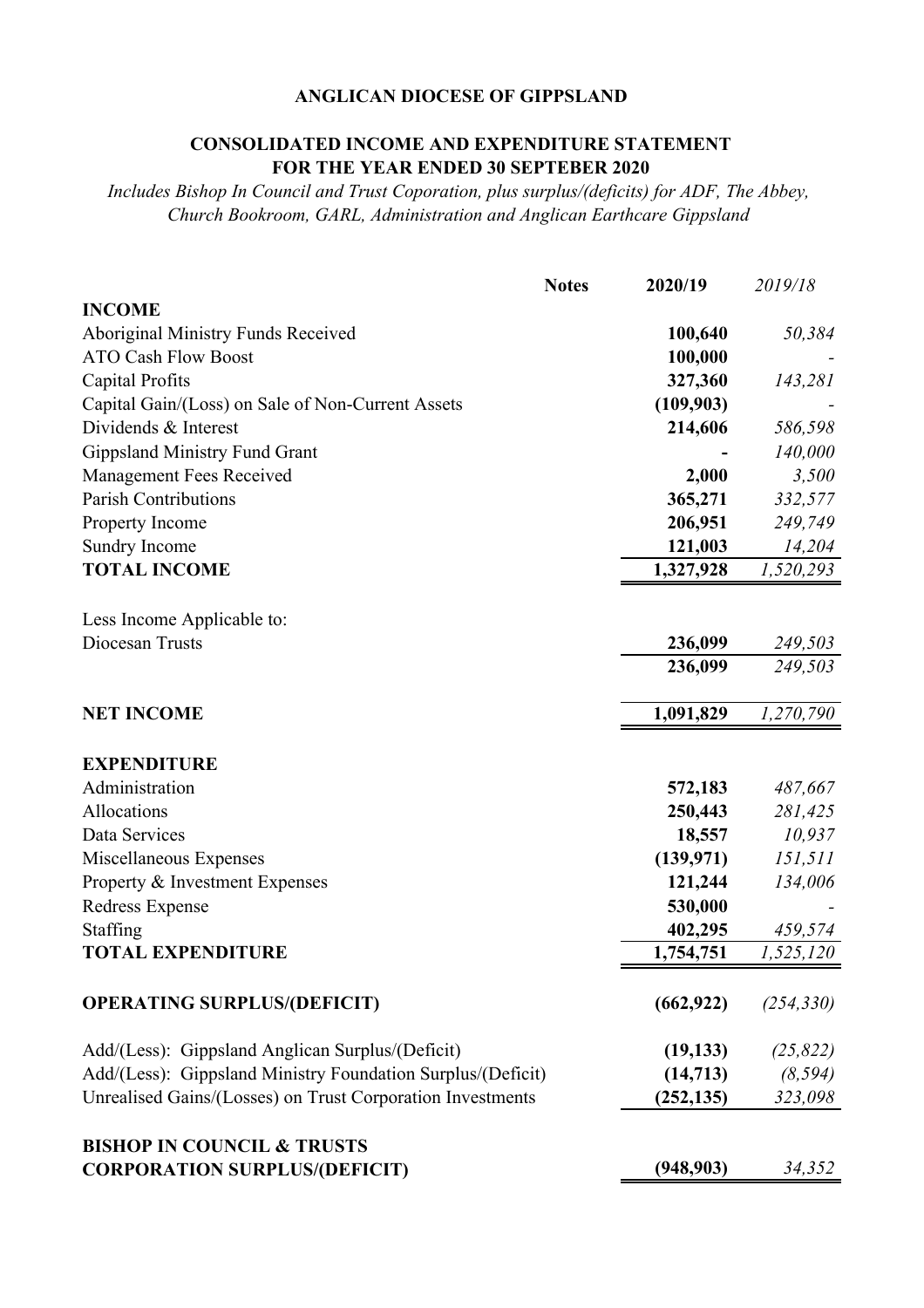#### **CONSOLIDATED INCOME AND EXPENDITURE STATEMENT FOR THE YEAR ENDED 30 SEPTEBER 2020**

*Includes Bishop In Council and Trust Coporation, plus surplus/(deficits) for ADF, The Abbey, Church Bookroom, GARL, Administration and Anglican Earthcare Gippsland*

|                                                                    | <b>Notes</b> | 2020/19   | 2019/18 |
|--------------------------------------------------------------------|--------------|-----------|---------|
| <b>OTHER ENTITIES - SURPLUS/(DEFICIT)</b>                          |              |           |         |
| Add/(Less): Anglican Development Fund Surplus/(Deficit)            |              | 129,583   | 71,731  |
| Add/(Less): The Abbey Surplus/(Deficit)                            |              | 779       | 1,861   |
| Add/(Less): Church Bookroom Surplus/(Deficit)                      |              | 1,458     | (682)   |
| Add/(Less): Gippsland Anglican Retirement Living Surplus/(Deficit) |              | 24,386    |         |
| Add/(Less): Administration Surplus/(Deficit)                       |              | (4, 728)  |         |
| Add/(Less): Anglican Earthcare Gippsland Surplus/(Deficit)         |              | 11,013    |         |
| <b>TOTAL OTHER ENTITIES - SURPLUS/(DEFICIT)</b>                    |              | 162,491   | 72.910  |
| <b>NET SURPLUS/(DEFICIT)</b>                                       |              | (786,412) | 107,262 |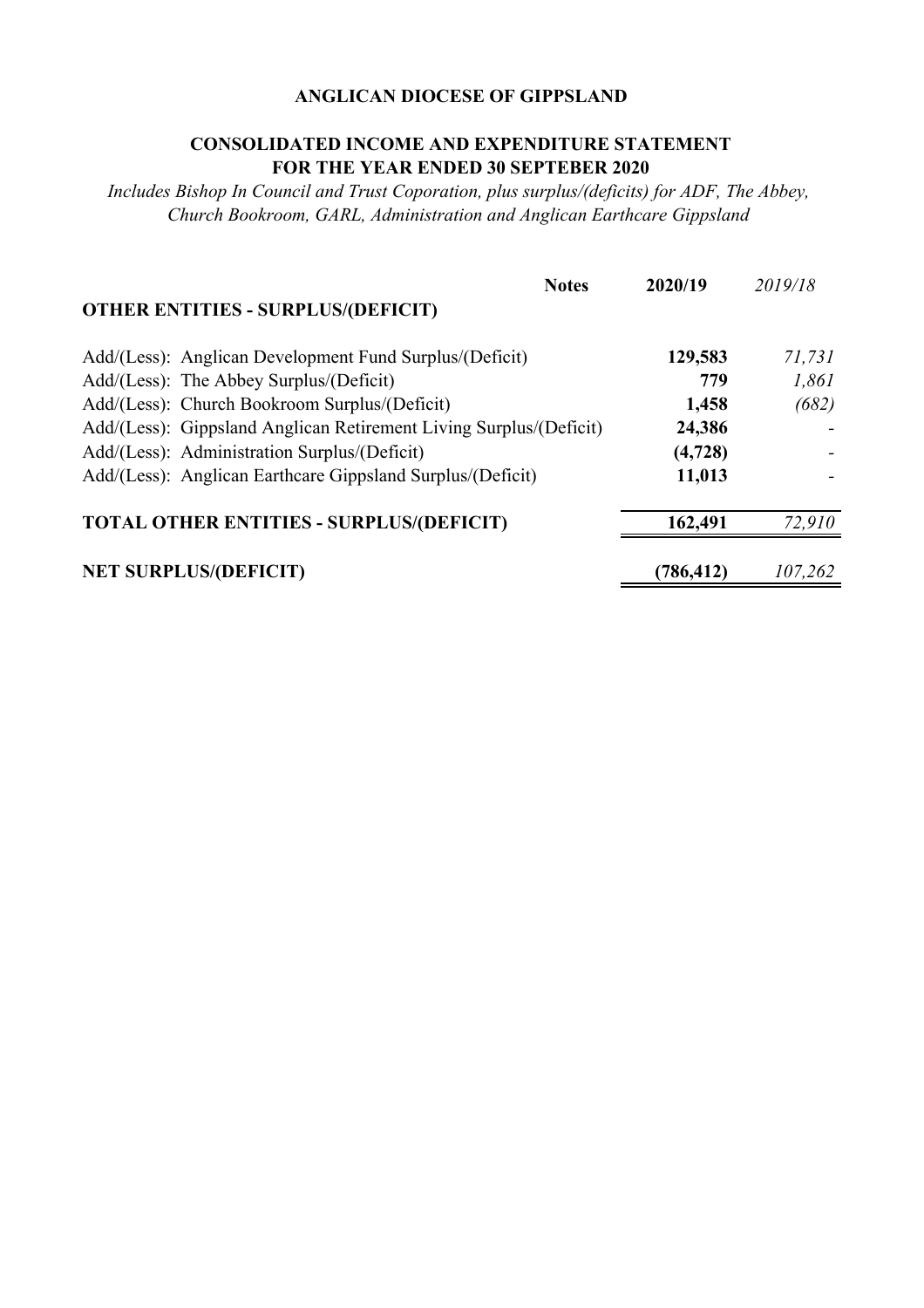### **CONSOLIDATED BALANCE SHEET FOR THE YEAR ENDED 30 SEPTEBER 2020**

*Includes Bishop In Council, Trust Coporation, ADF, The Abbey, Church Bookroom, GARL, Administration and Anglican Earthcare Gippsland*

|                                                 | <b>Notes</b>   | 2020/19    | 2019/18    |
|-------------------------------------------------|----------------|------------|------------|
| <b>ASSETS</b>                                   |                |            |            |
| Cash                                            |                | 1,102,639  | 107,874    |
| Receivables                                     | $\overline{2}$ | 1,716,256  | 1,695,594  |
| Investments                                     | 3              | 9,224,662  | 9,112,603  |
| <b>Right of Use Assets</b>                      | $\overline{4}$ | 112,610    |            |
| Property, Plant & Equipment                     | 5              | 12,150,631 | 9,106,750  |
| <b>TOTAL ASSETS</b>                             |                | 24,306,798 | 20,022,821 |
| <b>LIABILITIES</b>                              |                |            |            |
| Creditors & Borrowings                          | 6              | 8,034,925  | 2,947,946  |
| Provisions                                      | 7              | 2,521      | 42,948     |
| <b>TOTAL LIABILITIES</b>                        |                | 8,037,446  | 2,990,894  |
| <b>NET ASSETS</b>                               |                | 16,269,352 | 17,031,927 |
| <b>DIOCESAN CAPITAL &amp; TRUST FUNDS</b>       |                |            |            |
| Capital Funds                                   | 8              | 1,865,750  | 1,865,700  |
| <b>Trust Funds</b>                              | 9              | 9,221,449  | 9,481,555  |
| <b>Other Reserves</b>                           | 10             | 4,397,474  | 4,116,946  |
| <b>General Reserve</b>                          | 11             | 784,679    | 1,567,726  |
| <b>TOTAL DIOCESAN CAPITAL &amp; TRUST FUNDS</b> |                | 16,269,352 | 17,031,927 |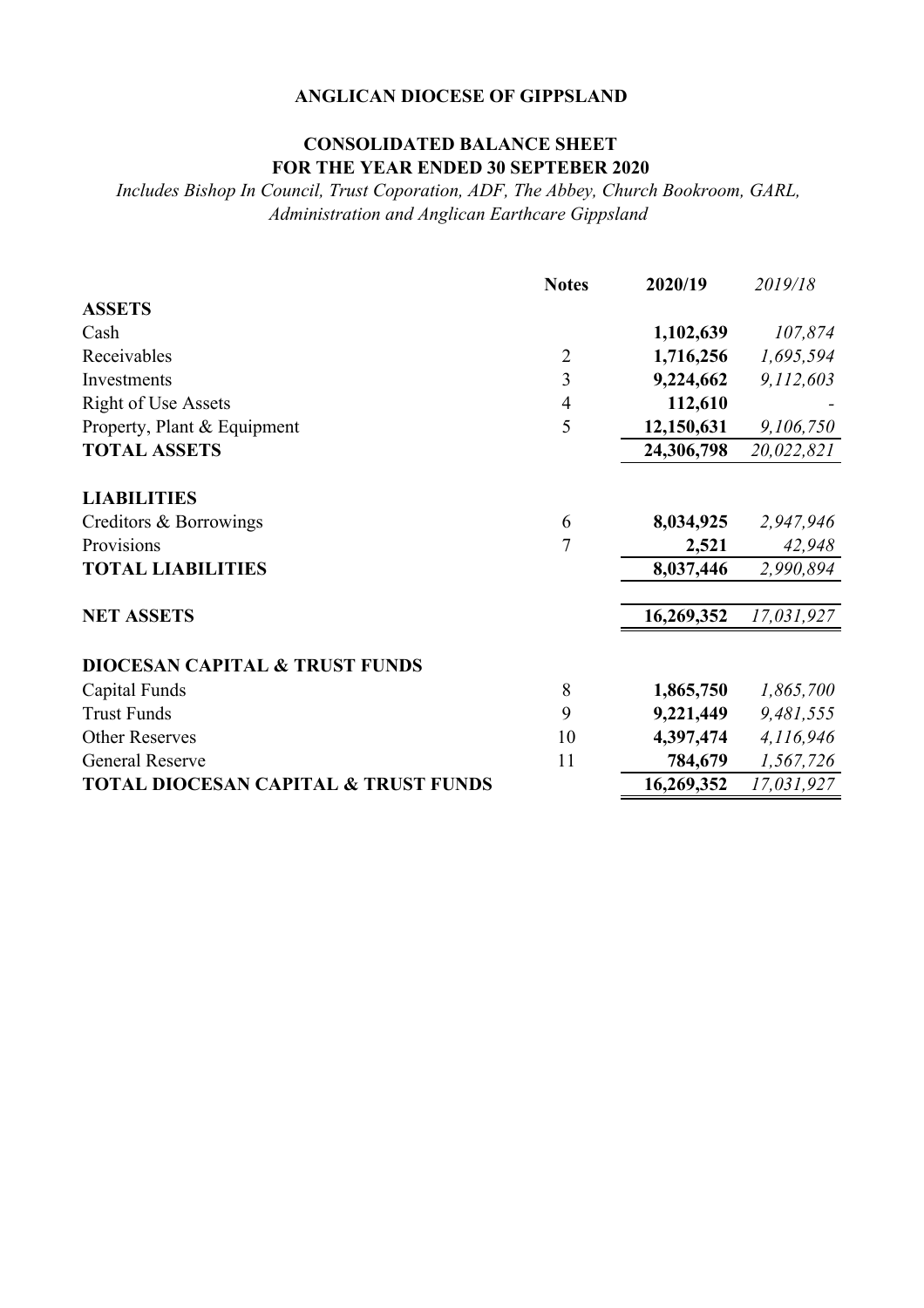#### **STATEMENT OF CHANGES IN EQUITY AS AT 30 SEPTEBER 2020**

*Includes Bishop In Council, Trust Coporation, ADF, The Abbey, Church Bookroom, GARL, Administration and Anglican Earthcare Gippsland*

|                                                                                                                                           | Capital<br><b>Funds</b> | <b>Trust Funds</b> | <b>Other</b><br><b>Reserves</b> | General<br><b>Reserve</b> | <b>Total</b>                                  |
|-------------------------------------------------------------------------------------------------------------------------------------------|-------------------------|--------------------|---------------------------------|---------------------------|-----------------------------------------------|
| Balance at<br>30 September 2018                                                                                                           | 1,865,700               | 10,183,814         | 4,054,796                       | 1,218,685                 | 17,322,995                                    |
| Profit attributable to members                                                                                                            |                         |                    |                                 | 107,262                   | 107,262                                       |
| Transfers to/from reserves<br>- Trust Funds<br>- Asset Revaluation Reserve<br>- General Reserve                                           |                         | (702, 259)         | 62,150                          | (62, 150)<br>303,929      | (702, 259)<br>303,929                         |
| <b>Balance at</b><br>30 September 2019                                                                                                    | 1,865,700               | 9,481,555          | 4,116,946                       | 1,567,726                 | 17,031,927                                    |
| Profit attributable to members                                                                                                            |                         |                    |                                 | (786, 412)                | (786, 412)                                    |
| Transfers to/from reserves<br>- Capital Funds<br>- Trust Funds<br>- Asset Revaluation Reserve<br>- Marketing Reserve<br>- General Reserve | 50                      | (260, 106)         | 280,860<br>(332)                | 3,365                     | 50<br>(260, 106)<br>280,860<br>(332)<br>3,365 |
| <b>Balance at</b><br>30 September 2020                                                                                                    | 1,865,750               | 9,221,449          | 4,397,474                       | 784,679                   | 16,269,352                                    |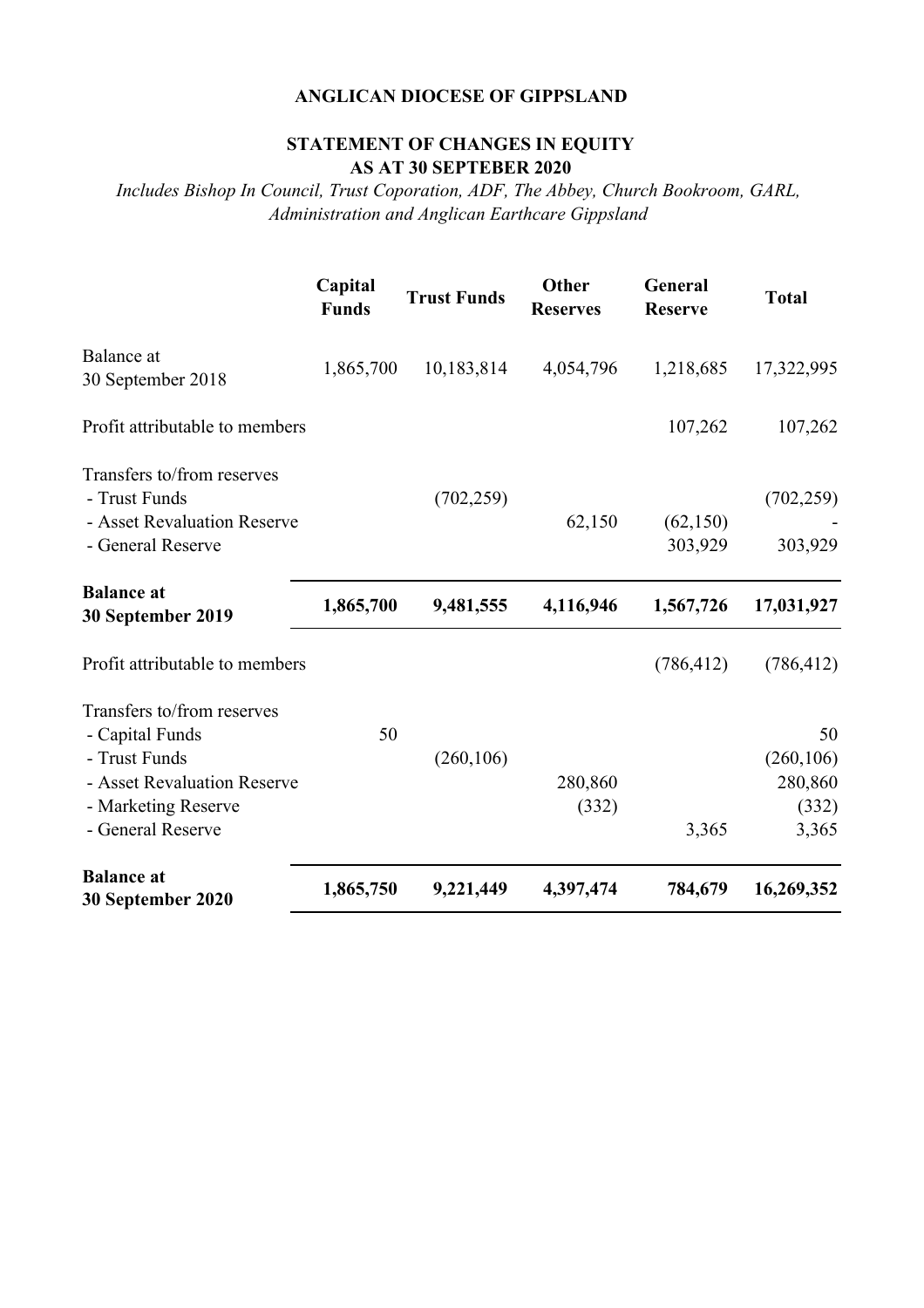### **CASH FLOW STATEMENT FOR THE YEAR ENDED 30 SEPTEMBER 2020**

*Includes Bishop In Council, Trust Coporation, ADF, The Abbey, Church Bookroom, GARL, Administration and Anglican Earthcare Gippsland*

|                                                     | <b>Notes</b> | 2020/19     | 2019/18     |
|-----------------------------------------------------|--------------|-------------|-------------|
| <b>CASH FLOWS FROM OPERATING ACTIVITIES</b>         |              |             |             |
| Receipts from Customers and Investments             |              | 2,722,077   | 2,453,292   |
| Payments to Suppliers and Employees                 |              | (6,833,988) | (3,254,149) |
| Net Cash (Used in)/Provided by Operating Activities | 13(b)        | 4,111,911   | 800,857     |
| <b>CASH FLOWS FROM INVESTING ACTIVITIES</b>         |              |             |             |
| Proceeds from Sale of Property, Plant and Equipment |              | 665,262     | 19,090      |
| Payment for Property, Plant and Equipment           |              | (373, 813)  | (443, 540)  |
| Net Cash (Used in)/Provided by Investing Activities |              | 291,449     | (424, 450)  |
| <b>CASH FLOWS FROM FINANCING ACTIVITIES</b>         |              |             |             |
| Proceeds/(Repayments) of Trust Funds                |              | (3,408,595) | (702, 260)  |
| Net Cash (Used in)/Provided by Financing Activities |              | (3,408,595) | (702, 260)  |
|                                                     |              |             |             |
| Net Increase in Cash Held                           |              | 994,765     | (325, 853)  |
| Cash and Cash Equivalents at 1 July                 |              | 107,874     | 433,727     |
| Cash and Cash Equivalents at 30 June                |              | 1,102,639   | 107,874     |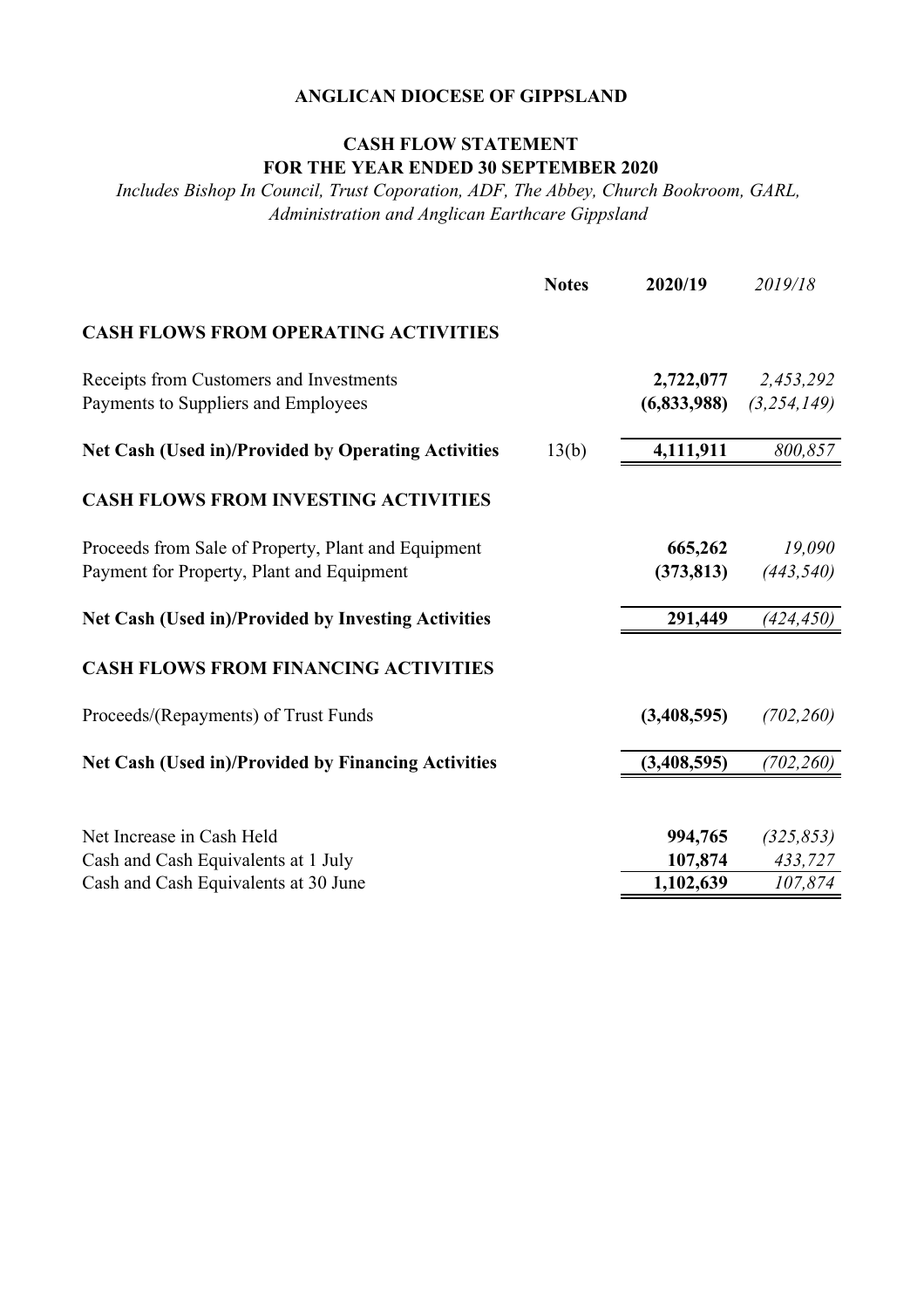### **NOTES TO AND FORMING PART OF THE ACCOUNTS FOR THE YEAR ENDED 30 SEPTEBER 2020**

#### **NOTE 1. General Information Statement and Statement of Compliance**

The Group consists of the Parent and the following entities under the control of Bishop In Council for the purpose of preparing the consolidated financial statements:

- Bishop In Council, including Gippsland Anglican and Gippsland Ministry Foundation;
- Trusts Corporation;
- Anglican Development Fund (ADF);
- The Abbey;
- Church Bookroom;
- Gippsland Anglican Retirement Living (GARL);
- Administration; and
- Anglican Earthcare Gippsland (AEG).

Bishop In Council is the body responsible for the administration of the Diocese, including management of funds raised by Diocesan property and management of staff employed to provide the functions of the Diocese and its parishes.

The Trusts Corporation is responsible for the management of assets and investments of the Diocese, these primarily include real estate used to generate rental income and financial investments generating interest and dividend income.

The ADF is a charitable trust of which the Diocese is the trustee. The principal activity of the ADF is to provide finance at a below market rate of interest for all parishes and other associated facilities. The finance necessary to service this activity is derived from investments.

The Abbey is responsible for the management of a property on Raymond Island, and is operated as a function centre and accommodation provider.

The Church Bookroom is responsible for the management of inventory and supplies required by all parishes in the Diocese.

Gippsland Anglican Retirement Living is responsible for the management of Clifton Waters Village, a resident-funded retirement village. GARL arranges for the collection of monies from incoming residents and the maintenance of properties occupied by the residents.

ADG Administration Ltd is a fund with a principal activity of managing funds allocated to address workforce liabilities (Workcover) and professional standards matters of the Diocese.

Anglican Earthcare Gippsland is a fund that manages monies received from grants and donations, which are primarily used to support projects and initiatives of The Abbey.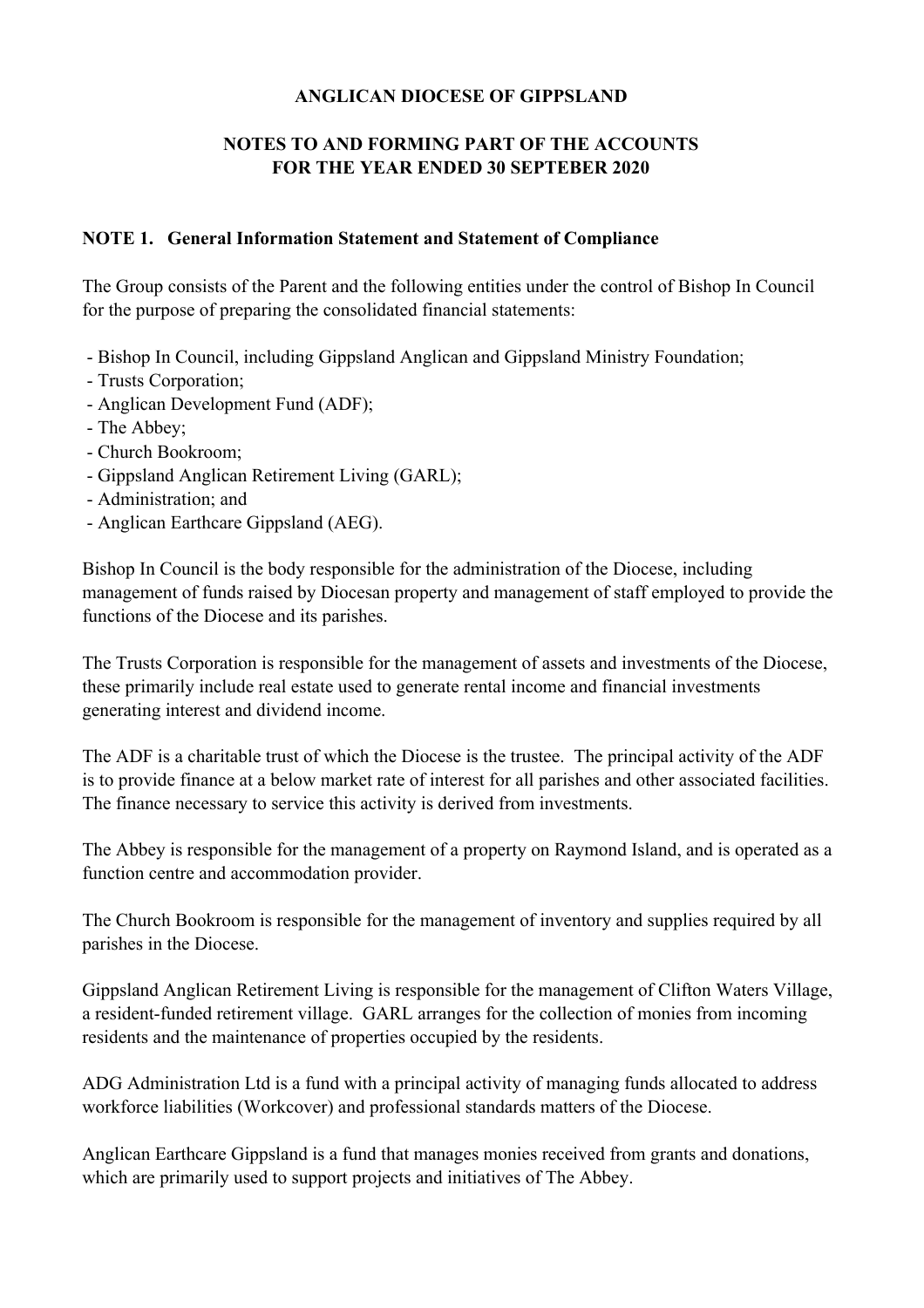### **NOTES TO AND FORMING PART OF THE ACCOUNTS FOR THE YEAR ENDED 30 SEPTEBER 2020**

#### **Basis of Consolidation**

These financial statements are general purpose financial statements that have been prepared in accordance with Australian Accounting Standards - Reduced Disclosure Requirements and the Australian Charities and Not-for-profits Commission Act 2012. The Anglican Diocese of Gippsland is a not-for-profit entity for the purpose of preparing the financial statements.

The financial statements are prepared in accordance with the historical cost covention, except for certain assets which are at fair value. Unless otherwise stated the accounting policies are consistent with those of the previous year.

The financial statements consolidate those of the Parent and of the Group as of 30 September 2019 and 30 September 2020. The Parent controls an entity if it is exposed, or has rights, to variable returns from its involvement with the entity and has the ability to affect those returns through its power over the entity. All controlled entities have a reporting date of 30 September.

The parishes of the Anglican Diocese of Gippsland are not controlled entities for the purposes of consolidation in the financial statements.

All transactions and balances between the Group's entities are eliminated on consolidation, including unrealised gains and losses on transactions between the Group companies. Where unrealised losses on intra-group asset sales are reversed on consolidation, the underlying asset is also tested for impairment from a group perspective. Amounts reported in the financial statements of subsidiaries have been adjusted where necessary to ensure consistency with the accounting policies adopted by the Group.

#### **Statement of Compliance**

*AASB 107 Statement of Cash Flows AASB 1048 Interpretation of Standards AASB 1054 Australian Additional Disclosures AASB 10 Consolidated Financial Statements* The financial statements have been prepared in accordance with the Australian Charities and Not-forprofits Commission Act 2012, the basis of accounting specified by all Australian Accounting Standards and Interpretations, and the disclosure requirements of Accounting Standards: *AASB 101 Presentation of Financial Statements AASB 108 Accounting Policies, Changes in Accounting Estimates and Errors AASB 1031 Materiality*

#### **Significant Accounting Policies**

The following significant accounting policies, which are consistent with the previous period unless stated otherwise, have been adopted in the preparation of these financial statements.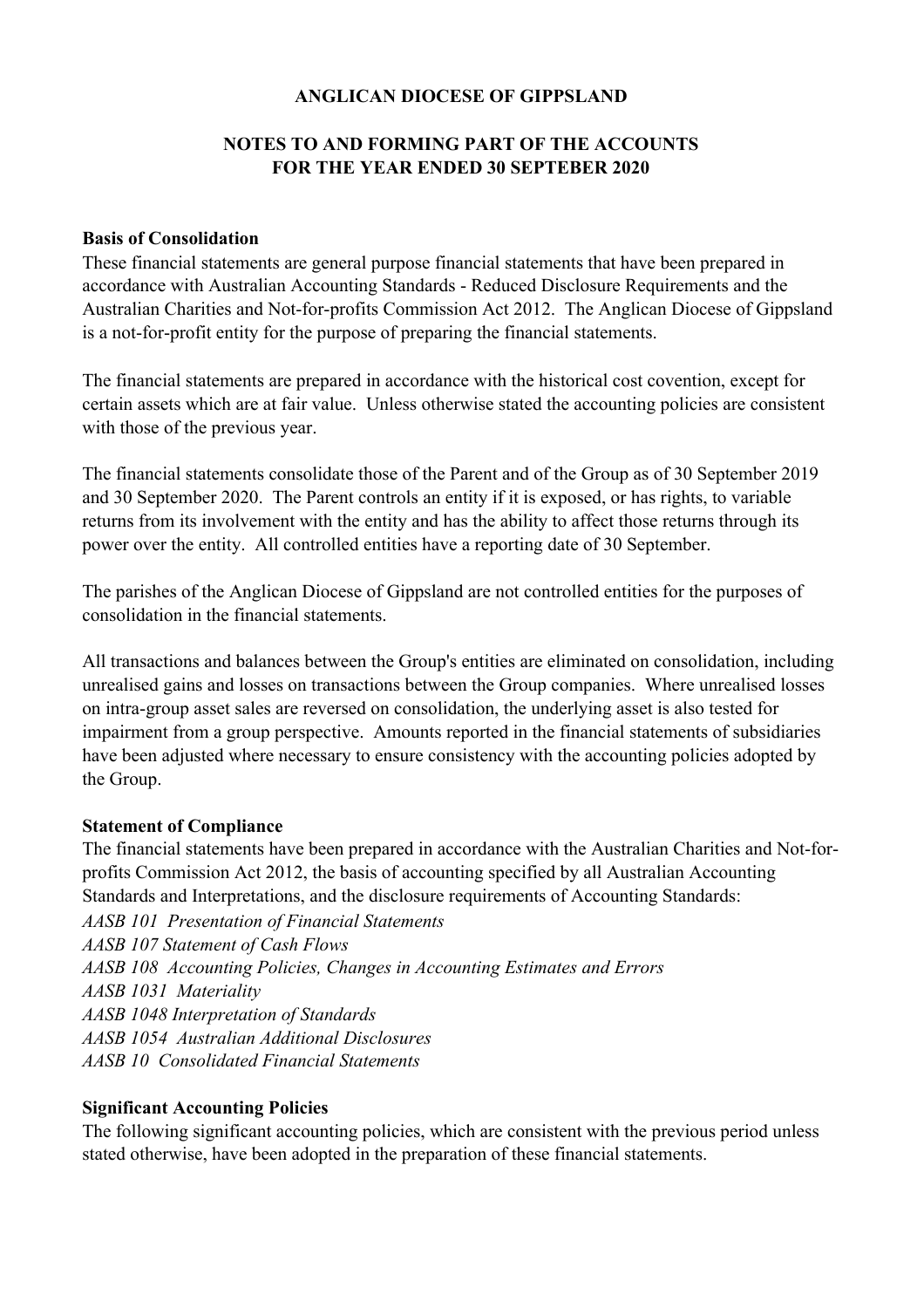#### **NOTES TO AND FORMING PART OF THE ACCOUNTS FOR THE YEAR ENDED 30 SEPTEBER 2020**

#### **(a) Property, Plant and Equipment**

Leasehold improvments, plant, equipment and furnishings and motor vehicles are carried at cost less, where applicable, any accumulated depreciation. The depreciable amount of all plant and equipment is depreciated over the useful lives of the assets to the Diocese commencing from the time the asset is held ready for use.

The depreciation rates used for each class of depreciable assets are as follows:

| <b>Class of Fixed Assets</b>     | <b>Depreciation Rate</b> |
|----------------------------------|--------------------------|
| Leasehold improvements           | $5\% - 20\%$             |
| Plant, equipment and furnishings | $5\% - 33.3\%$           |
| Motor vehicles                   | $13.3\% - 25\%$          |

All properties held by the Trust Corporation for commercial investment, the Diocesan Registry Office and The Abbey were revalued in September 2020 by independent valuers. Bishopscourt was revalued in September 2015 and the properties held at Clifton Waters Village and Botterill Court were revalued in January 2015.

#### **(b) Impairment of Assets**

At the end of each reporting period, the committee reviews the carrying amounts of assets to determine whether there is any indication that those assets have been impaired. If such an indication exists, an impairment test is carried out on the asset by comparing the recoverable amount of the asset, being the higher of the asset's fair value less costs of disposal and value in use, to the asset's carrying amount. Any excess of the asset's carrying amount over its recoverable amount is recognised in the income and expenditure statement.

#### **(c) Provisions**

Provisions are recognised when the Diocese has a legal or constructive obligation, as a result of past events, for which it is probable that an outflow of economic benefits will result and that outflow can be reliably measured. Provisions are measured at the best estimate of the amounts required to settle the obligation at the end of the reporting period.

#### **(d) Cash and Cash Equivalents**

Cash and cash equivalents include cash on hand, deposits held at call with banks and other short-term highly liquid investments with original maturities of three months or less.

#### **(e) Accounts Receivable and Other Debtors**

Accounts receivable and other debtors include amounts due from members as well as amounts receivable from donors. Receivables expected to be collected within 12 months of the end of the reporting period are classified as current assets. All other receivables are classified as non-current assets.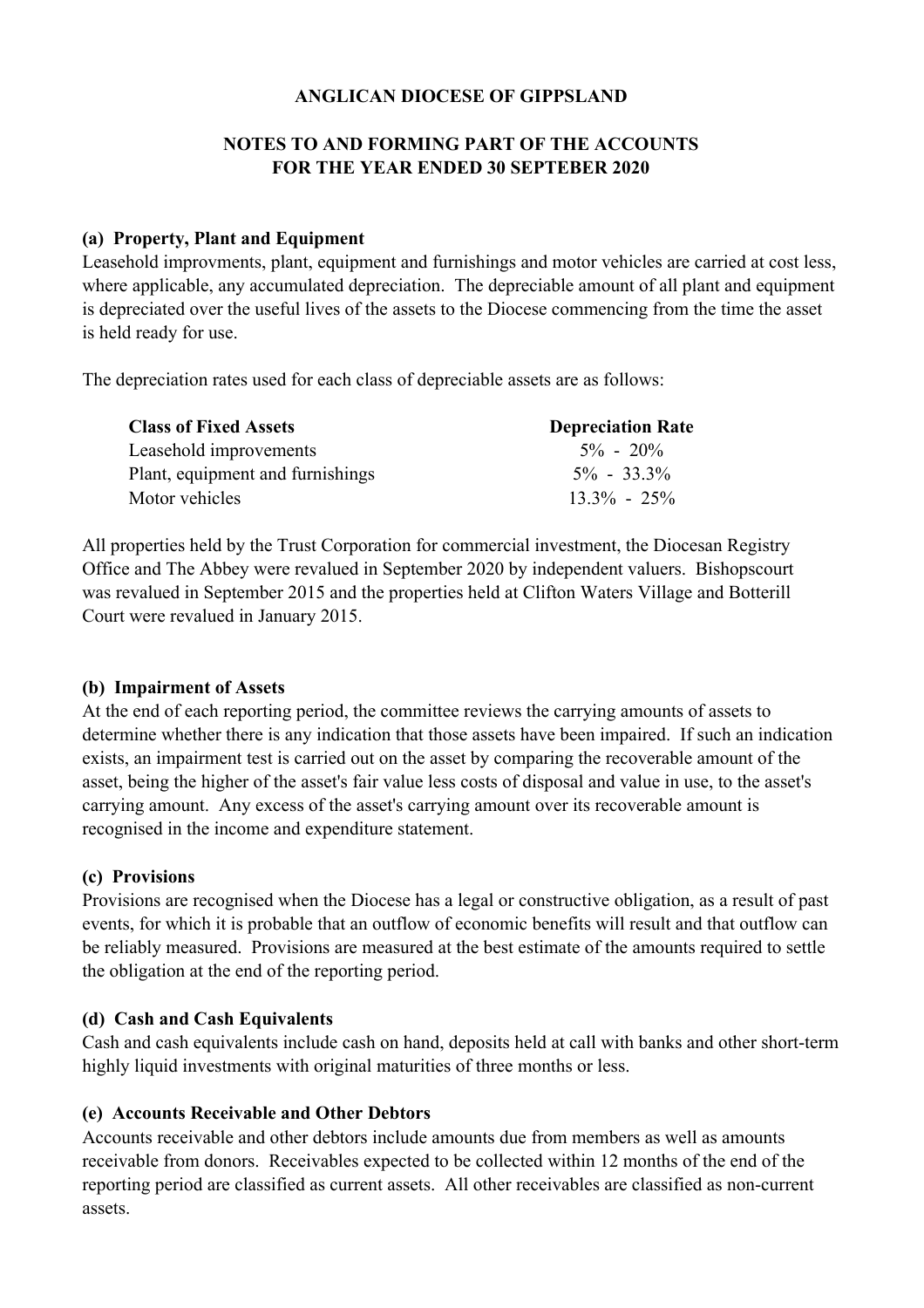### **NOTES TO AND FORMING PART OF THE ACCOUNTS FOR THE YEAR ENDED 30 SEPTEBER 2020**

#### **(f) Revenue and Other Income**

Revenue is measured at the fair value of the consideration received or receivable after taking into account any trade discounts and volume rebates allowed. For this purpose, deferred consideration is not discounted to present values when recognising revenue.

The Diocese has applied *AASB 15: Revenue from Contracts with Customers* (AASB 15) and *AASB 1058: Income of Not-for-Profit Entities* (AASB 1058) using the cumulative effective method of initially applying AASB 15 and AASB 1058 as an adjustment to the opening balance of equity at 1 July 2019. Therefore, the comparative information has not been restated and continues to be presented under *AASB 118: Revenue* and *AASB 1004: Contributions*. The details of accounting policies under AASB 118 and AASB 1004 are disclosed separately since they are different from those under AASB 15 and AASB 1058, and the impact of changes is disclosed in Note 1.

#### **In the current year**

#### *Contributed assets*

The Diocese receives assets from the government and other parties for nil or nominal consideration in order to further its objectives. These assets are recognised in accordance with the recognition requirements of other applicable accounting standards (eg. AASB 9, AASB 16, AASB 116 and AASB 138).

On initial recognition of an asset, the Diocese recognises related amounts (being contributions by owners, lease liability, financial instruments, provisions, revenue or contract liability arising from a contract with a customer).

The Diocese recognises income immediately in profit or loss as the difference between initial carrying amount of the asset and the related amount.

#### *Operating grants, donations and bequests*

When the Diocese receives operating grant revenue, donations or bequests, it assesses whether the contract is enforceable and has sufficiently specific performance obligations in accordance with AASB 15.

When both of these conditions are satisfied, the Diocese:

- its obligations under the agreement; - identifies each performance obligation relating to the grant - recognises a contract liability for
- recognises revenue as it satisfies its performance obligations.

Where the contract is not enforceable or does not have sufficiently specific performance obligations, the Diocese:

- recognises the asset received in accordance with the recognition requirements of other applicable accounting standards (eg. AASB 9, AASB 16, AASB 116 and AASB 138);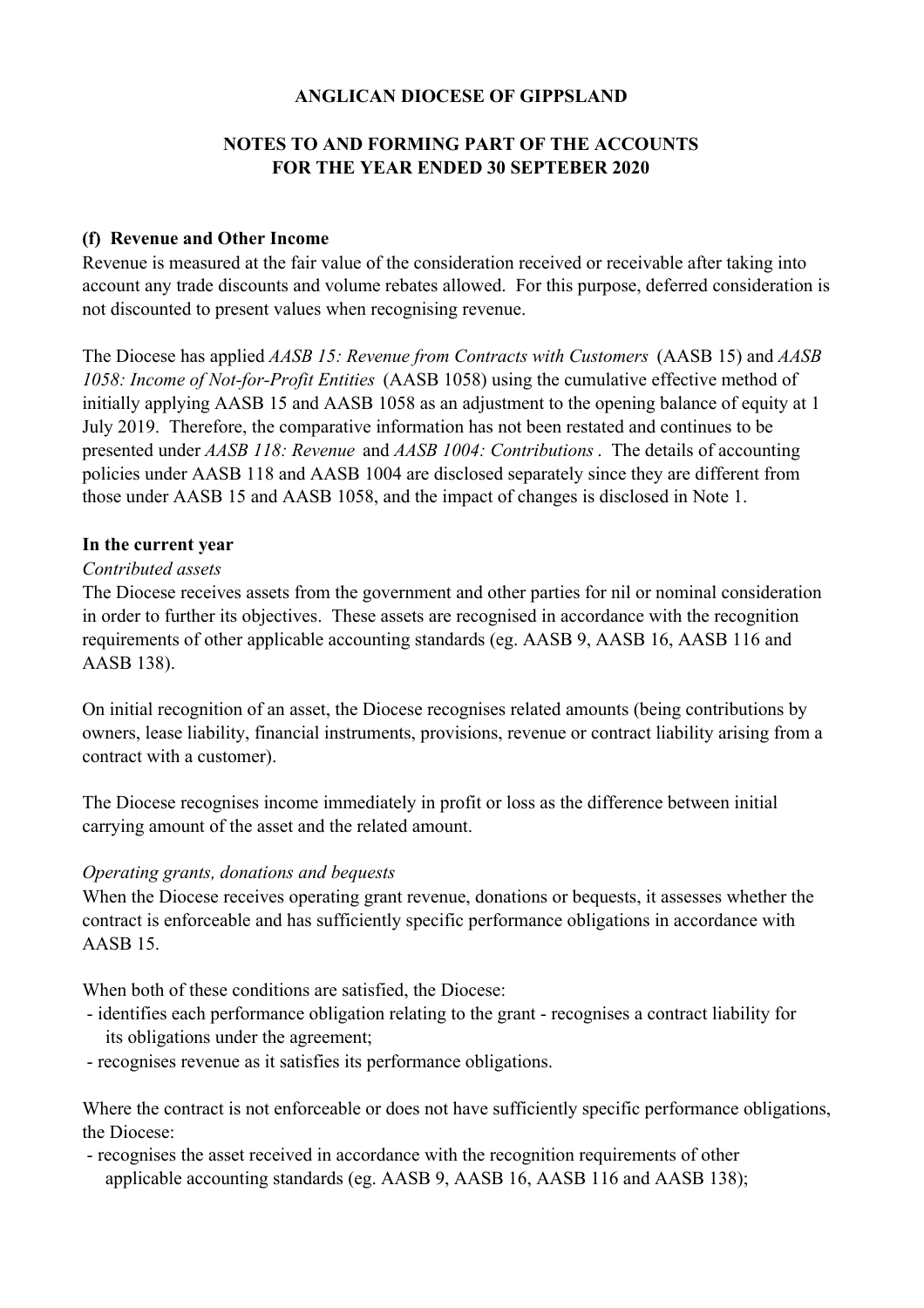### **NOTES TO AND FORMING PART OF THE ACCOUNTS FOR THE YEAR ENDED 30 SEPTEBER 2020**

- recognises related amounts (being contributions by owners, lease liability, financial instruments, provisions, revenue or contract liability arising from a contract with a customer); and
- recognises income immediately in profit or loss as the difference between the initial carrying amount of the asset and the related amount.

If a contract liability is recognised as a related amount above, the Diocese recognises income in profit or loss when or as it satisfies its obligations under the contract.

#### *Capital grant*

When the Diocese receives a capital grant, it recognises a liability for the excess of the initial carrying amount of the financial asset received over any related amounts (being contributions by owners, lease liability, financial instruments, provisions, revenue or contract liability arising from a contract with a customer) recognised under other Australian Accounting Standards.

The Diocese recognises income in profit or loss when or as the association satisfies its obligations under the terms of the grant.

#### *Interest income*

interest income is recognised using the effective interest method.

#### *Dividend income*

The Diocese recognises dividends in profit or loss only when the right to receive payment of the dividend is established.

All revenue is stated net of the amounts of goods and services tax.

#### **In the comparative period**

Non-reciprocal grant revenue was recognised in profit or loss when the Diocese obtained control of the grant and it was probable that the economic benefits gained from the grant would flow to the Diocese and the amount of the grant could be measured reliably.

If conditions were attached to the grant which must be satisfied before the Diocese was eligible to receive the contribution, the recognition of the grant as revenue was deferred until those conditions were satisfied.

When grant revenue was received whereby the Diocese incurred an obligation to deliver economic value directly back to the contributor, this was considered a reciprocal transaction and the grant revenue was recognised in the statement of financial position as a liability until the service had been delivered to the contributor; otherwise the grant was recognised as income on receipt.

The Diocese received non-reciprocal contributions of assets from the government and other parties for no or nominal value.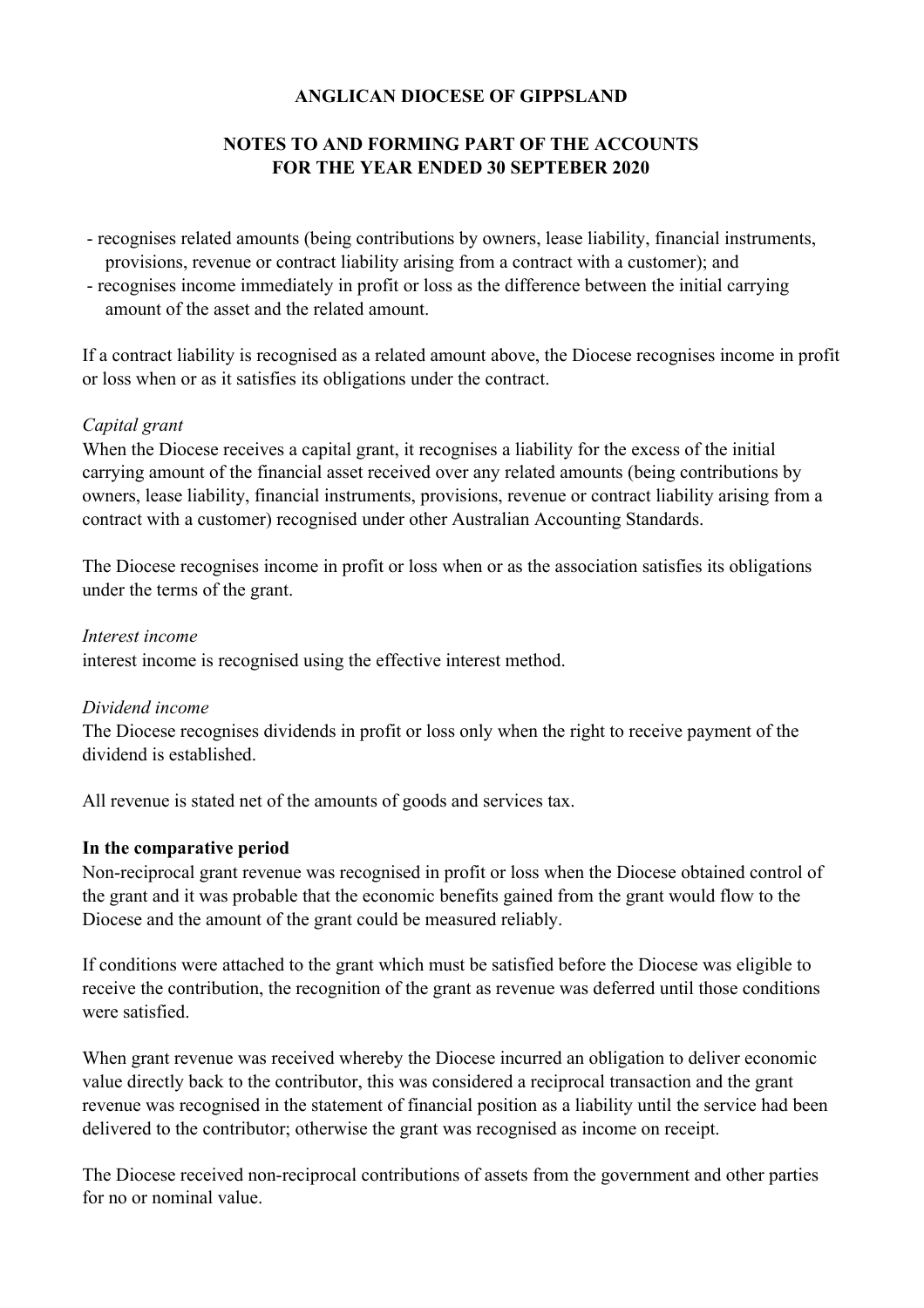### **NOTES TO AND FORMING PART OF THE ACCOUNTS FOR THE YEAR ENDED 30 SEPTEBER 2020**

These assets were recognised at fair value on the date of acquisition in the statement of financial position, with a corresponding amount of income recognised in the statement of profit or loss and other comprehensive income.

Donations and bequests were recognised as revenue when received.

Interest revenue was recognised using the effective interest method, which for floating rate financial assets is the rate inherent in the instrument. Dividend revenue was recognised when the right to receive a dividend had been established. Rental income from operating leases was recognised on a straight-line basis over the term of the relevant leases.

Revenue from the rendering of a service was recognised upon the delivery of the service to the customer.

#### **(g) Leases**

#### **The association as lessee**

At inception of a contract, the Diocese assesses if the contract contains or is a lease. If there is a lease present, a right-of-use asset and a corresponding lease liability is recognised by the Diocese where the Diocese is a lessee. However, all contracts that are classified as short-term leases (lease with remaining lease term of 12 months or less) and leases of low value assets are recognised as an operating expense on a straight-line basis over the term of the lease.

Initially the lease liability is measured at the present value of the lease payments still to be paid at commencement date. The lease payments are discounted at the interest rate implicit in the lease. If this rate cannot be readily determined, the association uses the incremental borrowing rate.

Lease payments included in the measurement of the lease liability are as follows:

- fixed lease payments less any lease incentives;
- variable lease payments that depend on an index or

rate, initially measured using the index or rate at the commencement date;

- the amount expected to be payable by the lessee under residual value guarantees;
- the exercise price of purchase options, if the lessee is reasonably certain to exercise the options;
- lease payments under extension options if lessee is reasonably certain to exercise the options;
- payments of penalties for terminating the lease, if the lease term reflects the exercise of an option to terminate the lease.

The right-of-use assets comprise the initial measurement of the corresponding lease liability as mentioned above, any lease payments made at or before the commencement date as well as any initial direct costs. The subsequent measurement of the right-of-use assets is at cost less accumulated depreciation and impairment losses.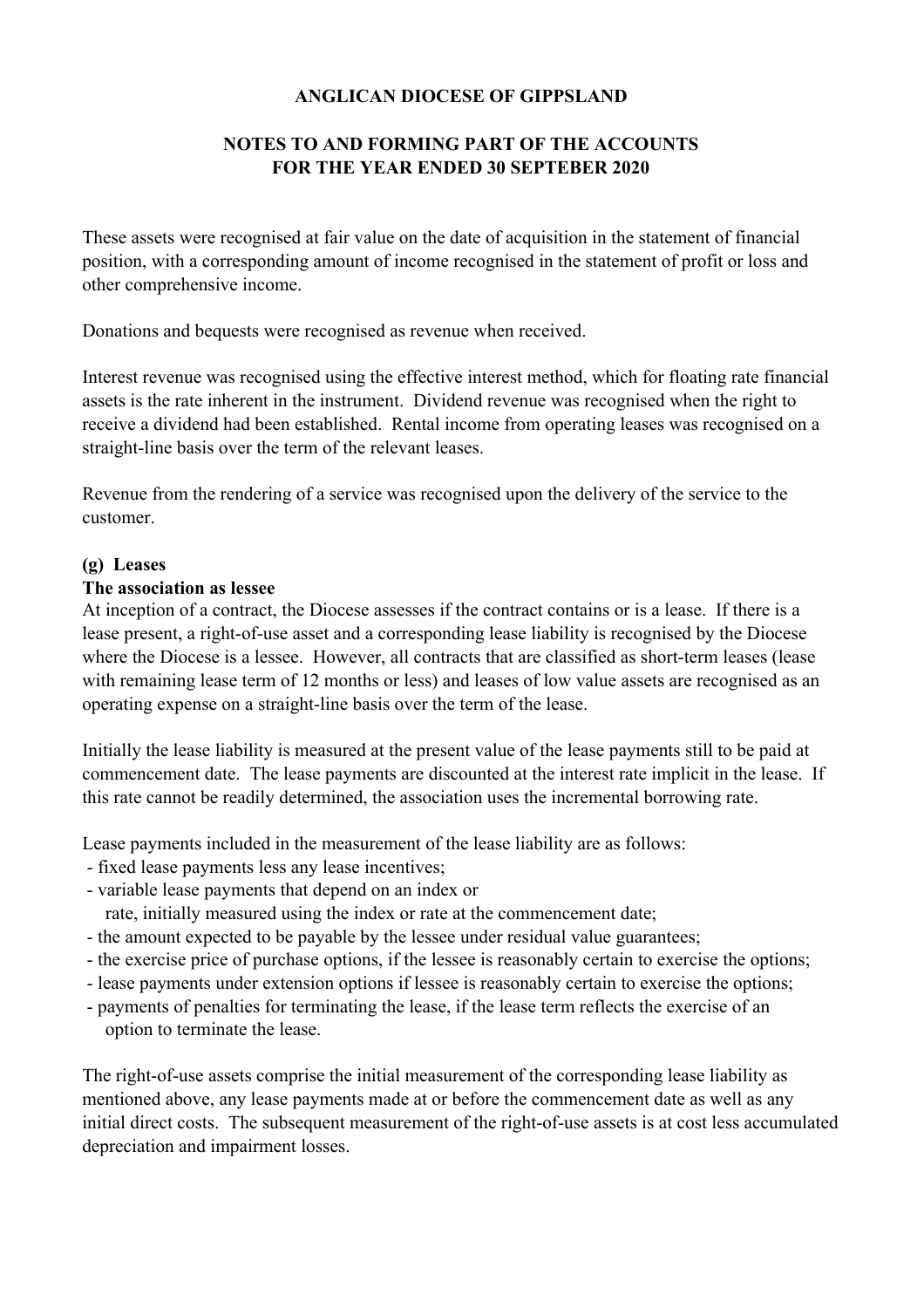### **NOTES TO AND FORMING PART OF THE ACCOUNTS FOR THE YEAR ENDED 30 SEPTEBER 2020**

Right-of-use assets are depreciated over the lease term or useful life of the underlying asset whichever is the shortest. Where a lease transfers ownership of the underlying asset or the cost of the right-of-use asset reflects that the association anticipates to exercise a purchase option, the specific asset is depreciated over the useful life of the underlying asset.

#### **Concessionary Leases**

For leases that have significantly below-market terms and conditions principally to enable the association to further its objectives (commonly known as peppercorn/concessionary leases), the association has adopted the temporary relief under AASB 2018-8 and measures the right of use assets at cost on initial recognition.

#### **(h) Goods and Services Tax (GST)**

Revenues, expenses and assets are recognised net of the amount of GST, except where the amount of GST incurred is not recoverable from the Australian Taxation Office (ATO). Receivables and payables are stated inclusive of the amount of GST receivable or payable. The net amount of GST recoverable from, or payable to, the ATO is included with other receivables or payables in the assets and liabilities statement.

#### **(k) Critical Accounting Estimates and Judgement**

The Diocese evaluates estimates and judgements incorporated into the financial statements based on historical knowledge and best available current information. Estimates assume a reasonable expectation of future events and are based on current trends and economic data, obtained both externally and within the Diocese.

#### *Key Estimates - Impairment*

The Diocese assesses impairment at each reporting date by evaluating conditions specific to the group that may lead to impairment of assets. Where an impairment trigger exists, the recoverable amount of the asset is determined.

#### **(j) Financial Assets**

#### **Initial recognition and measurement**

contractual provisions of the instrument. For financial assets, this is equivalent to the date that the

transaction costs, except where the instrument is classified "at fair value through profit or loss", in

Trade receivables are initially measured at the transaction price if the trade receivables do not contain a significant financing component or if the practical expedient was applied as specified in *AASB 15: Revenue from Contracts with Customers*.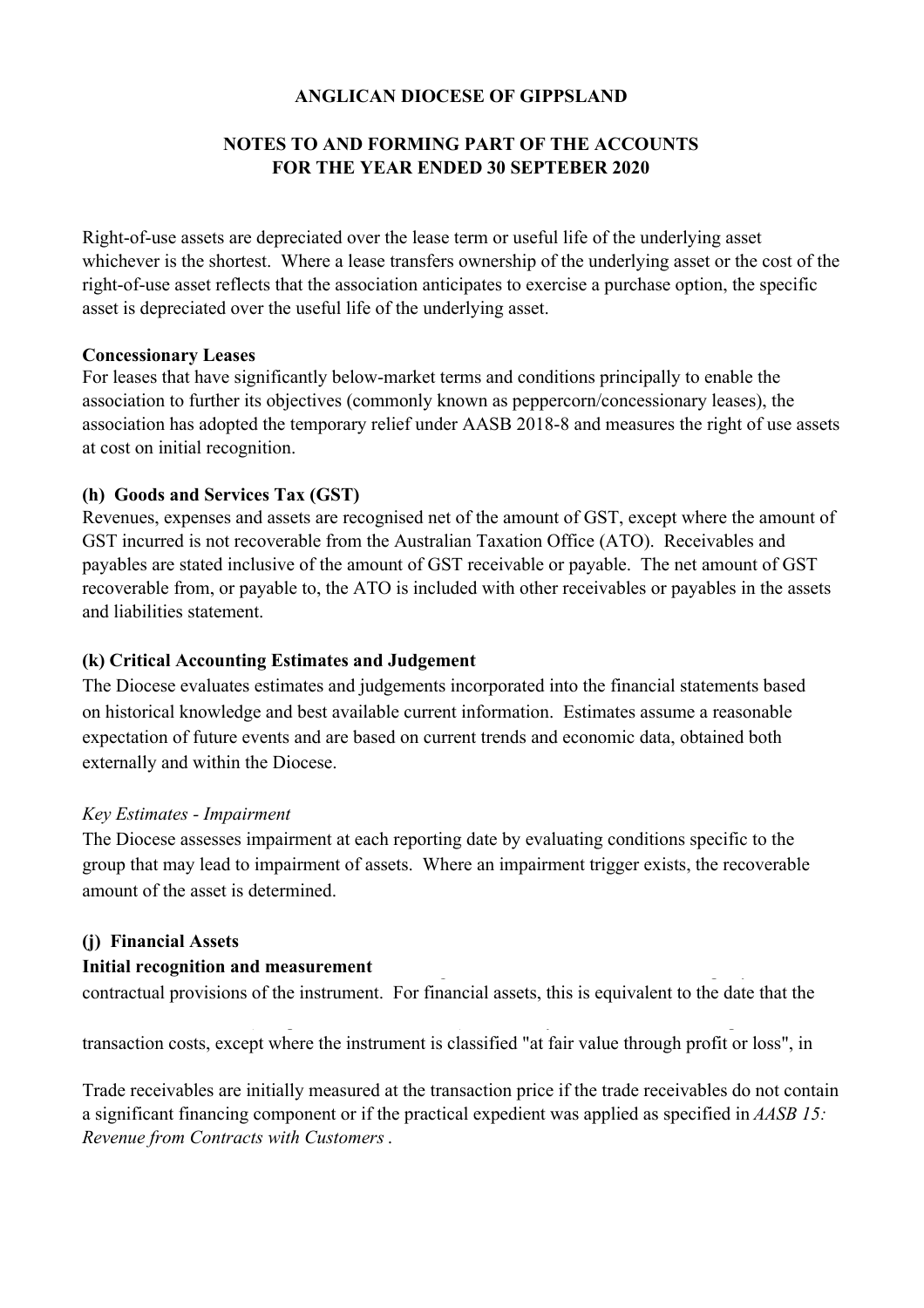### **NOTES TO AND FORMING PART OF THE ACCOUNTS FOR THE YEAR ENDED 30 SEPTEBER 2020**

#### **Classification and subsequent measurement**

Financial assets are subsequently measured at:

- amortised cost;
- fair value through other comprehensive income; or
- fair value through profit or loss.

Measurement is on the basis of two primary criteria:

- the contractual cash flow characteristics of the financial asset; and
- the business model for managing the financial assets.

A financial asset that meets the following conditions is subsequently measured at amortised cost:

- the financial asset is managed solely to collect contractual cash flows; and
- the contractual terms within the financial asset give rise to cash flows that are solely payments of principal and interest on the principal amount outstanding on specified dates.

A financial asset that meets the following conditions is subsequently measured at fair value through other comprehensive income:

- the contractual terms within the financial asset give rise to cash flows that are solely payments of principal and interest on the principal amount outstanding on specified dates; and
- the business model for managing the financial asset comprises both contractual cash flows collection and the selling of the financial asset.

By default, all other financial assets that do not meet the measurement conditions of amortised cost and fair value through other comprehensive income are subsequently measured at fair value through profit or loss.

The Diocese initially designates a financial instrument as measured at fair value through profit or loss if:

- it eliminates or significantly reduces a measurement or recognition inconsistency (often referred to as an "accounting mismatch") that would otherwise arise from measuring assets or liabilities or recognising the gains and losses on them on different bases;
- it is in accordance with the documented risk management or investment strategy and information about the groupings is documented appropriately, so the performance of the financial liability that is part of a group of financial liabilities or financial assets can be managed and evaluated consistently on a fair value basis; and
- it is a hybrid contract that contains an embedded derivative that significantly modifies the cash flows otherwise required by the contract.

The initial measurement of financial instruments at fair value through profit or loss is a one-time option on initial classification and is irrevocable until the financial asset is derecognised.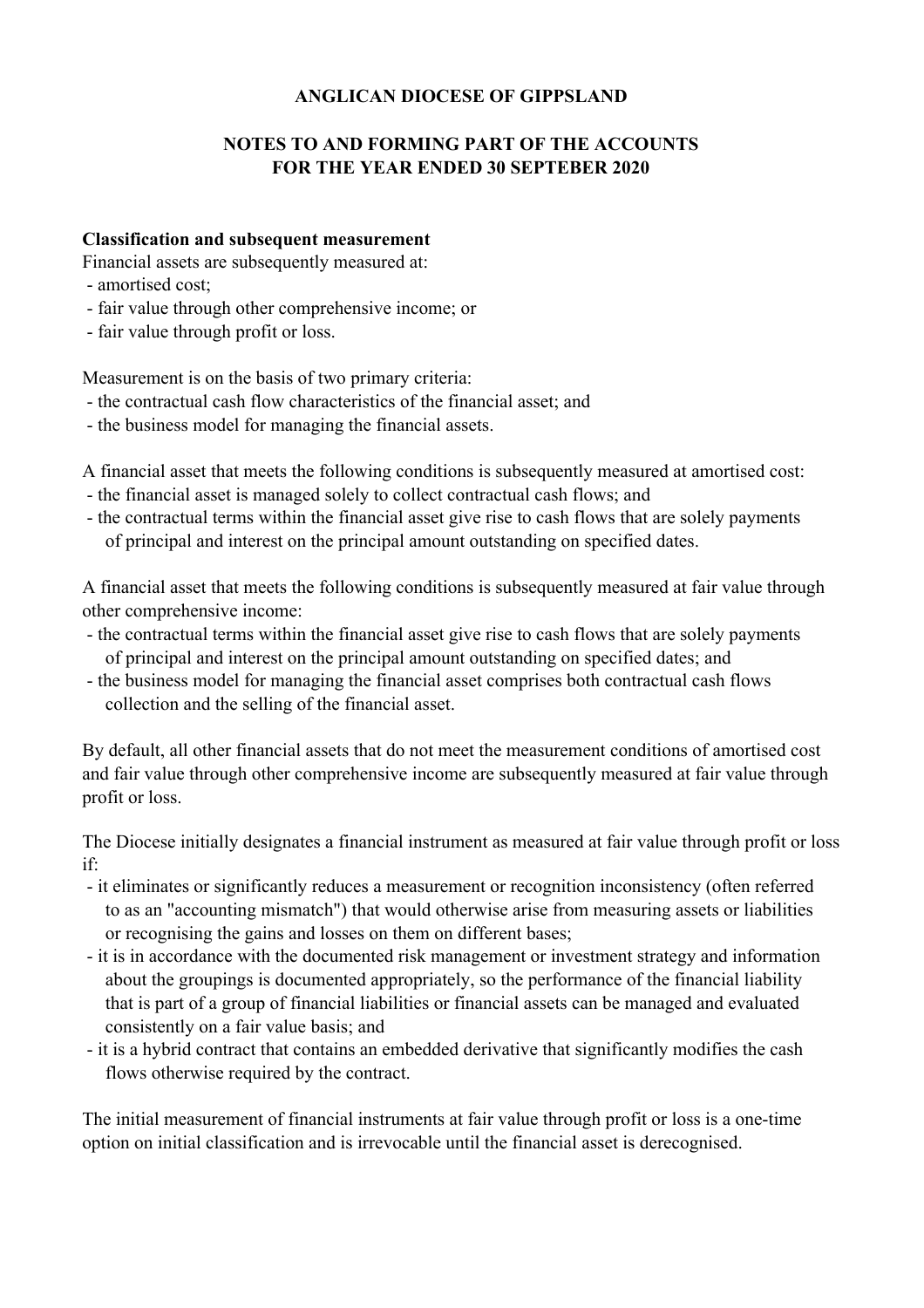### **NOTES TO AND FORMING PART OF THE ACCOUNTS FOR THE YEAR ENDED 30 SEPTEBER 2020**

#### **Derecognition**

A financial asset is derecognised when the holder's contractual rights to its cash flows expires, or the asset is transferred in such a way that all the risks and rewards of ownership are substantially transferred.

All the following criteria need to be satisfied for the derecognition of a financial asset:

- the right to receive cash flows from the asset has expired or been transferred;
- all risk and rewards of ownership of the asset have been substantially transferred; and
- the Entity no longer controls the asset (ie it has no practical ability to make unilateral decisions to sell the asset to a third party).

On derecognition of a financial asset measured at amortised cost, the difference between the asset's carrying amount and the sum of the consideration received and receivable is recognised in profit or loss.

On derecognition of a debt instrument classified as fair value through other comprehensive income, the cumulative gain or loss previously accumulated in the investment revaluation reserve is reclassified to profit or loss.

On derecognition of an investment in equity that the Diocese elected to classify as at fair value through other comprehensive income, the cumulative gain or loss previously accumulated in the investments revaluation reserve is not reclassified to profit or loss, but is transferred to retained earnings.

#### **Impairment**

The Diocese recognises a loss allowance for expected credit losses on:

- financial assets that are measured at amortised cost or fair value through other
- comprehensive income;
- lease receivables;
- contract assets (eg amount due from customers under contracts);
- loan commitments that are not measured at fair value through profit or loss; and
- financial guarantee contracts that are not measured at fair value through profit or loss.

Loss allowance is not recognised for:

- financial assets measured at fair value through profit or loss; or
- equity instruments measured at fair value through other comprehensive income.

Expected credit losses are the probability-weighted estimate of credit losses over the expected life of a financial instrument. A credit loss is the difference between all contractual cash flows that are due and all cash flows expected to be received, all discounted at the original effective interest rate of the financial instrument.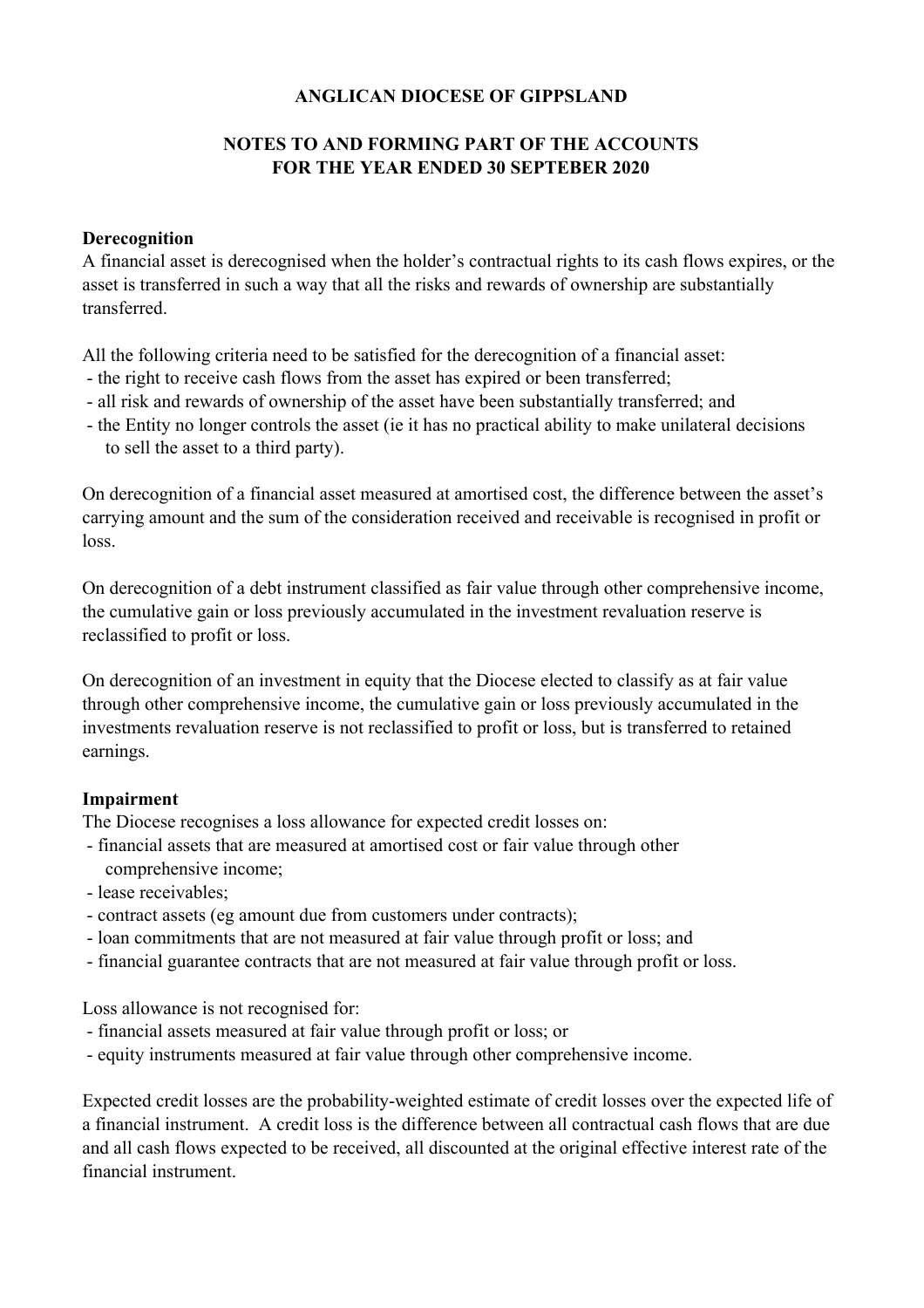### **NOTES TO AND FORMING PART OF THE ACCOUNTS FOR THE YEAR ENDED 30 SEPTEBER 2020**

The Diocese uses the following approaches to impairment, as applicable under *AASB 9: Financial Instruments*:

- the general approach;
- the simplified approach;
- the purchased or originated credit-impaired approach; and
- low credit risk operational simplification.

#### *General approach*

Under the general approach, at each reporting period, the Diocese assesses whether the financial instruments are credit-impaired, and:

- if the credit risk of the financial instrument has increased significantly since initial recognition, the Entity measures the loss allowance of the financial instruments at an amount equal to the lifetime expected credit losses; and
- if there has been no significant increase in credit risk since initial recognition, the Entity measures the loss allowance for that financial instrument at an amount equal to 12-month expected credit losses.

#### *Simplified approach*

The simplified approach does not require tracking of changes in credit risk at every reporting period, but instead requires the recognition of lifetime expected credit loss at all times.

This approach is applicable to:

- trade receivable; and
- lease receivables.

In measuring the expected credit loss, a provision matrix for trade receivables is used, taking into consideration various data to get to an expected credit loss (ie. diversity of its customer base, appropriate groupings of its historical loss experience, etc).

#### *Purchased or originated credit-impaired approach*

For financial assets that are considered to be credit-impaired (not on acquisition or originations), the Diocese measures any change in its lifetime expected credit loss as the difference between the asset's gross carrying amount and the present value of estimated future cash flows discounted at the financial asset's original effective interest rate. Any adjustment is recognised in profit or loss as an impairment gain or loss.

Evidence of credit impairment includes:

- significant financial difficulty of the issuer or borrower;
- a breach of contract (eg default or past due event);
- where a lender has granted to the borrower a concession, due to the borrower's financial difficulty, that the lender would not otherwise consider;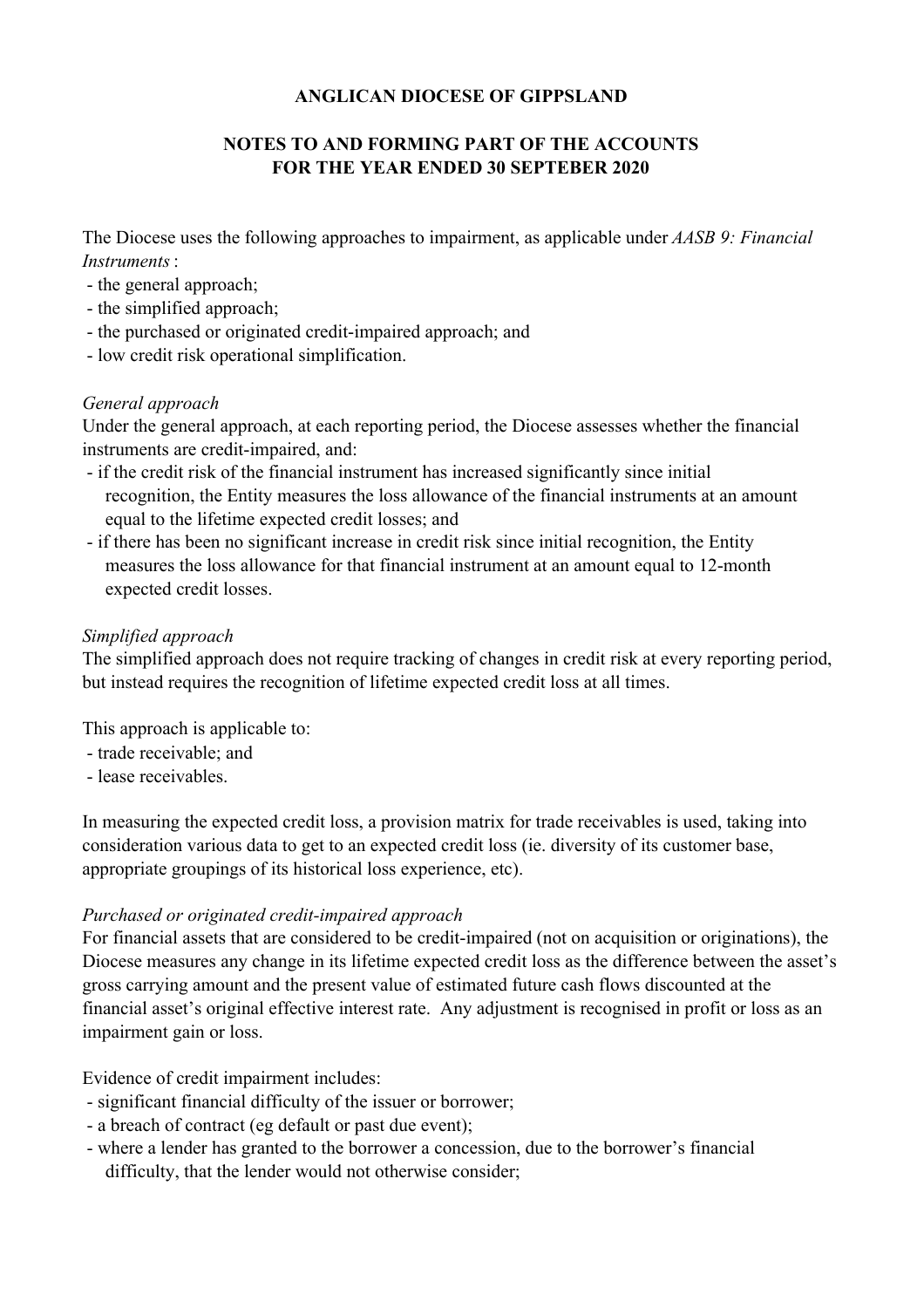### **NOTES TO AND FORMING PART OF THE ACCOUNTS FOR THE YEAR ENDED 30 SEPTEBER 2020**

- the likelihood that the borrower will enter bankruptcy or other financial reorganisation; and

- the disappearance of an active market for the financial asset because of financial difficulties.

#### *Low credit risk operational simplification approach*

If a financial asset is determined to have low credit risk at the initial reporting date, the Diocese assumes that the credit risk has not increased significantly since initial recognition and, accordingly, it can continue to recognise a loss allowance of 12-month expected credit loss.

In order to make such a determination that the financial asset has low credit risk, the Diocese applies its internal credit risk ratings or other methodologies using a globally comparable definition of low credit risk.

- A financial asset is considered to have low credit risk if:
- there is a low risk of default by the borrower;
- the borrower has strong capacity to meet its contractual cash flow obligations in the near term; and
- adverse changes in economic and business conditions in the longer term, may, but not necessarily, reduce the ability of the borrower to fulfil its contractual cash flow obligations.

A financial asset is not considered to carry low credit risk merely due to existence of collateral, or because a borrower has a lower risk of default than the risk inherent in the financial assets, or lower than the credit risk of the jurisdiction in which it operates.

#### *Recognition of expected credit losses in financial statements*

At each reporting date, the association recognises the movement in the loss allowance as an impairment gain or loss in the statement of profit or loss and other comprehensive income.

The carrying amount of financial assets measured at amortised cost includes the loss allowance relating to that asset.

Assets measured at fair value through other comprehensive income are recognised at fair value with changes in fair value recognised in other comprehensive income. The amount in relation to change in credit risk is transferred from other comprehensive income to profit or loss at every reporting period.

For financial assets that are unrecognised (eg loan commitments yet to be drawn, financial guarantees), a provision for loss allowance is created in the statement of financial position to recognise the loss allowance.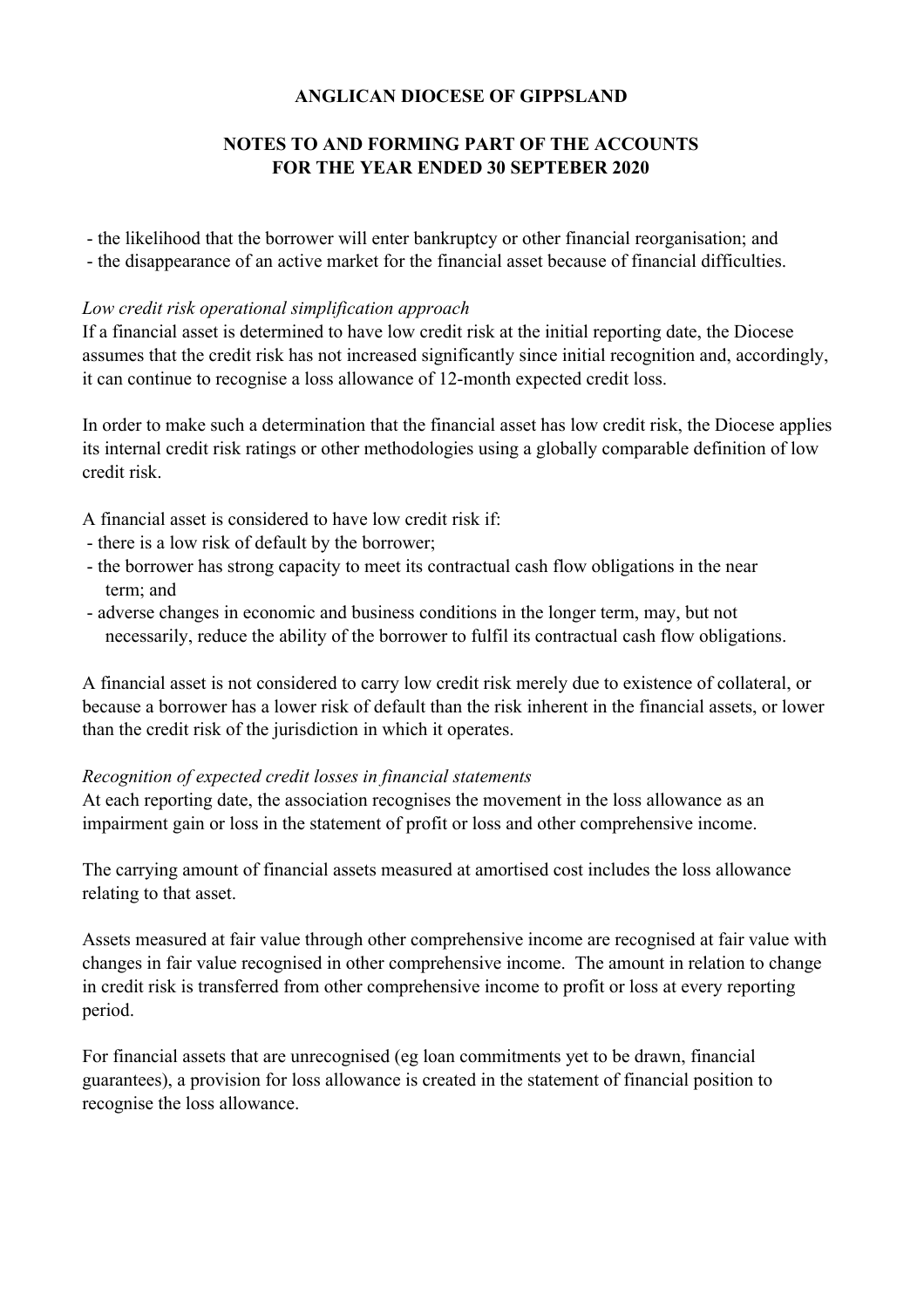### **NOTES TO AND FORMING PART OF THE ACCOUNTS FOR THE YEAR ENDED 30 SEPTEBER 2020**

#### **(k) New and Amended Accounting Policies Adopted Initial application of AASB 16**

The Diocese has adopted *AASB 16: Leases* (AASB 16) retrospectively with the cumulative effect of initially applying AASB 16 recognised at 1 October 2019. In accordance with AASB 16 the comparatives for the 2019 reporting period have not been restated.

The Diocese has recognised a lease liability and right-of-use asset for all leases (with the exception of short term and low value leases) recognised as operating leases under *AASB 117: Leases* where the Diocese is the lessee. The lease liabilities are measured at the present value of the remaining lease payments. The Diocese's incremental borrowing rate as at 1 October 2019 was used to discount the lease payments.

The right of use assets for equipment was measured at its carrying amount as if AASB 16 had been applied since the commencement date, but discounted using the Diocese's weighted average incremental borrowing rate on 1 October 2019.

The right of use assets for the remaining leases were measured and recognised in the statement of financial position as at 1 October 2019 by taking into consideration the lease liability, prepaid and accrued lease payments previously recognised as at 1 October 2019 (that are related to the lease).

The following practical expedients have been used by the Diocese in applying AASB 16 for the first time:

- for a portfolio of leases that have reasonably similar characteristics, a single discount rate has been applied:
- leases that have remaining lease term of less than 12 months as at 1 October 2019 have been accounted for in the same was as short-term leases;
- the use of hindsight to determine lease terms on contracts that have options to extend or terminate;
- applying AASB 16 to leases previously identified as leases under *AASB 117: Leases* and *Interpretation 4: Determining whether an arrangement contains a lease* without reassessing whether they are, or contain, a lease at the date of initial application; and
- not applying AASB 16 to leases previously not identified as containing a lease under AASB 117 and Interpretation 4.

#### **Initial application of AASB 15 and AASB 1058**

The Diocese has applied *AASB 15: Revenue from Contracts with Customers* (AASB 15) and *AASB 1058: Income of Not-for-Profit Entities* (AASB 1058) using the cumulative effective method of initially applying AASB 15 and AASB 1058 as an adjustment to the opening balance of equity at 1 October 2019. Therefore, the comparative information has not been restated and continues to be presented under *AASB 118: Revenue* and *AASB 1004: Contributions*.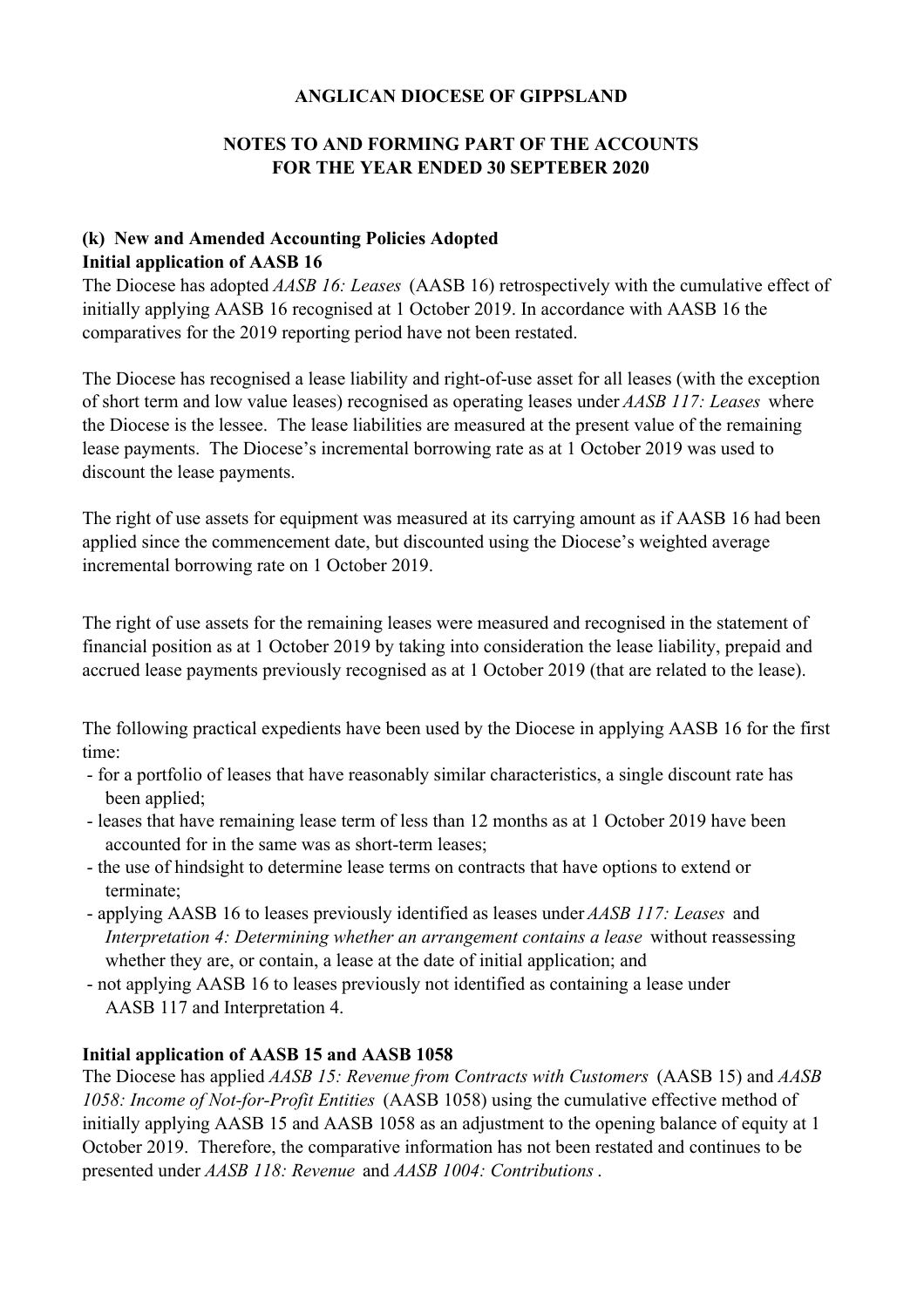### **NOTES TO AND FORMING PART OF THE ACCOUNTS FOR THE YEAR ENDED 30 SEPTEBER 2020**

|                                                | 2020/19    | 2019/18   |
|------------------------------------------------|------------|-----------|
| <b>NOTE 2. Receivables</b>                     |            |           |
| Parish & Other Debtors                         | 447,425    | 376,755   |
| Parish Loans - ADF                             | 1,051,437  | 1,076,172 |
| Clergy Car Loans                               | 80,955     | 74,112    |
| Macquarie Debtor                               | 19,977     | 8,762     |
| Other - Government Stimulus Package            | 12,500     |           |
| Other                                          | 103,962    | 159,793   |
|                                                | 1,716,256  | 1,695,594 |
| <b>NOTE 3. Investments (At Market Value)</b>   |            |           |
| Debentures, Term Deposits                      | 361,793    | 220,000   |
| <b>Shares</b>                                  | 7,617,864  | 7,844,779 |
| Anglican Funds SA Float                        | 421,247    | 102,081   |
| Anglican Funds SA Security                     | 10,568     | 10,480    |
| <b>ANZ Online Saver Account</b>                | 735,000    | 75,780    |
| Macquarie Investments                          | 74,856     | 856,477   |
| Stock on Hand                                  | 3,334      | 3,006     |
|                                                | 9,224,662  | 9,112,603 |
| <b>NOTE 4. Right of Use Assets</b>             |            |           |
| <b>Right of Use Assets</b>                     | 128,323    |           |
| <b>Accumulated Amortisation</b>                | (15,713)   |           |
|                                                | 112,610    |           |
| <b>NOTE 5. Property, Plant &amp; Equipment</b> |            |           |
| Land & Buildings                               |            |           |
| - Diocesan Property                            | 5,614,947  | 3,294,947 |
| - Investment Property                          | 4,565,000  | 4,155,933 |
| - Clifton Waters Village                       | 1,450,000  | 1,450,000 |
| - Gippsland Church Extension Fund              | 5,236      | 5,236     |
|                                                | 11,635,183 | 8,906,116 |
| Leasehold Improvements                         | 366,206    |           |
| Accumulated depreciation                       | (33,963)   |           |
|                                                | 332,243    |           |
|                                                |            |           |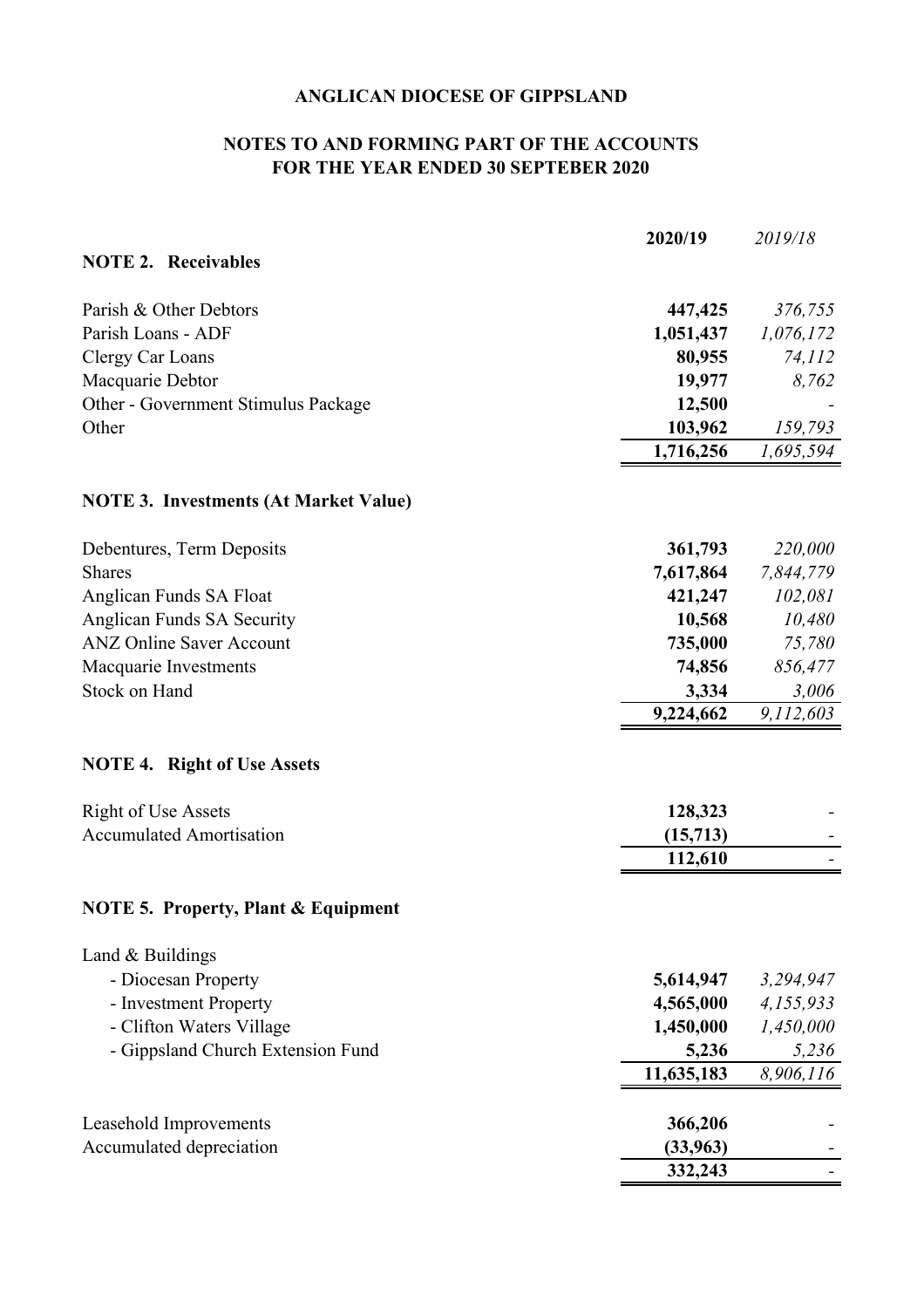### **NOTES TO AND FORMING PART OF THE ACCOUNTS FOR THE YEAR ENDED 30 SEPTEBER 2020**

|                                                | 2020/19    | 2019/18    |
|------------------------------------------------|------------|------------|
| <b>NOTE 5. Property, Plant &amp; Equipment</b> |            |            |
| Plant, Equipment & Furnishings                 | 331,828    | 264,087    |
| Accumulated depreciation                       | (216, 811) | (173, 374) |
|                                                | 115,017    | 90,713     |
|                                                |            |            |
| <b>Motor Vehicles</b>                          | 119,316    | 154,854    |
| Accumulated depreciation                       | (51, 128)  | (44, 933)  |
|                                                | 68,188     | 109,921    |
|                                                | 12,150,631 | 9,106,750  |
| <b>NOTE 6. Creditors &amp; Borrowings</b>      |            |            |
| <b>Accrued Expenses</b>                        | 17,400     | 1,387      |
| <b>ADF Gippsland Depositors</b>                | 2,394,551  | 2,131,726  |
| ADF Loan to the Abbey                          |            |            |
| ADF Registry Relocation Loan                   | 302,093    | 309,904    |
| <b>Car Replacement Deposits</b>                | 317,312    | 270,586    |
| Diocesan Clergy Benefits                       | 6,384      | 10,490     |
| <b>GARL Incoming Contribution Liability</b>    | 4,387,184  |            |
| Grants Received in Advance                     | 13,019     |            |
| <b>GST &amp; PAYG Liabilities</b>              | 41,954     | 6,047      |
| <b>Insurance Liabilities</b>                   | 17,145     | (59, 172)  |
| JobKeeper Clearing                             | 3,943      |            |
| Lease Liability                                | 114,487    |            |
| Long Service Leave Liabilities                 | 47,081     | 18,510     |
| Parish Stipends Payments Received in Advance   | 202,133    | 201,796    |
| Revenue Received in Advance                    | 9,543      |            |
| <b>Sundry Creditors</b>                        | 119,093    | 8,595      |
| <b>Superannuation Liabilities</b>              | 41,603     | 48,077     |
|                                                | 8,034,925  | 2,947,946  |
| <b>NOTE 7. Provisions</b>                      |            |            |
| Long Service Leave - Registry Staff            | 2,521      | 2,521      |
| <b>ADF</b> Promotion                           |            | 40,427     |
|                                                | 2,521      | 42,948     |
|                                                |            |            |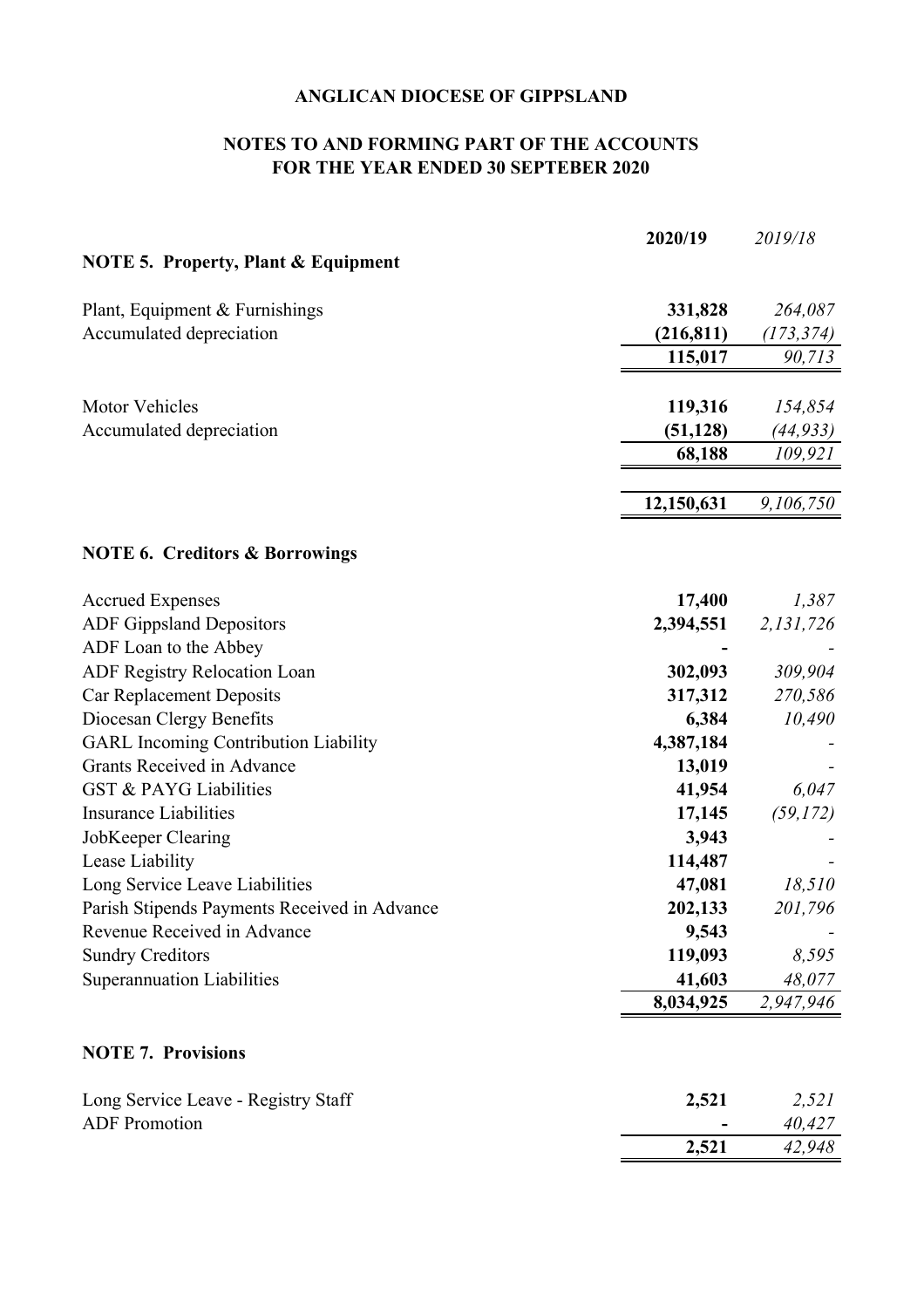#### **FOR THE YEAR ENDED 30 SEPTEBER 2020 NOTES TO AND FORMING PART OF THE ACCOUNTS**

| <b>NOTE 8. Capital Funds</b><br>140,992<br>Anglican Development Fund<br>Geddes/Clements Capital Fund<br>845,801<br><b>Other Diocesan Capital Funds</b><br>651,748<br>The Abbey<br>227,209<br>1,865,750<br><b>NOTE 9. Trust Funds</b><br>Diocesan Trust Fund Capital<br>2,383,405<br><b>Gippsland Ministry Foundation</b><br>6,039,405<br>Parish Trust Fund Capital<br>798,639<br>9,221,449<br><b>NOTE 10. Other Reserves</b><br><b>Asset Revaluation Reserve</b><br>4,371,492<br><b>Bishop's Election Reserve</b><br>3,000<br>General Synod Reserve - Accommodation & other expenses<br>10,482<br>Lambeth Conference<br>12,500<br>Marketing Reserve - The Abbey<br>4,397,474<br><b>NOTE 11. General Reserve</b><br><b>Surplus Brought Forward</b><br>1,567,726<br>Prior Year Adjustment<br>3,365<br>Add Surplus for Current Year<br>(786, 412)<br><b>Total Surpluses &amp; Reserves</b><br>784,679 | 2020/19 | 2019/18   |
|----------------------------------------------------------------------------------------------------------------------------------------------------------------------------------------------------------------------------------------------------------------------------------------------------------------------------------------------------------------------------------------------------------------------------------------------------------------------------------------------------------------------------------------------------------------------------------------------------------------------------------------------------------------------------------------------------------------------------------------------------------------------------------------------------------------------------------------------------------------------------------------------------|---------|-----------|
|                                                                                                                                                                                                                                                                                                                                                                                                                                                                                                                                                                                                                                                                                                                                                                                                                                                                                                    |         |           |
|                                                                                                                                                                                                                                                                                                                                                                                                                                                                                                                                                                                                                                                                                                                                                                                                                                                                                                    |         | 140,992   |
|                                                                                                                                                                                                                                                                                                                                                                                                                                                                                                                                                                                                                                                                                                                                                                                                                                                                                                    |         | 845,801   |
|                                                                                                                                                                                                                                                                                                                                                                                                                                                                                                                                                                                                                                                                                                                                                                                                                                                                                                    |         | 651,748   |
|                                                                                                                                                                                                                                                                                                                                                                                                                                                                                                                                                                                                                                                                                                                                                                                                                                                                                                    |         | 227,159   |
|                                                                                                                                                                                                                                                                                                                                                                                                                                                                                                                                                                                                                                                                                                                                                                                                                                                                                                    |         | 1,865,700 |
|                                                                                                                                                                                                                                                                                                                                                                                                                                                                                                                                                                                                                                                                                                                                                                                                                                                                                                    |         |           |
|                                                                                                                                                                                                                                                                                                                                                                                                                                                                                                                                                                                                                                                                                                                                                                                                                                                                                                    |         | 2,201,147 |
|                                                                                                                                                                                                                                                                                                                                                                                                                                                                                                                                                                                                                                                                                                                                                                                                                                                                                                    |         | 6,362,799 |
|                                                                                                                                                                                                                                                                                                                                                                                                                                                                                                                                                                                                                                                                                                                                                                                                                                                                                                    |         | 917,609   |
|                                                                                                                                                                                                                                                                                                                                                                                                                                                                                                                                                                                                                                                                                                                                                                                                                                                                                                    |         | 9,481,555 |
|                                                                                                                                                                                                                                                                                                                                                                                                                                                                                                                                                                                                                                                                                                                                                                                                                                                                                                    |         |           |
|                                                                                                                                                                                                                                                                                                                                                                                                                                                                                                                                                                                                                                                                                                                                                                                                                                                                                                    |         | 4,090,632 |
|                                                                                                                                                                                                                                                                                                                                                                                                                                                                                                                                                                                                                                                                                                                                                                                                                                                                                                    |         | 3,000     |
|                                                                                                                                                                                                                                                                                                                                                                                                                                                                                                                                                                                                                                                                                                                                                                                                                                                                                                    |         | 10,482    |
|                                                                                                                                                                                                                                                                                                                                                                                                                                                                                                                                                                                                                                                                                                                                                                                                                                                                                                    |         | 12,500    |
|                                                                                                                                                                                                                                                                                                                                                                                                                                                                                                                                                                                                                                                                                                                                                                                                                                                                                                    |         | 332       |
|                                                                                                                                                                                                                                                                                                                                                                                                                                                                                                                                                                                                                                                                                                                                                                                                                                                                                                    |         | 4,116,946 |
|                                                                                                                                                                                                                                                                                                                                                                                                                                                                                                                                                                                                                                                                                                                                                                                                                                                                                                    |         |           |
|                                                                                                                                                                                                                                                                                                                                                                                                                                                                                                                                                                                                                                                                                                                                                                                                                                                                                                    |         | 1,156,534 |
|                                                                                                                                                                                                                                                                                                                                                                                                                                                                                                                                                                                                                                                                                                                                                                                                                                                                                                    |         | 303,929   |
|                                                                                                                                                                                                                                                                                                                                                                                                                                                                                                                                                                                                                                                                                                                                                                                                                                                                                                    |         | 107,262   |
|                                                                                                                                                                                                                                                                                                                                                                                                                                                                                                                                                                                                                                                                                                                                                                                                                                                                                                    |         | 1,567,726 |

#### **NOTE 12. Contingent Liabilities**

These contingent liabilities consist of loans made by Bishop-In-Council, the Trusts Corporation and the Anglican Development Fund to parishes, clergy and other parties that may become uncollectable. All such loan receivable balances have therefore been included in contingent liabilities to account for this possibility.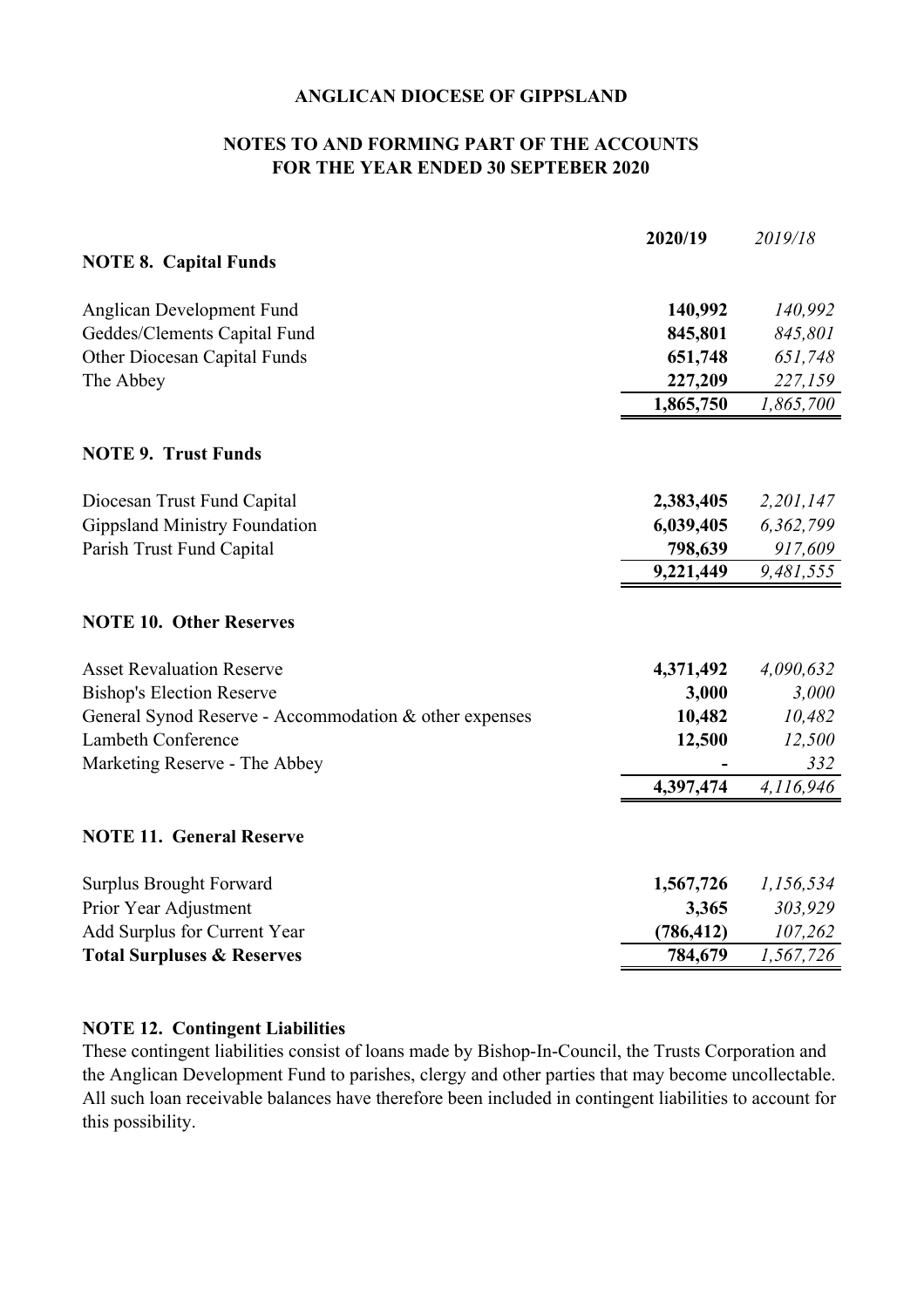#### **NOTES TO AND FORMING PART OF THE ACCOUNTS FOR THE YEAR ENDED 30 SEPTEBER 2020**

|                                                      | Percentage |           |           |
|------------------------------------------------------|------------|-----------|-----------|
|                                                      | of Total   |           |           |
|                                                      | Liability  | 2020/19   | 2019/18   |
| <b>Trusts Corporation</b>                            |            |           |           |
| Clergy Car Loans                                     | 1.42%      | 80,955    | 74,112    |
|                                                      |            | 80,955    | 74, 112   |
| <b>Gippsland Anglican Retirement Living</b>          |            |           |           |
| <b>Ingoing Contributions</b>                         | 76.68%     | 4,387,184 | 4,402,911 |
|                                                      |            | 4,387,184 | 4,402,911 |
| <b>Anglican Development Fund - Loans to Parishes</b> |            |           |           |
| The Abbey - Numby Numby Fit-out                      | 0.59%      | 33,926    | 36,657    |
| Bass/Phillip Island - Cowes Building                 | 3.97%      | 227,107   | 244,298   |
| Bunyip - High Street                                 | 1.54%      | 88,141    |           |
| Diocese - Insurance Premium Loan                     | 2.93%      | 167,664   | 163,604   |
| Lakes Entrance & Metung Shed                         | 0.26%      | 14,615    | 18,269    |
| Maffra - Op Shop Building (Loan redraw for a storage |            |           |           |
| shed during the year)                                | 0.50%      | 28,707    | 50,468    |
| Moe                                                  |            |           |           |
| - Parish Car Loan                                    | $0.00\%$   |           | 12,601    |
| Neerim South - Op Shop                               | 2.40%      | 137,576   | 147,048   |
| Sale                                                 |            |           |           |
| - Consolidated Development Loan                      | 1.31%      | 74,965    | 96,866    |
| - Cash Flow Loan                                     | $0.00\%$   |           | 4,473     |
| Traralgon                                            |            |           |           |
| - Op Shop Fitout - Facilities Upgrade                | 0.12%      | 6,956     | 6,552     |
| - Shed                                               | 1.85%      | 105,897   | 99,742    |
| Warragul Building Loan                               | 1.14%      | 65,380    | 68,750    |
| Westernport - Rectory Renovations                    | 0.00%      |           | 17,201    |
| <b>Chapter House Refurbishment</b>                   | 5.28%      | 302,093   | 309,904   |
|                                                      |            | 1,253,027 | 1,276,433 |
| <b>Total Contingent Liabilities</b>                  | 100%       | 5,721,166 | 5,753,456 |

#### **Contingent liabilities relating to Professional Standards**

Since 2004 a number of claims have been received under Professional Standards arrangements put in place by the Diocese. All known claims have been settled. During the current financial year redress payments of \$530,000 have been made.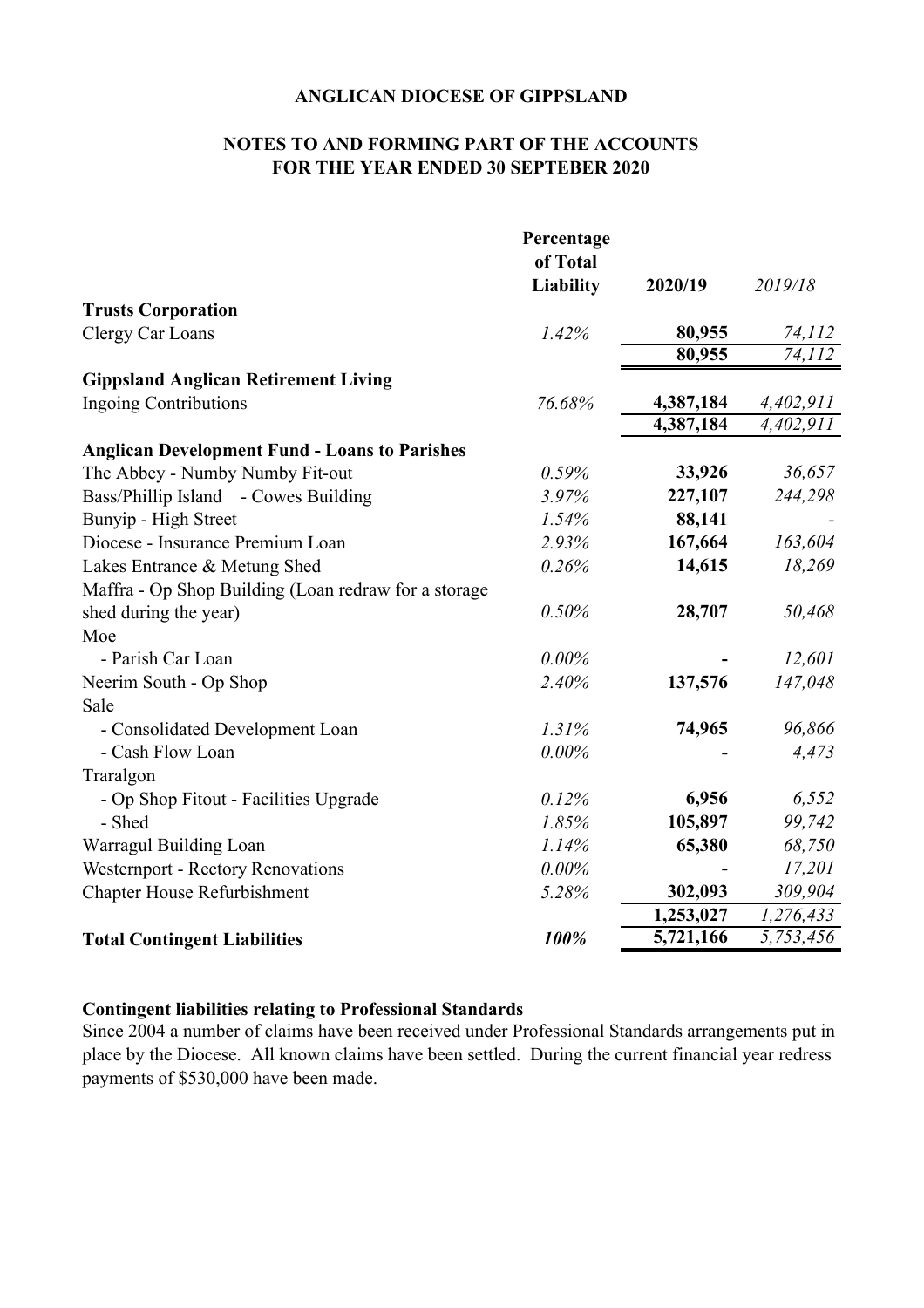### **NOTES TO AND FORMING PART OF THE ACCOUNTS FOR THE YEAR ENDED 30 SEPTEBER 2020**

|                                                                                                                                    | 2020/19    | 2019/18    |
|------------------------------------------------------------------------------------------------------------------------------------|------------|------------|
| <b>NOTE 13. Cash Flow Information</b>                                                                                              |            |            |
| (a) Reconciliation of Cash and Cash Equivalents                                                                                    |            |            |
| Cash at the end of the financial year as shown in the<br>Cash Flow Statement is reconciled to these items in the<br>balance sheet: |            |            |
| Cash                                                                                                                               | 1,102,639  | 107,874    |
| (b) Reconciliation of Cash Flows from Operations<br>with Profit from Ordinary Activities:                                          |            |            |
| <b>Net Profit from Ordinary Activities</b>                                                                                         | (786, 412) | 107,262    |
| <b>Non-Cash Flows in Profit from Ordinary Activities</b>                                                                           |            |            |
| Amortisation                                                                                                                       | 15,713     |            |
| Depreciation                                                                                                                       | 37,679     | 36,427     |
| Net (Gain)/Loss on Disposal of Property, Plant and Equipment                                                                       | 56,058     | 881        |
| Prior Year Adjustments                                                                                                             | 3,365      | 303,929    |
|                                                                                                                                    | 112,815    | 341,237    |
| <b>Changes in Assets and Liabilities</b>                                                                                           |            |            |
| (Increase)/decrease in Receivables                                                                                                 | 118,010    | 107,337    |
| (Increase)/decrease in Investments                                                                                                 | (112,059)  | 746,445    |
| (Increase)/decrease in Right of Use Assets                                                                                         | (128, 323) |            |
| Increase/(decrease) in Creditors & Borrowings                                                                                      | 4,948,307  | (501, 424) |
| Increase/(decrease) in Provisions                                                                                                  | (40, 427)  |            |
|                                                                                                                                    | 4,785,508  | 352,358    |
| <b>Net Cash Flows from Operations</b>                                                                                              | 4,111,911  | 800,857    |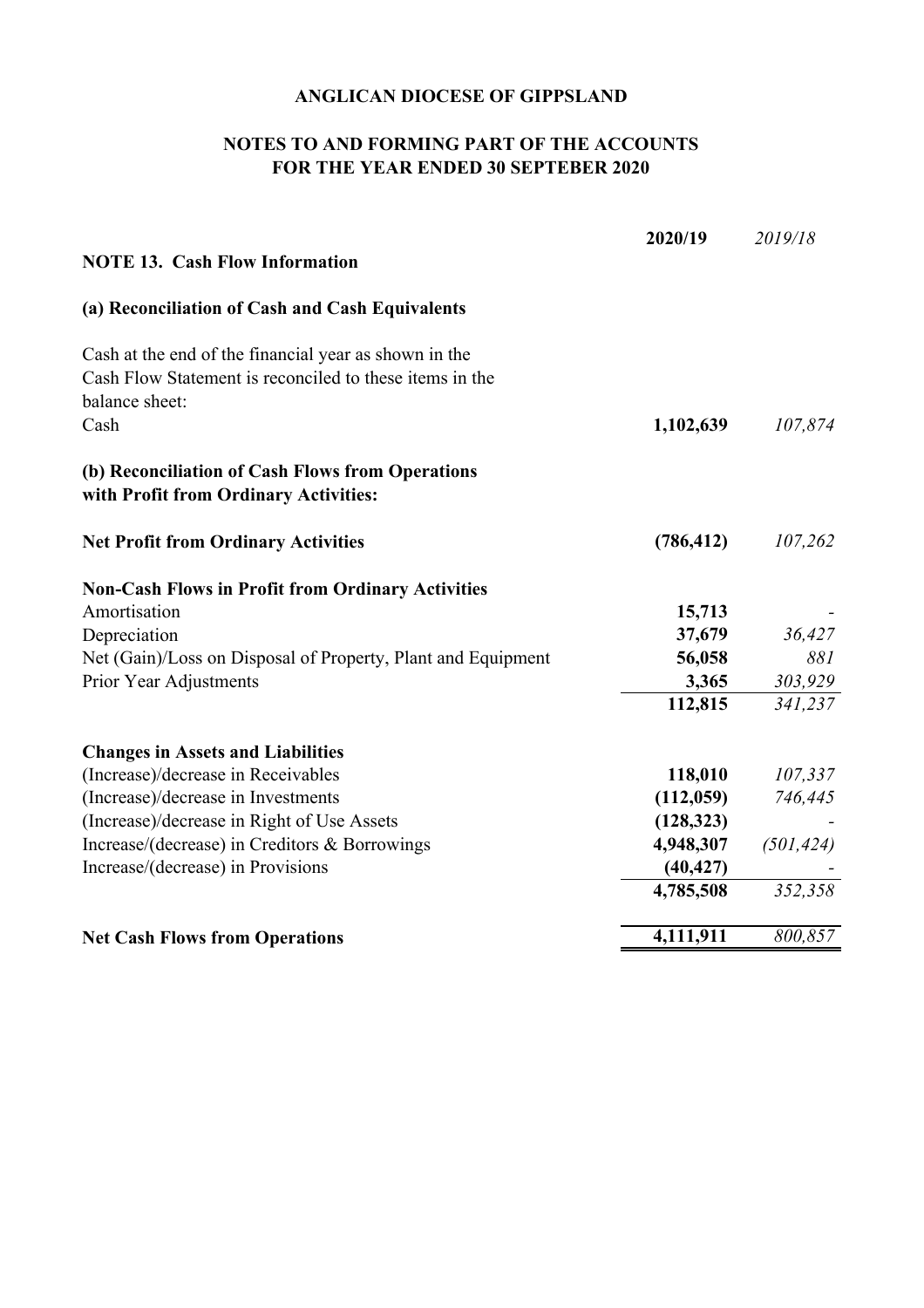#### **BISHOP IN COUNCIL DECLARATION FOR THE YEAR ENDED 30 SEPTEMBER 2020**

The Bishop in Council of the Anglican Diocese of Gippsland, declare that the financial statements:

- 1. Presents a true and fair view of the financial position of Anglican Diocese of Gippsland as at 30 September 2020 and its performance for the year ended on that date in accordance with the accounting policies in Note 1 to the financial statements.
- 2. At the date of this declaration, there are reasonable grounds to believe that Anglican Diocese of Gippsland will be able to pay its debts as and when they fall due.

This declaration is made in accordance with a resolution of the Bishop in Council and is signed for and on behalf of the Council by:

Name: David Gittins Position: Chair, Finance Committee

Date:

Name: Richard Connelly Position: Diocesan Registrar & Secretary of the Trusts Corporation

Date: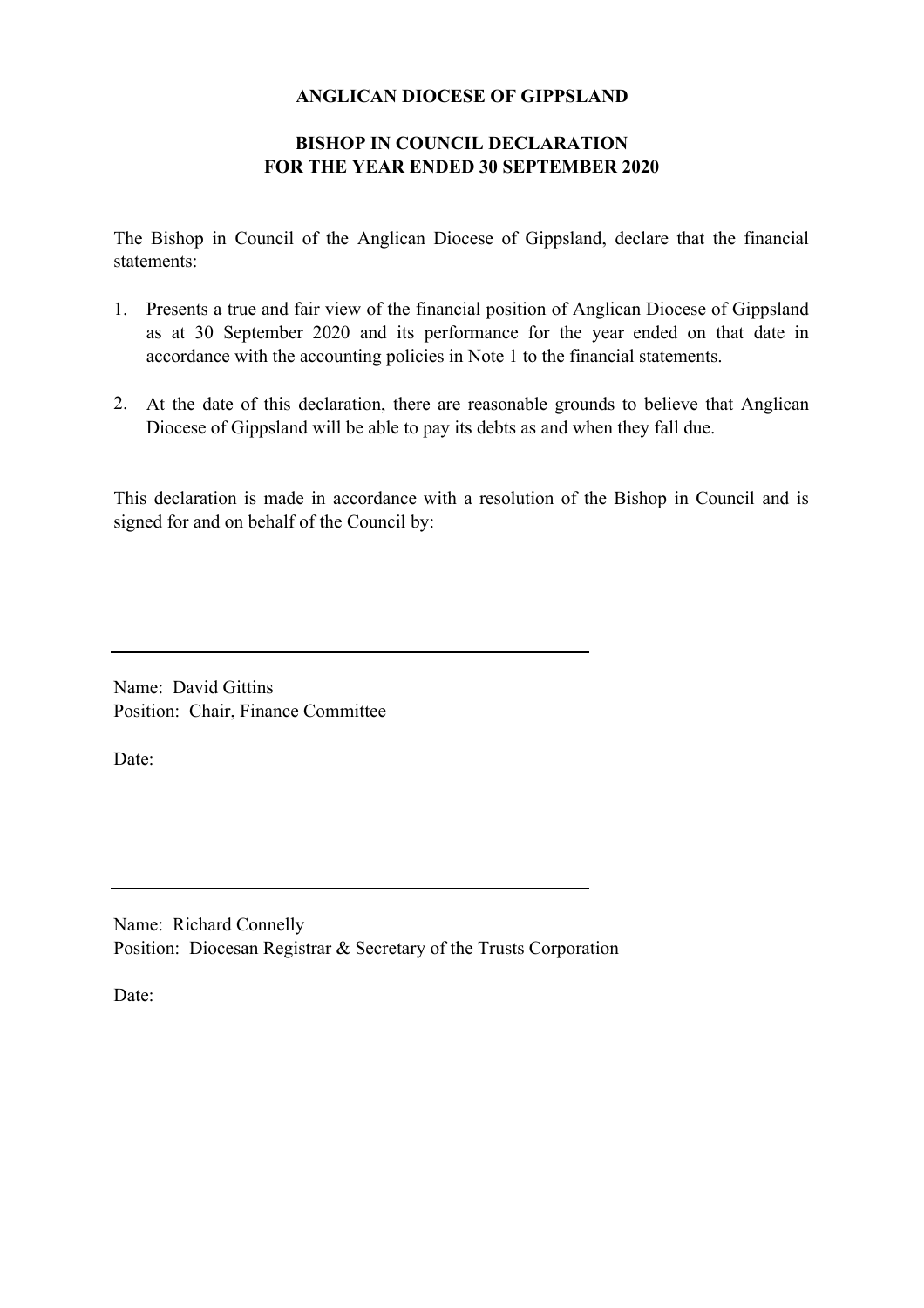### **BISHOP IN COUNCIL INCOME AND EXPENDITURE STATEMENT FOR THE YEAR ENDED 30 SEPTEBER 2020**

| <b>Notes</b>                                | 2020/19    | 2019/18    |
|---------------------------------------------|------------|------------|
| <b>INCOME</b>                               |            |            |
| Aboriginal Ministry Funds Received          | 100,640    | 50,384     |
| <b>ATO Cash Flow Boost</b>                  | 100,000    |            |
| Parish Contributions                        | 365,271    | 332,577    |
| Interest from Investments                   | 3,932      | 145,770    |
| Management Fees Received                    | 2,000      | 3,500      |
| Sundry Income                               | 357        | 11,038     |
| <b>Gippsland Ministry Fund Grant</b>        |            | 140,000    |
| <b>Trust Grant</b>                          | 340,000    | 340,000    |
| <b>Trust Management Fee</b>                 | 130,000    | 130,000    |
| <b>TOTAL INCOME</b>                         | 1,042,200  | 1,153,269  |
| <b>EXPENDITURE</b>                          |            |            |
| Administration                              | 572,183    | 487,667    |
| Allocations                                 | 250,443    | 281,425    |
| Staffing                                    | 402,295    | 459,574    |
| <b>TOTAL EXPENDITURE</b>                    | 1,224,921  | 1,228,666  |
| <b>OPERATING SURPLUS/(DEFICIT)</b>          | (182, 721) | (75, 397)  |
| Add: Transfer to Reserves                   |            |            |
| Add: Transfer from Reserves                 |            |            |
| Less: Gippsland Anglican Deficit            | (19, 133)  | (25, 822)  |
| Less: Gippsland Ministry Foundation Deficit | (14, 713)  | (8, 594)   |
| <b>TOTAL SURPLUS/(DEFICIT)</b>              | (216, 567) | (109, 813) |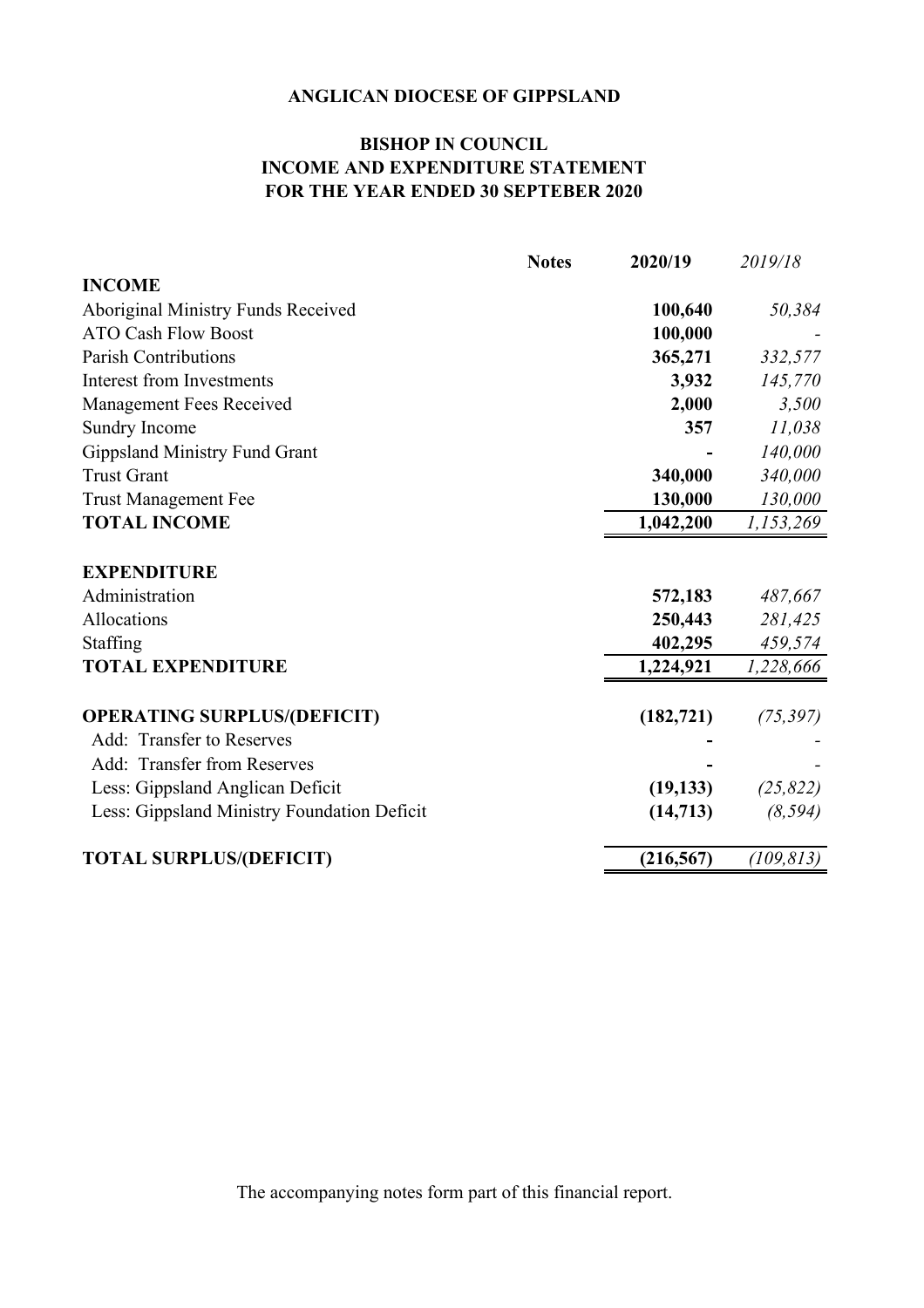### **BISHOP IN COUNCIL BALANCE SHEET FOR THE YEAR ENDED 30 SEPTEBER 2020**

|                                                 | <b>Notes</b>   | 2020/19    | 2019/18    |
|-------------------------------------------------|----------------|------------|------------|
| <b>ASSETS</b>                                   |                |            |            |
| <b>Bank Account</b>                             |                | 85,247     | 77,903     |
| <b>ANZ</b> Online Saver                         |                | 220,000    |            |
| Receivables                                     | $\mathbf{1}$   | 360,777    | 665,061    |
| <b>Right of Use Assets</b>                      | $\overline{2}$ | 112,610    |            |
| Property, Plant & Equipment                     | 3              | 2,143,481  | 1,895,581  |
| <b>TOTAL ASSETS</b>                             |                | 2,922,115  | 2,638,545  |
| <b>LIABILITIES</b>                              |                |            |            |
| Creditors & Borrowings                          | $\overline{4}$ | 909,943    | 709,806    |
| Provisions                                      | 5              | 2,521      | 2,521      |
| <b>TOTAL LIABILITIES</b>                        |                | 912,464    | 712,327    |
| <b>NET ASSETS</b>                               |                | 2,009,651  | 1,926,218  |
| <b>DIOCESAN CAPITAL &amp; TRUST FUNDS</b>       |                |            |            |
| Capital Funds                                   | 6              | 1,478,344  | 1,478,344  |
| <b>Other Reserves</b>                           | $\overline{7}$ | 1,343,199  | 1,043,199  |
| <b>General Reserve</b>                          | 8              | (811, 892) | (595, 325) |
| <b>TOTAL DIOCESAN CAPITAL &amp; TRUST FUNDS</b> |                | 2,009,651  | 1,926,218  |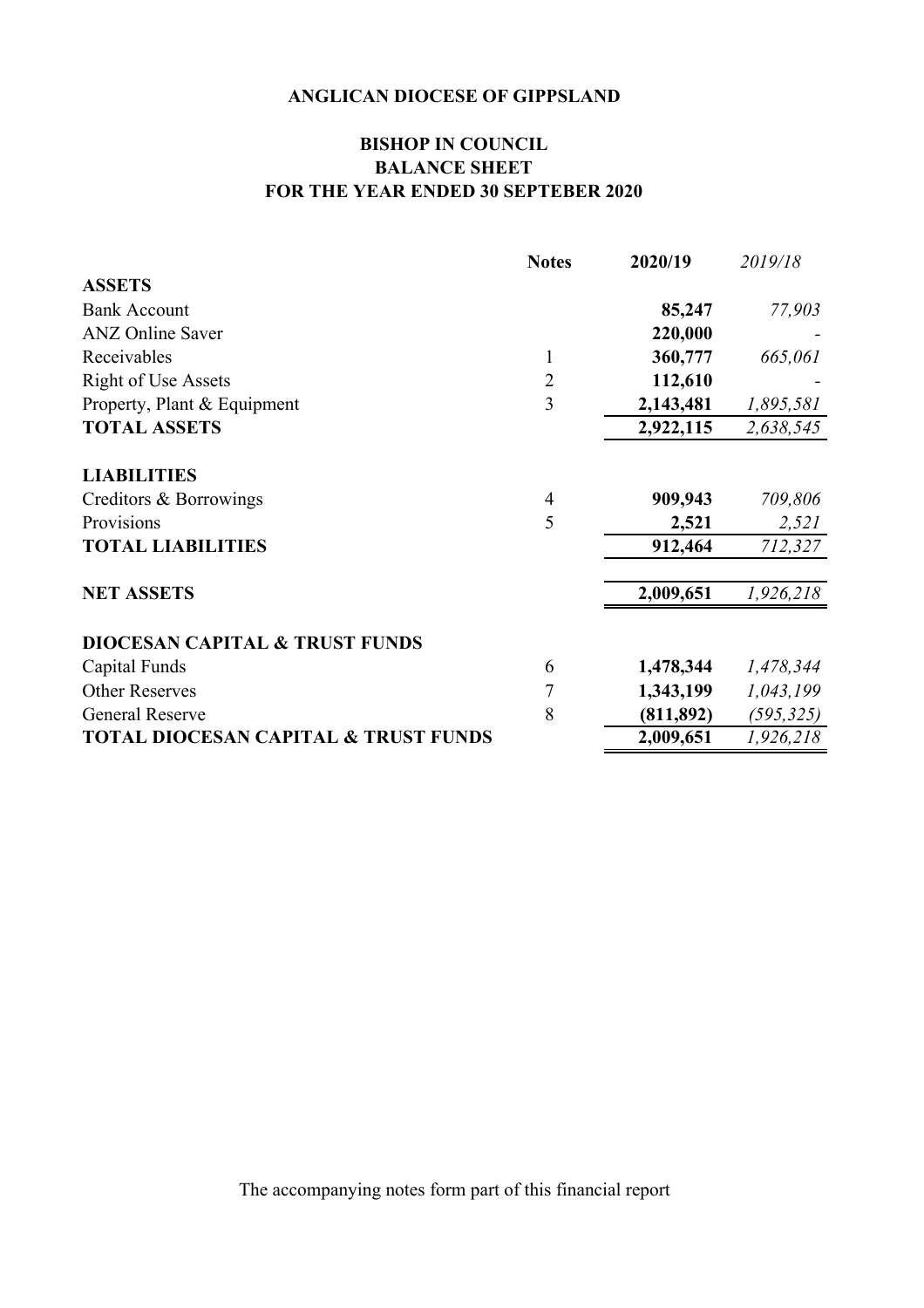### **BISHOP IN COUNCIL NOTES TO AND FORMING PART OF THE ACCOUNTS**

| <b>Notes</b> | 2020/19   | 2019/18                                       |
|--------------|-----------|-----------------------------------------------|
|              |           |                                               |
|              | 136,123   | 338,961                                       |
|              | 12,500    |                                               |
|              | 212,154   | 326,100                                       |
|              | 360,777   | 665,061                                       |
|              |           |                                               |
|              | 128,323   |                                               |
|              | (15, 713) |                                               |
|              | 112,610   |                                               |
|              |           |                                               |
|              | 1,650,000 | 1,350,000                                     |
|              | 344,947   | 344,947                                       |
|              | 1,994,947 | 1,694,947                                     |
|              |           |                                               |
|              | 900,000   | 900,000                                       |
|              | 750,000   | 450,000                                       |
|              | 1,650,000 | 1,350,000                                     |
|              |           | 264,087                                       |
|              |           | (173, 374)                                    |
|              | 81,607    | 90,713                                        |
|              |           | 154,854                                       |
|              |           | (44, 933)                                     |
|              | 66,927    | 109,921                                       |
|              | 2,143,481 | 1,895,581                                     |
|              |           | 270,986<br>(189, 379)<br>115,347<br>(48, 420) |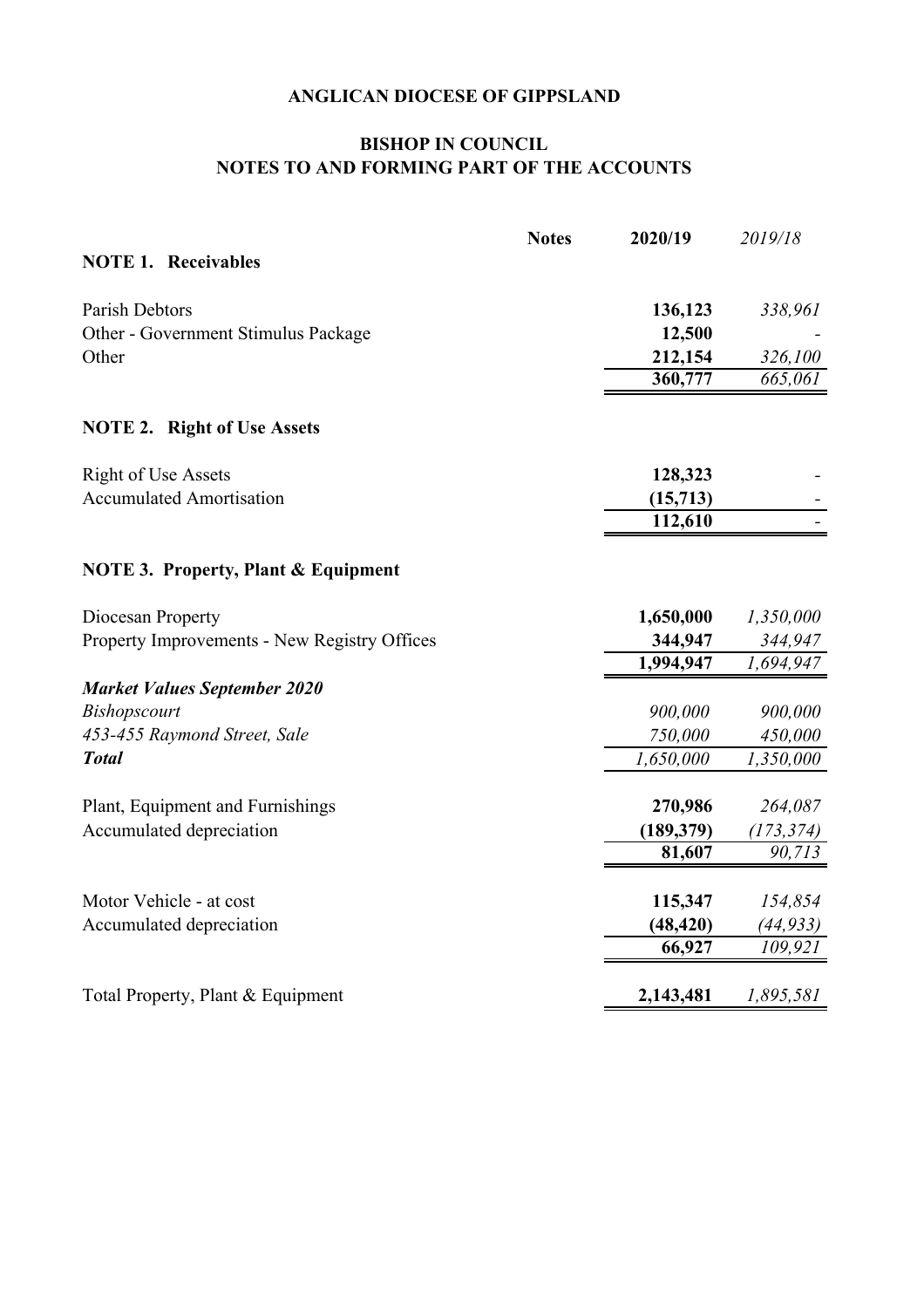### **NOTES TO AND FORMING PART OF THE ACCOUNTS BISHOP IN COUNCIL**

|                                                          | <b>Notes</b> | 2020/19    | 2019/18    |
|----------------------------------------------------------|--------------|------------|------------|
| <b>NOTE 4. Creditors &amp; Borrowings</b>                |              |            |            |
| ADF Insurance Loan                                       |              | 167,664    | 163,604    |
| <b>ADF Registry Relocation Loan</b>                      |              | 302,093    | 309,904    |
| <b>GST &amp; PAYG Liabilities</b>                        |              | 8,544      | 21,837     |
| <b>Insurance Liabilities</b>                             |              | 17,145     | (59, 172)  |
| JobKeeper Clearing                                       |              | 3,943      |            |
| Lease Liability                                          |              | 114,487    |            |
| Long Service Leave Liabilities                           |              | 47,081     | 18,510     |
| Stipends Payments Received in Advance                    |              | 202,133    | 201,796    |
| <b>Sundry Creditors</b>                                  |              | 5,250      | 5,250      |
| <b>Superannuation Liability</b>                          |              | 41,603     | 48,077     |
|                                                          |              | 909,943    | 709,806    |
| <b>NOTE 5. Provisions</b>                                |              |            |            |
| Long Service Leave - Registry Staff                      |              | 2,521      | 2,521      |
|                                                          |              | 2,521      | 2,521      |
| <b>NOTE 6. Capital Funds</b>                             |              |            |            |
| Geddes/Clements Capital Fund                             |              | 845,801    | 845,801    |
| <b>Other Diocesan Trust Funds</b>                        |              | 632,543    | 632,543    |
|                                                          |              | 1,478,344  | 1,478,344  |
| <b>NOTE 7. Other Reserves</b>                            |              |            |            |
| <b>Asset Revaluation Reserve</b>                         |              | 1,317,217  | 1,017,217  |
| <b>Bishops Election Expense Reserve</b>                  |              | 3,000      | 3,000      |
| General Synod Reserve - Accommodation and other expenses |              | 10,482     | 10,482     |
| Lambeth Conference Reserve                               |              | 12,500     | 12,500     |
|                                                          |              | 1,343,199  | 1,043,199  |
| <b>NOTE 8. General Reserve</b>                           |              |            |            |
| Diocesan Reserve                                         |              | 148,398    | 148,398    |
| <b>Surplus Brought Forward</b>                           |              | (743, 723) | (641, 320) |
| Prior Year Adjustment                                    |              |            | 7,410      |
| Surplus/(Deficit) Current Year                           |              | (216, 567) | (109, 813) |
| <b>Total Surpluses &amp; Reserves</b>                    |              | (811, 892) | (595, 325) |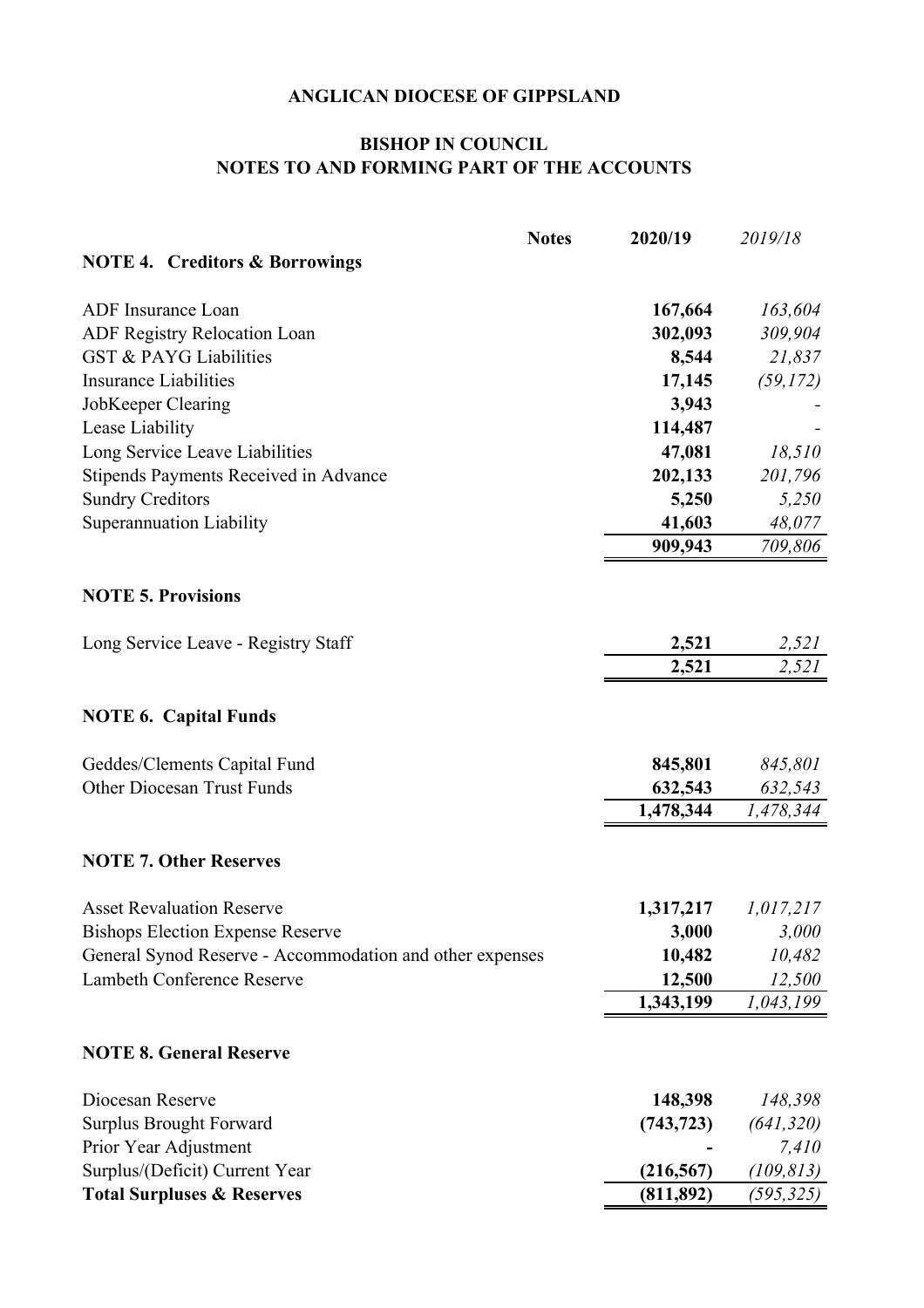### **GIPPSLAND ANGLICAN INCOME AND EXPENDITURE STATEMENT FOR THE YEAR ENDED 30 SEPTEBER 2020**

|                                    | <b>Notes</b> | 2020/19   | 2019/18   |
|------------------------------------|--------------|-----------|-----------|
| <b>INCOME</b>                      |              |           |           |
| Sales                              |              | 24,643    | 25,515    |
| Advertising                        |              | 12,367    | 9,534     |
| <b>TOTAL INCOME</b>                |              | 37,010    | 35,049    |
|                                    |              |           |           |
| <b>EXPENDITURE</b>                 |              |           |           |
| Consultant Costs (Editor & Design) |              | 33,834    | 27,808    |
| Commission                         |              |           | 17        |
| Melbourne Anglican                 |              | 5,529     | 12,746    |
| Production & Delivery              |              | 15,116    | 18,067    |
| Postage & Telephone                |              | 636       | 734       |
| Subscriptions & Conferences        |              | 1,005     | 1,299     |
| <b>Sundry Expenses</b>             |              | 23        |           |
| Travelling                         |              |           | 200       |
| <b>TOTAL EXPENDITURE</b>           |              | 56,143    | 60,871    |
| <b>TOTAL SURPLUS/(DEFICIT)</b>     |              | (19, 133) | (25, 822) |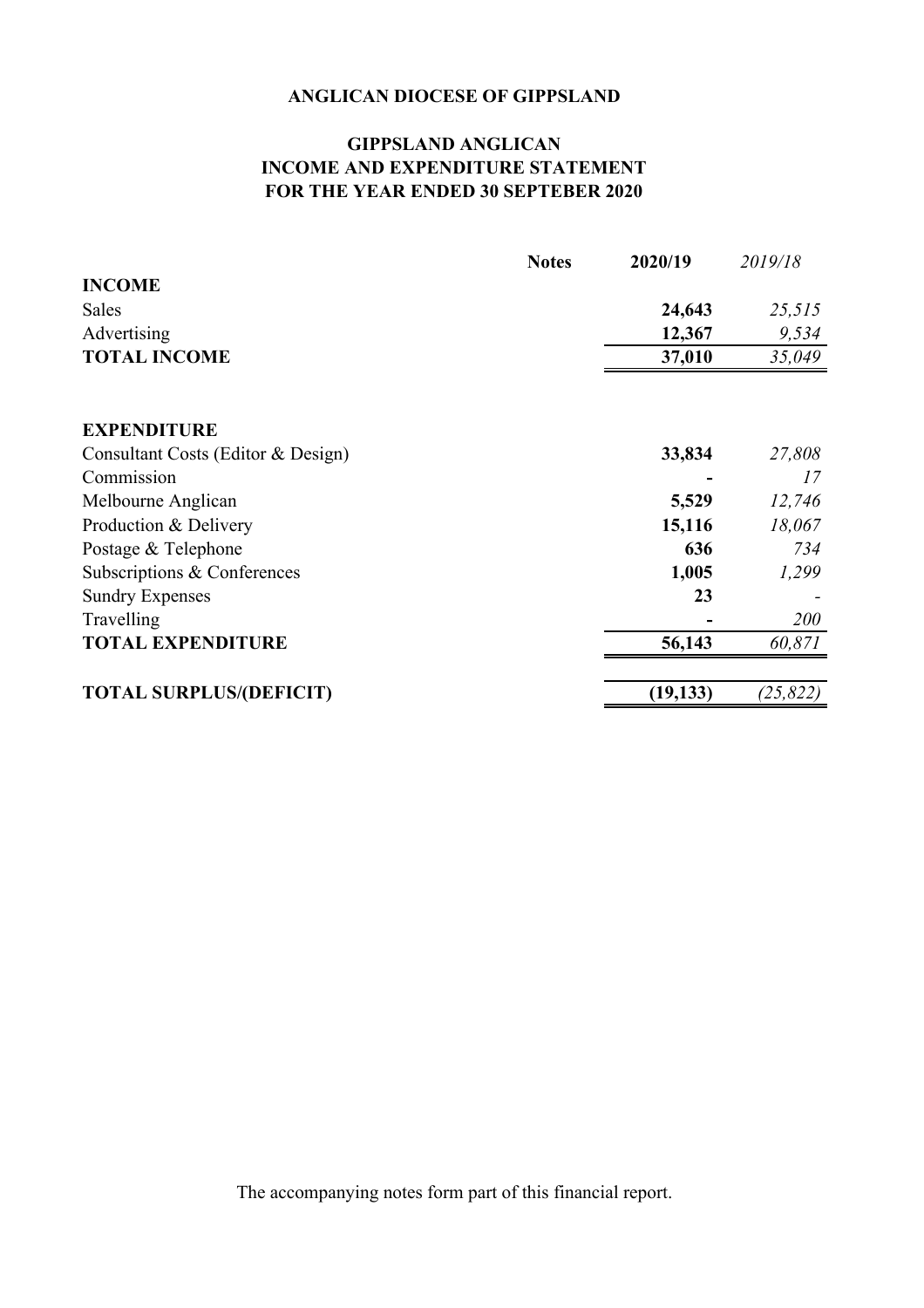### **GIPPSLAND MINISTRY FOUNDATION INCOME AND EXPENDITURE STATEMENT FOR THE YEAR ENDED 30 SEPTEBER 2020**

|                                 | <b>Notes</b> | 2020/19   | 2019/18  |
|---------------------------------|--------------|-----------|----------|
| <b>INCOME</b>                   |              |           |          |
| <b>GMF</b> Income               |              |           | 169      |
| Donations - Clergy Training     |              | 401       | 1,595    |
| <b>TOTAL INCOME</b>             |              | 401       | 1,764    |
| <b>EXPENDITURE</b>              |              |           |          |
| <b>A'Beckett Park</b>           |              | 4,579     | 6,869    |
| Clergy Training                 |              | 135       | 285      |
| Parish Assistance Bunyip        |              | 10,400    |          |
| Safe Ministry                   |              |           | 1,820    |
| Theology Study Support          |              |           | (611)    |
| <b>Vocational Assessment</b>    |              |           | 1,995    |
| <b>TOTAL EXPENDITURE</b>        |              | 15,114    | 10,358   |
|                                 |              |           |          |
| <b>TOTAL SURPLUS/(DEFICIT)</b>  |              | (14, 713) | (8, 594) |
| Capital as at 30 September 2020 |              | 798,639   | 917,609  |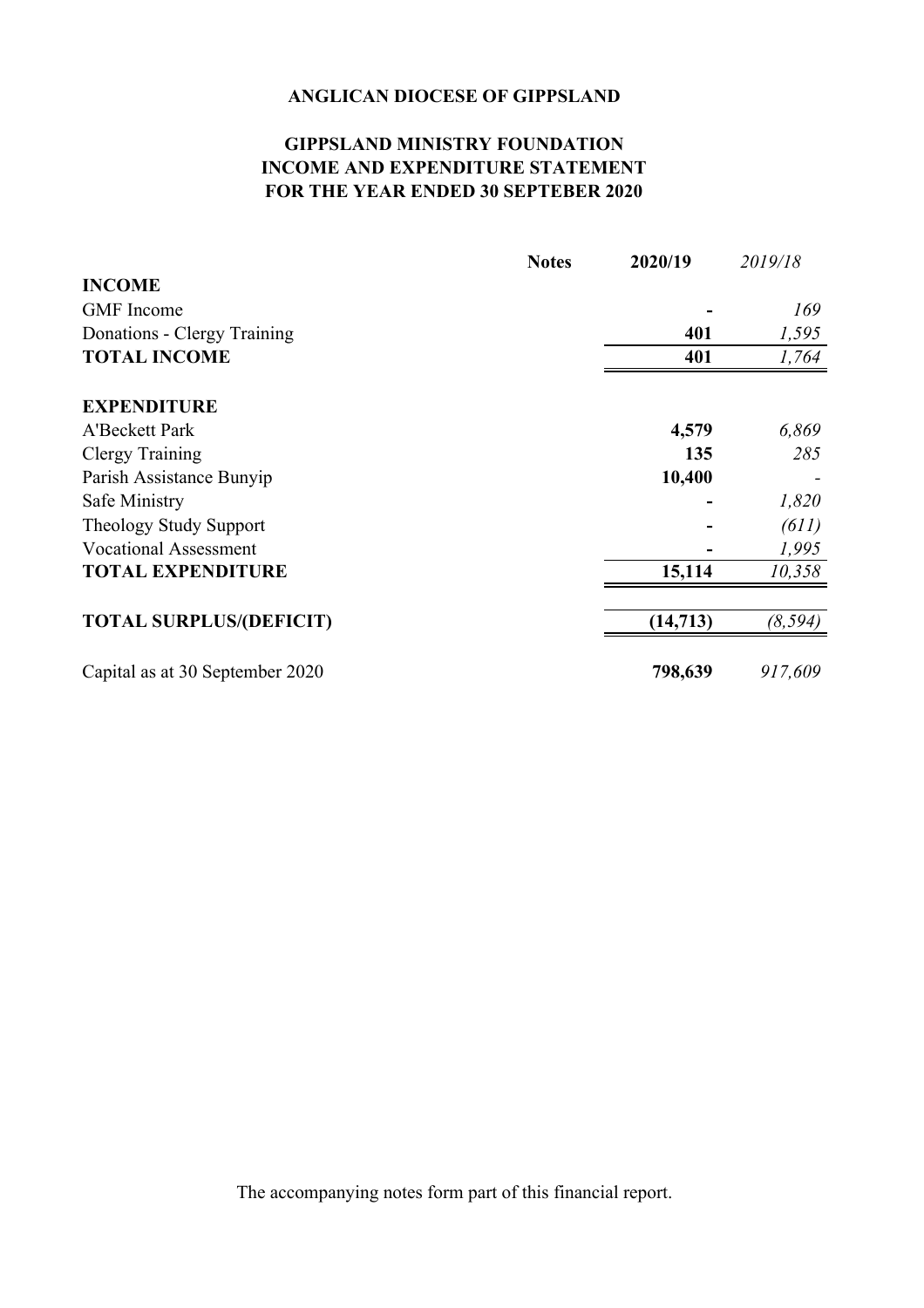### **TRUSTS CORPORATION INCOME AND EXPENDITURE STATEMENT FOR THE YEAR ENDED 30 SEPTEBER 2020**

|                                                   | <b>Notes</b> | 2020/19    | 2019/18    |
|---------------------------------------------------|--------------|------------|------------|
| <b>INCOME</b>                                     |              |            |            |
| Capital Profits/(Loss)                            |              | 327,360    | 143,281    |
| Capital Gain/(Loss) on Sale of Non-Current Assets |              | (109, 903) |            |
| Dividends & Interest                              | 8            | 210,674    | 440,828    |
| Property Income                                   |              | 206,951    | 249,749    |
| Sundry Income                                     |              | 120,646    | 3,166      |
| <b>GROSS INCOME</b>                               |              | 755,728    | 837,024    |
| Less Income Applicable to:                        |              |            |            |
| Diocesan Trusts                                   |              | 236,099    | 249,503    |
| <b>NET INCOME</b>                                 |              | 519,629    | 587,521    |
| <b>EXPENDITURE</b>                                |              |            |            |
| Data Services                                     |              | 18,557     | 10,937     |
| <b>Grant</b> to Diocese                           |              | 340,000    | 340,000    |
| <b>Investment Expenses</b>                        |              | 46,304     | 51,264     |
| Miscellaneous Expenses                            |              | (139, 971) | 151,511    |
| <b>Property Expenses</b>                          |              | 74,940     | 82,742     |
| Redress Expense                                   |              | 530,000    |            |
| <b>Trust Management Fee</b>                       |              | 130,000    | 130,000    |
| <b>TOTAL EXPENDITURE</b>                          |              | 999,830    | 766,454    |
|                                                   |              |            |            |
| <b>OPERATING SURPLUS/(DEFICIT)</b>                |              | (480, 201) | (178, 933) |
| Plus: Unrealised Gains/(Losses) on Share Trading  |              | (252, 135) | 323,098    |
| <b>TOTAL SURPLUS/(DEFICIT)</b>                    |              | (732, 336) | 144,165    |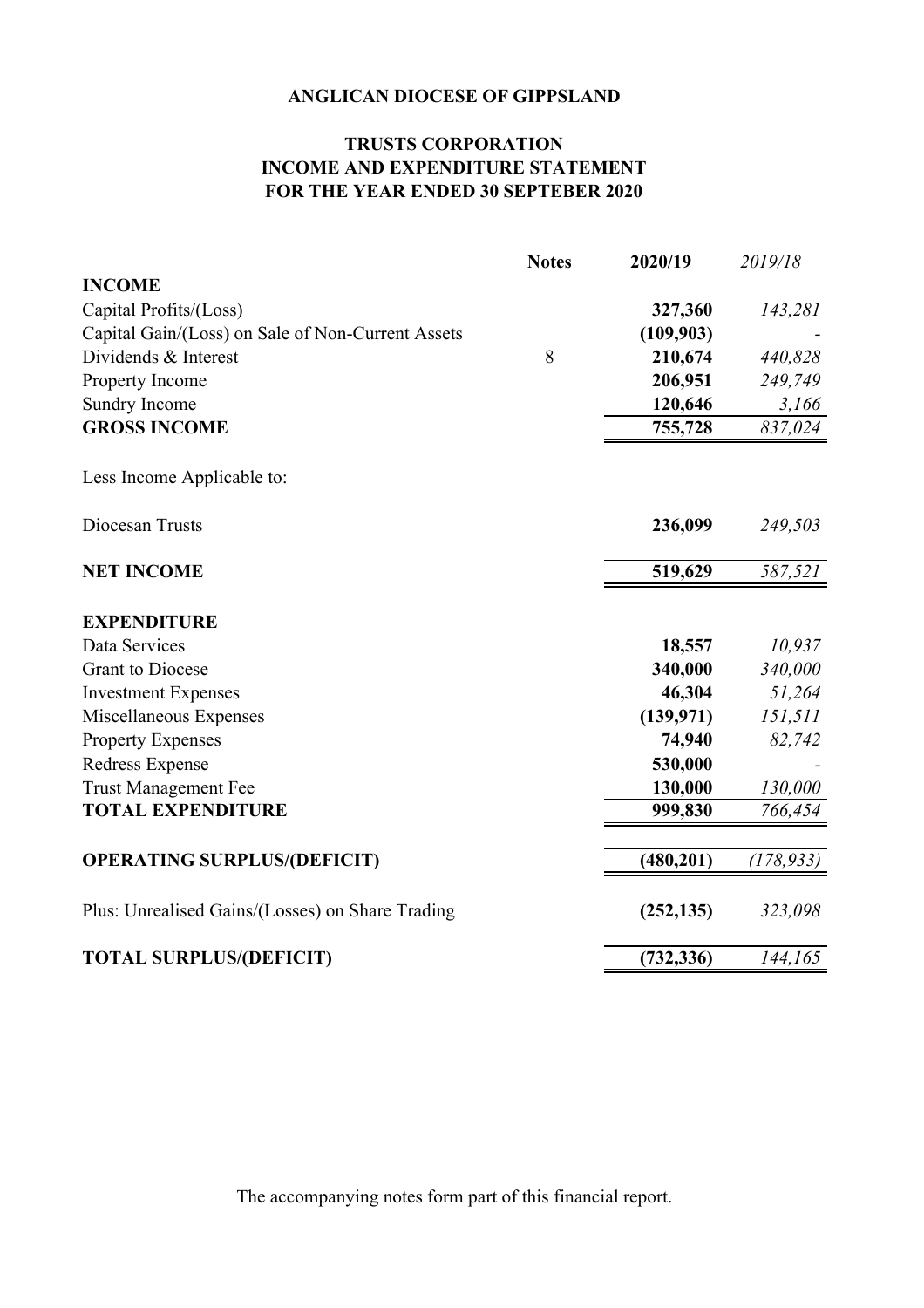### **TRUSTS CORPORATION BALANCE SHEET FOR THE YEAR ENDED 30 SEPTEBER 2020**

|                                                 | <b>Notes</b>   | 2020/19    | 2019/18    |
|-------------------------------------------------|----------------|------------|------------|
| <b>ASSETS</b>                                   |                |            |            |
| <b>Bank Account</b>                             |                | 6,287      | 13,463     |
| Receivables                                     | 1              | 133,868    | 195,745    |
| Investments                                     | $\overline{c}$ | 6,543,476  | 7,030,396  |
| Property                                        | 3              | 6,020,236  | 5,611,169  |
| <b>TOTAL ASSETS</b>                             |                | 12,703,867 | 12,850,773 |
| <b>LIABILITIES</b>                              |                |            |            |
| Creditors & Borrowings                          | $\overline{4}$ | 360,185    | 423,716    |
| <b>TOTAL LIABILITIES</b>                        |                | 360,185    | 423,716    |
| <b>NET ASSETS</b>                               |                | 12,343,682 | 12,427,057 |
| <b>DIOCESAN CAPITAL &amp; TRUST FUNDS</b>       |                |            |            |
| <b>Trust Funds</b>                              | 5              | 9,221,449  | 9,481,555  |
| <b>Other Reserves</b>                           | 6              | 2,743,208  | 1,834,141  |
| <b>General Reserve</b>                          | $\overline{7}$ | 379,025    | 1,111,361  |
| <b>TOTAL DIOCESAN CAPITAL &amp; TRUST FUNDS</b> |                | 12,343,682 | 12,427,057 |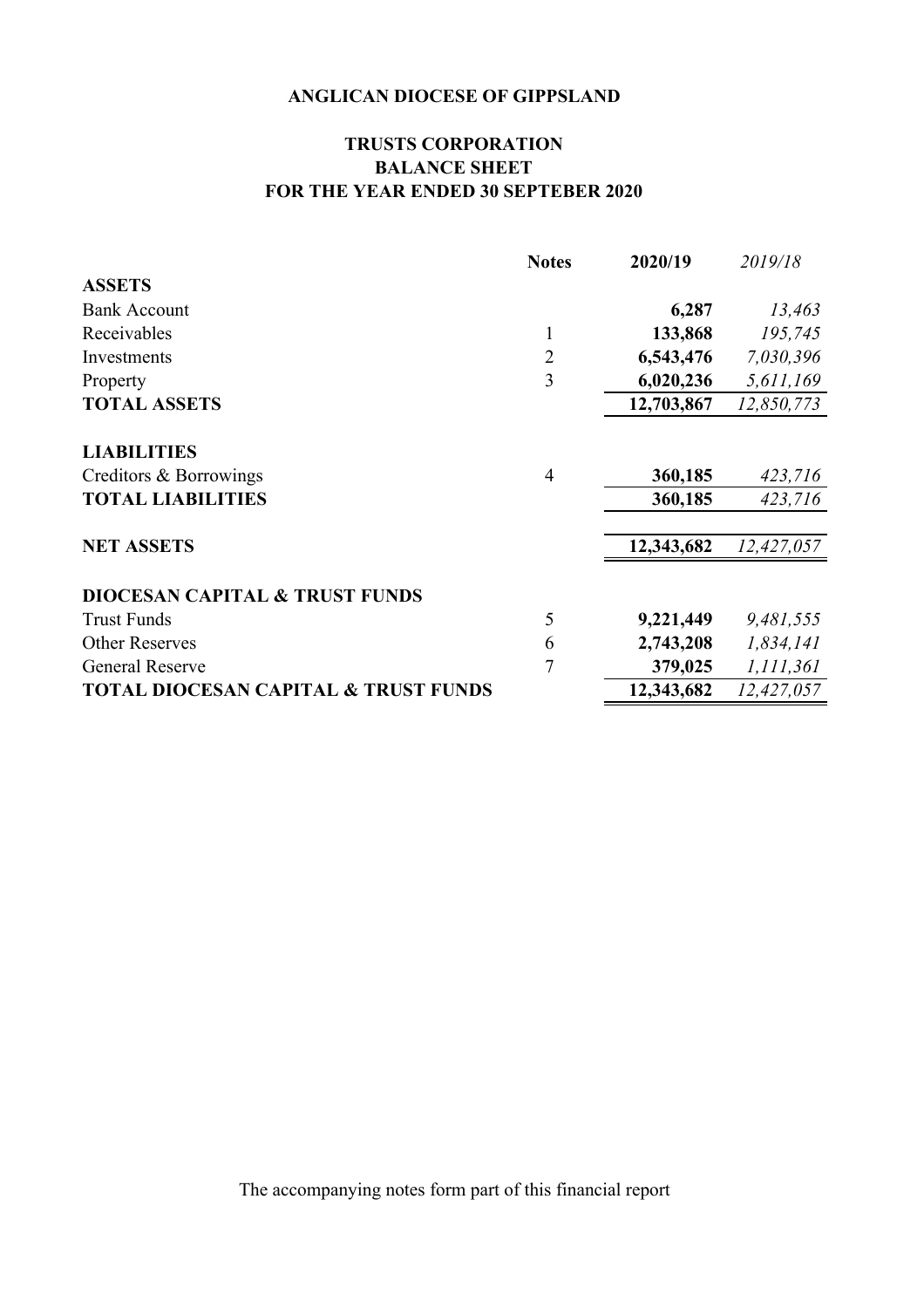### **NOTES TO AND FORMING PART OF THE ACCOUNTS TRUSTS CORPORATION**

|                                                         | <b>Notes</b> | 2020/19   | 2019/18   |
|---------------------------------------------------------|--------------|-----------|-----------|
| <b>NOTE 1. Receivables</b>                              |              |           |           |
| Clergy Car Loans                                        |              | 80,955    | 74,112    |
| Macquarie Debtor                                        |              | 15,907    | 8,762     |
| <b>Sundry Debtors</b>                                   |              | 37,006    | 112,871   |
|                                                         |              | 133,868   | 195,745   |
| <b>NOTE 2. Investments</b>                              |              |           |           |
| Debentures, Term Deposits                               |              | 330,000   | 190,000   |
| Anglican Funds SA Float                                 |              | 279,078   | 7,749     |
| Anglican Funds SA Security                              |              | 5,284     | 5,240     |
| <b>Shares</b>                                           |              | 5,867,429 | 6,165,413 |
| Goldman Sachs J B Were Investments                      |              |           | 5,780     |
| Macquarie Investments                                   |              | 61,685    | 656,214   |
|                                                         |              | 6,543,476 | 7,030,396 |
| <b>NOTE 3. Property, Plant &amp; Equipment</b>          |              |           |           |
| Land & Buildings - Investment Property                  |              | 4,565,000 | 4,155,933 |
| Clifton Waters & Botterill Court Land                   |              | 1,450,000 | 1,450,000 |
| Gippsland Church Eextension Fund Land                   |              | 5,236     | 5,236     |
|                                                         |              | 6,020,236 | 5,611,169 |
| <b>Investment Property Market Values September 2020</b> |              |           |           |
| 3/11 Kay Street, Traralgon                              |              | 600,000   | 435,000   |
| 33A Grey Street, Traralgon                              |              | 1,350,000 | 1,300,000 |
| 126-128 Franklin Street, Traralgon                      |              | 570,000   | 510,000   |
| 204-210 Raymond Street, Sale                            |              | 1,000,000 | 700,000   |
| 49 Desailly Street, Sale                                |              |           | 500,000   |
| 62 Marley Street, Sale                                  |              | 510,000   | 320,000   |
| Unit 2/33 Newlands Drive, Paynesville                   |              | 345,000   | 200,933   |
| 47 South Street, Moe                                    |              | 190,000   | 190,000   |
|                                                         |              | 4,565,000 | 4,155,933 |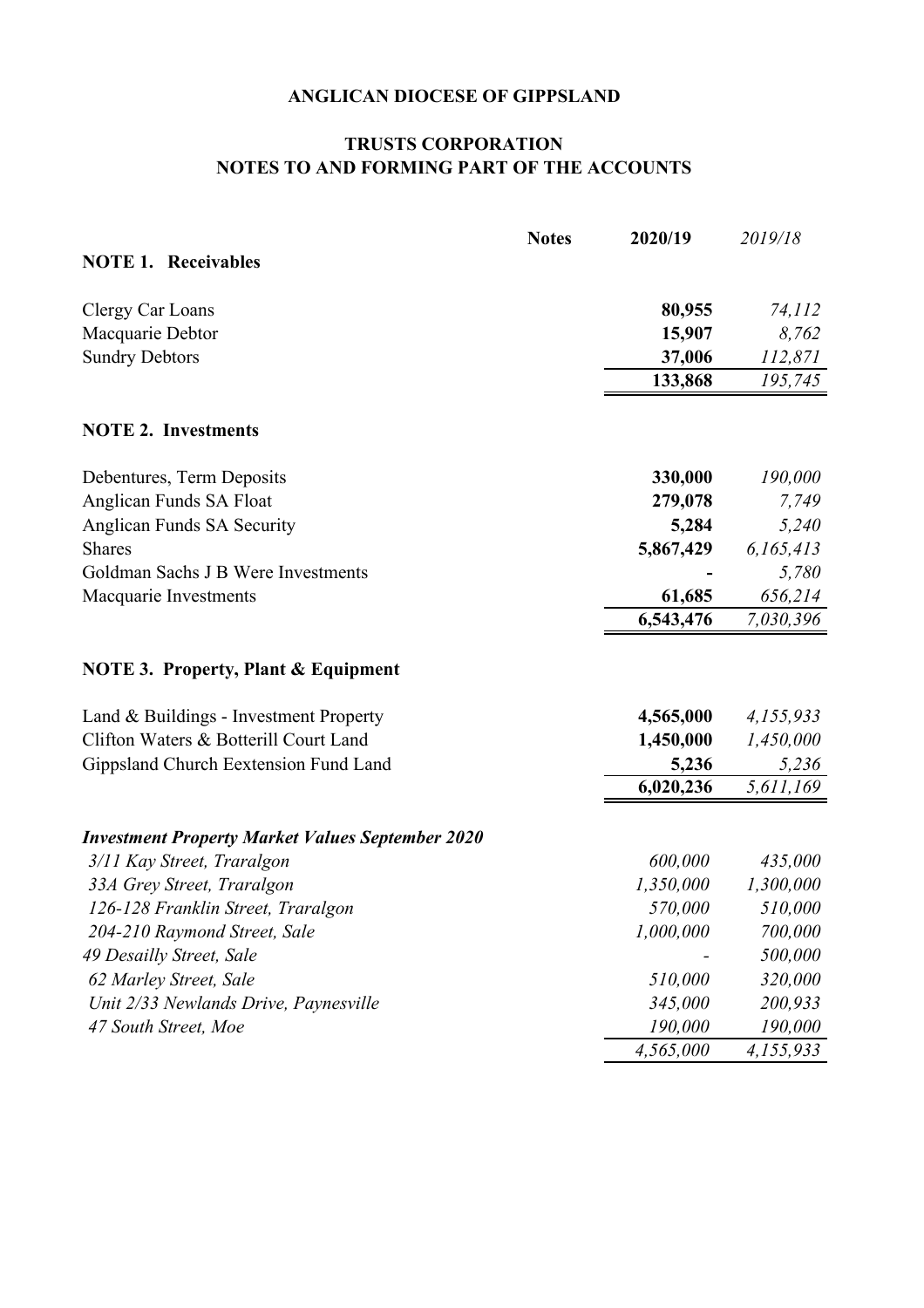### **TRUSTS CORPORATION NOTES TO AND FORMING PART OF THE ACCOUNTS**

|                                                            | <b>Notes</b> | 2020/19    | 2019/18    |
|------------------------------------------------------------|--------------|------------|------------|
| <b>NOTE 4. Creditors &amp; Borrowings</b>                  |              |            |            |
| <b>Clergy Car Replacement Deposits</b>                     |              | 317,312    | 270,586    |
| Diocesan Clergy Benefits                                   |              | 6,384      | 10,490     |
| <b>GST</b> Payable                                         |              | 21,644     | (12, 205)  |
| <b>Sundry Creditors</b>                                    |              | 14,845     | 154,845    |
|                                                            |              | 360,185    | 423,716    |
| <b>NOTE 5. Trust Funds</b>                                 |              |            |            |
| Diocesan Trust Fund Capital                                |              | 2,383,405  | 2,201,147  |
| Parish Trust Fund Capital                                  |              | 6,039,405  | 6,362,799  |
| <b>Gippsland Ministry Foundation</b>                       |              | 798,639    | 917,609    |
|                                                            |              | 9,221,449  | 9,481,555  |
| <b>NOTE 6. Other Reserves</b>                              |              |            |            |
| <b>Asset Revaluation Reserve</b>                           |              | 1,834,141  | 1,834,141  |
| <b>Asset Revaluation Reserve 2019/20</b>                   |              | 909,067    |            |
|                                                            |              | 2,743,208  | 1,834,141  |
| <b>NOTE 7. General Reserve</b>                             |              |            |            |
| Balance brought forward                                    |              | 1,111,361  | 604,242    |
| Prior Year Adjustment                                      |              |            | 362,954    |
| Surplus/Deficit                                            |              | (732, 336) | 144,165    |
| <b>Total Surpluses Carried Forward</b>                     |              | 379,025    | 1,111,361  |
| <b>TOTAL CAPITAL &amp; TRUST FUNDS</b>                     |              | 12,343,682 | 12,427,057 |
| <b>NOTE 8. Franking Credit Refunds</b>                     |              |            |            |
| Franking Credit refunds included in Dividends and Interest |              | 27,121     | 102,986    |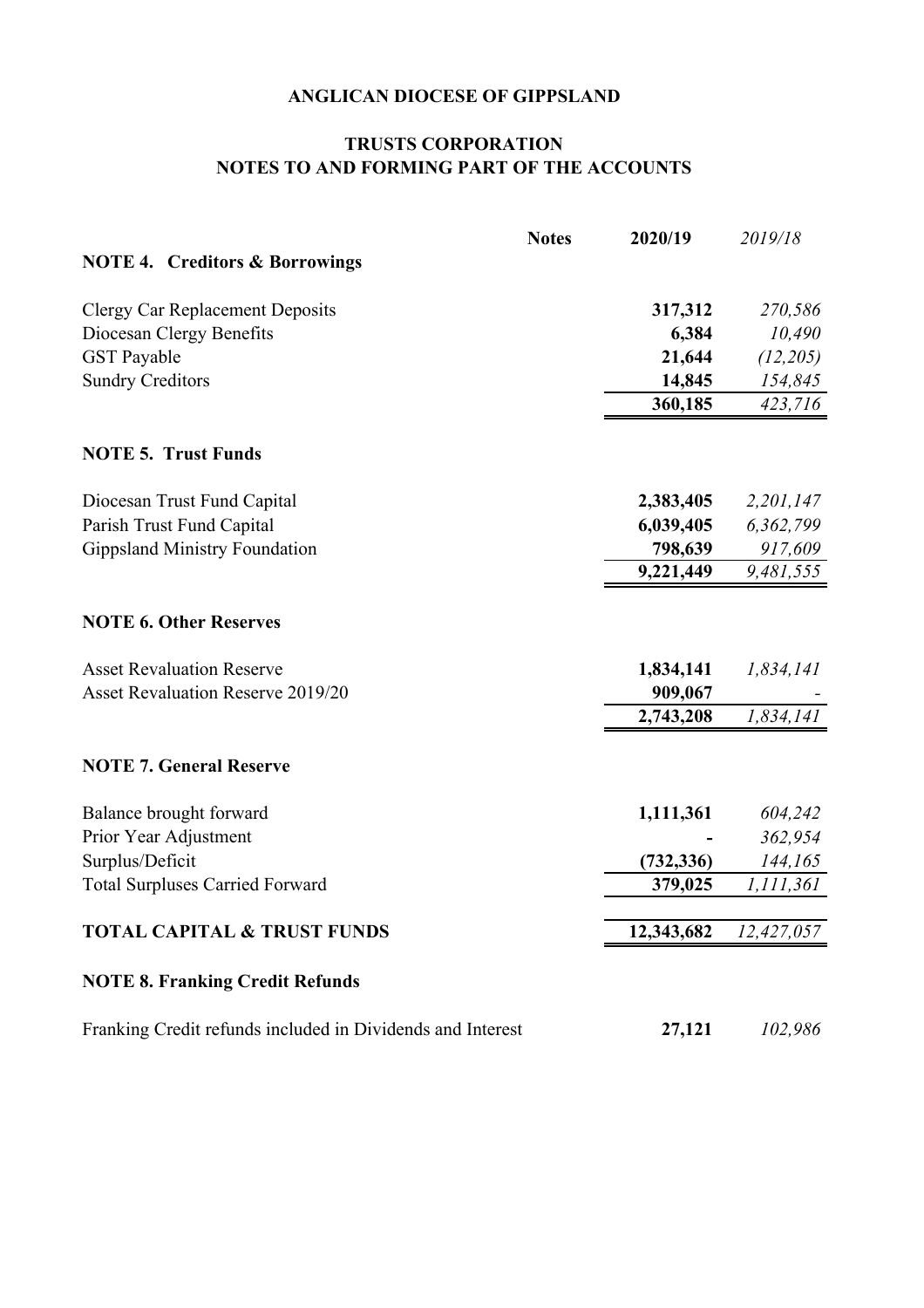### **ANGLICAN DEVELOPMENT FUND INCOME AND EXPENDITURE STATEMENT FOR THE YEAR ENDED 30 SEPTEBER 2020**

|                                                         | <b>Notes</b> | 2020/19  | 2019/18 |
|---------------------------------------------------------|--------------|----------|---------|
| <b>INCOME</b>                                           |              |          |         |
| ADF Income                                              |              | 150,234  | 226,588 |
| <b>Interest Received</b>                                |              |          | 666     |
| Capital Profit/(Loss)                                   |              | 74,811   | 36,131  |
| Capital Gain/(Loss) on Sale of Non-Current Assets       |              | 52,665   |         |
| <b>TOTAL INCOME</b>                                     |              | 277,714  | 263,385 |
|                                                         |              |          |         |
| <b>EXPENDITURE</b>                                      |              |          |         |
| General Expenditure                                     |              | 12,498   | 153,223 |
| <b>Interest Paid</b>                                    |              | 33,737   | 45,897  |
| <b>Investment Expenses</b>                              |              | 14,316   | 17,466  |
| <b>TOTAL EXPENDITURE</b>                                |              | 60,551   | 216,586 |
| <b>OPERATING SURPLUS/(DEFICIT)</b>                      |              | 217,163  | 46,799  |
| <b>Plus: Unrealised Gains/(Losses) on Share Trading</b> |              | (87,580) | 24,932  |
| <b>TOTAL SURPLUS/(DEFICIT)</b>                          |              | 129,583  | 71,731  |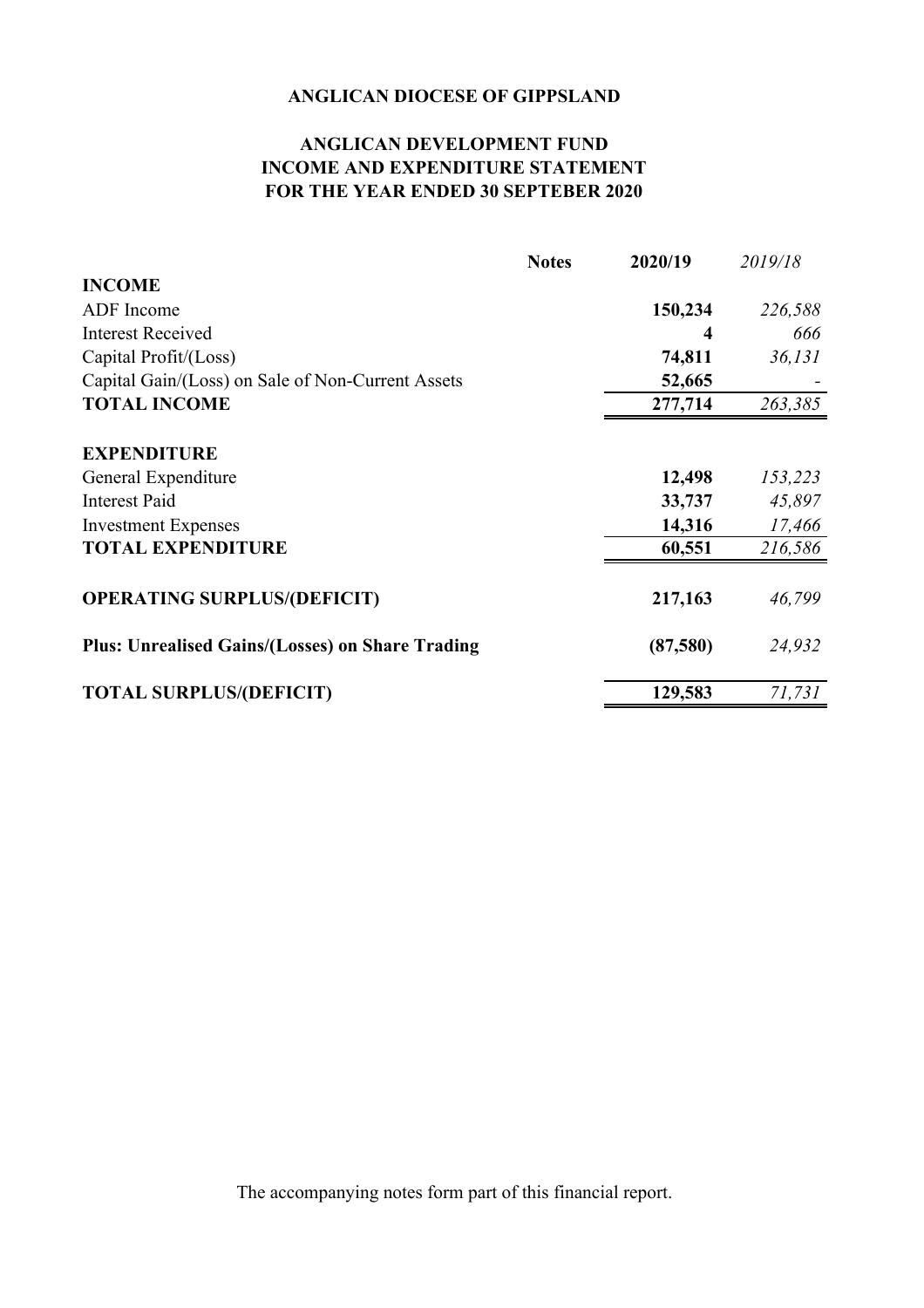### **ANGLICAN DEVELOPMENT FUND BALANCE SHEET FOR THE YEAR ENDED 30 SEPTEBER 2020**

|                                                | <b>Notes</b> | 2020/19   | 2019/18   |
|------------------------------------------------|--------------|-----------|-----------|
| <b>ASSETS</b>                                  |              |           |           |
| <b>Bank Account</b>                            |              | 23,793    | 9,694     |
| Maryvale Land                                  |              |           | 200,000   |
| <b>Sundry Debtors</b>                          |              | 285,681   | 37,794    |
| Loans to Parishes                              |              | 1,253,027 | 1,276,434 |
| Investments                                    |              | 1,750,435 | 1,679,366 |
| <b>ANZ Online Saver Account</b>                |              | 515,000   | 70,000    |
| Macquarie Cash Account                         |              | 13,171    | 200,263   |
| Macquarie Debtor                               |              | 4,070     | 2,051     |
| Adelaide Funds Float                           |              | 142,169   | 94,332    |
| <b>Adelaide Funds Secuirty Deposit</b>         |              | 5,284     | 5,240     |
| <b>TOTAL ASSETS</b>                            |              | 3,992,630 | 3,575,174 |
|                                                |              |           |           |
| <b>LIABILITIES</b>                             |              |           |           |
| <b>Accrued Expenses</b>                        |              | 1,435     | 1,387     |
| Deposits with the Fund                         |              | 2,394,551 | 2,131,726 |
| Provision for Promotion                        |              |           | 40,427    |
| Capital Account                                |              | 133,819   | 133,819   |
| <b>GCEF</b> Capital                            |              | 7,173     | 7,173     |
| <b>GST</b> Payable                             |              | 25,000    |           |
| <b>Sundry Creditor</b>                         |              | 144,995   | 144,995   |
| <b>TOTAL LIABILITIES</b>                       |              | 2,706,973 | 2,459,527 |
|                                                |              |           |           |
| <b>NET ASSETS</b>                              |              | 1,285,657 | 1,115,647 |
|                                                |              |           |           |
| <b>EQUITY</b>                                  |              |           |           |
| <b>Accumulated Surplus</b>                     |              | 1,223,507 | 1,053,497 |
| <b>Asset Revaluation Reserve</b>               |              | 62,150    | 62,150    |
| <b>TOTAL EQUITY</b>                            |              | 1,285,657 | 1,115,647 |
|                                                |              |           |           |
| <b>NOTE 1. Franking Credit Refunds</b>         |              |           |           |
| Franking Credit refunds included in ADF Income |              | 7,705     | 34,449    |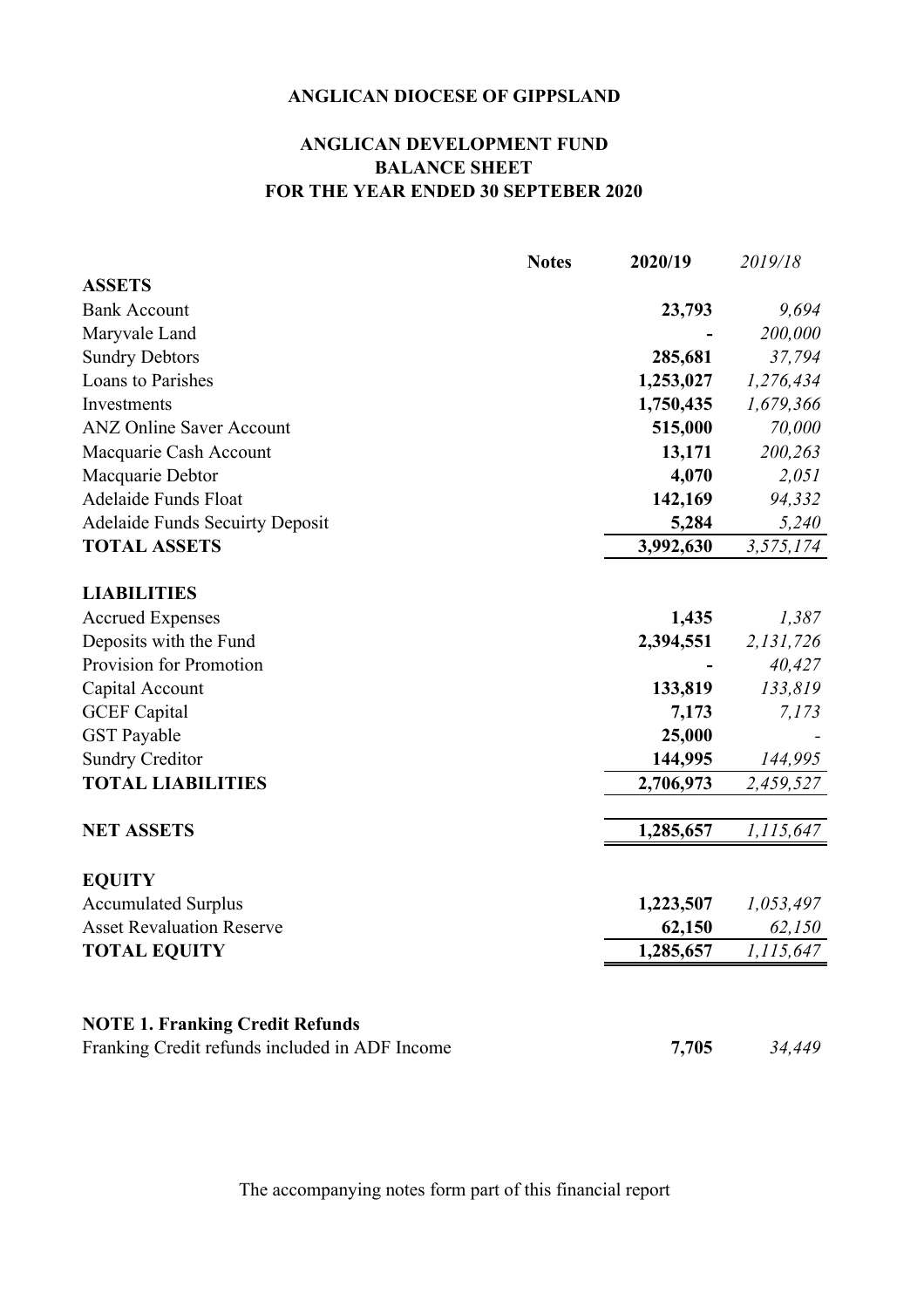### **THE ABBEY INCOME AND EXPENDITURE STATEMENT FOR THE YEAR ENDED 30 SEPTEBER 2020**

|                                | <b>Notes</b> | 2020/19 | 2019/18 |
|--------------------------------|--------------|---------|---------|
| <b>INCOME</b>                  |              |         |         |
| 37 Fourth Street Raymond       |              |         | 3,155   |
| Abbey - Donations              |              | 6,089   | 18,421  |
| Accommodation                  |              | 51,477  | 70,300  |
| Accommodation - Deposit        |              |         | 4,957   |
| Allowances                     |              | 3,434   |         |
| Catering                       |              |         | 5,175   |
| <b>Gift Fund Allocation</b>    |              | 21,306  | 2,000   |
| <b>General Fund Allocation</b> |              |         | 600     |
| JobKeeper Payments             |              | 30,618  |         |
| Grants                         |              | 30,880  | 5,848   |
| Programmes                     |              | 3,545   | 8,200   |
| Sundry Income                  |              | 2,077   | 4,173   |
| Use of Facilities (Kitchen)    |              |         | 29,330  |
| <b>TOTAL INCOME</b>            |              | 149,426 | 152,159 |
| <b>EXPENDITURE</b>             |              |         |         |
| 37 Fourth Street Raymond       |              |         | 9,225   |
| ADF Gippsland Loan             |              |         | 2,265   |
| <b>Administration Costs</b>    |              | 1,614   | 12,515  |
| Catering                       |              | 3,542   | 7,820   |
| <b>Cleaning Materials</b>      |              | 436     | 827     |
| Contractors - Cleaning         |              | 7,588   | 13,070  |
| Contractors - Other            |              |         | 3,803   |
| <b>Equipment Purchase</b>      |              |         | 38      |
| Fundraising & Marketing        |              | 4,060   |         |
| Grounds Maintenance            |              | 800     | 6,454   |
| Insurance - Buildings etc      |              | 9,029   |         |
| <b>Interest Expenses</b>       |              | 2,105   |         |
| Light, Power & Gas             |              | 8,140   | 9,227   |
| Rates                          |              | 3,469   | 3,882   |
| Remun - Admin Staff            |              | 73,996  | 56,394  |
| Remun Staff - Superannuation   |              | 9,346   | 8,366   |
| Repairs & Maintenance          |              | 3,644   | 576     |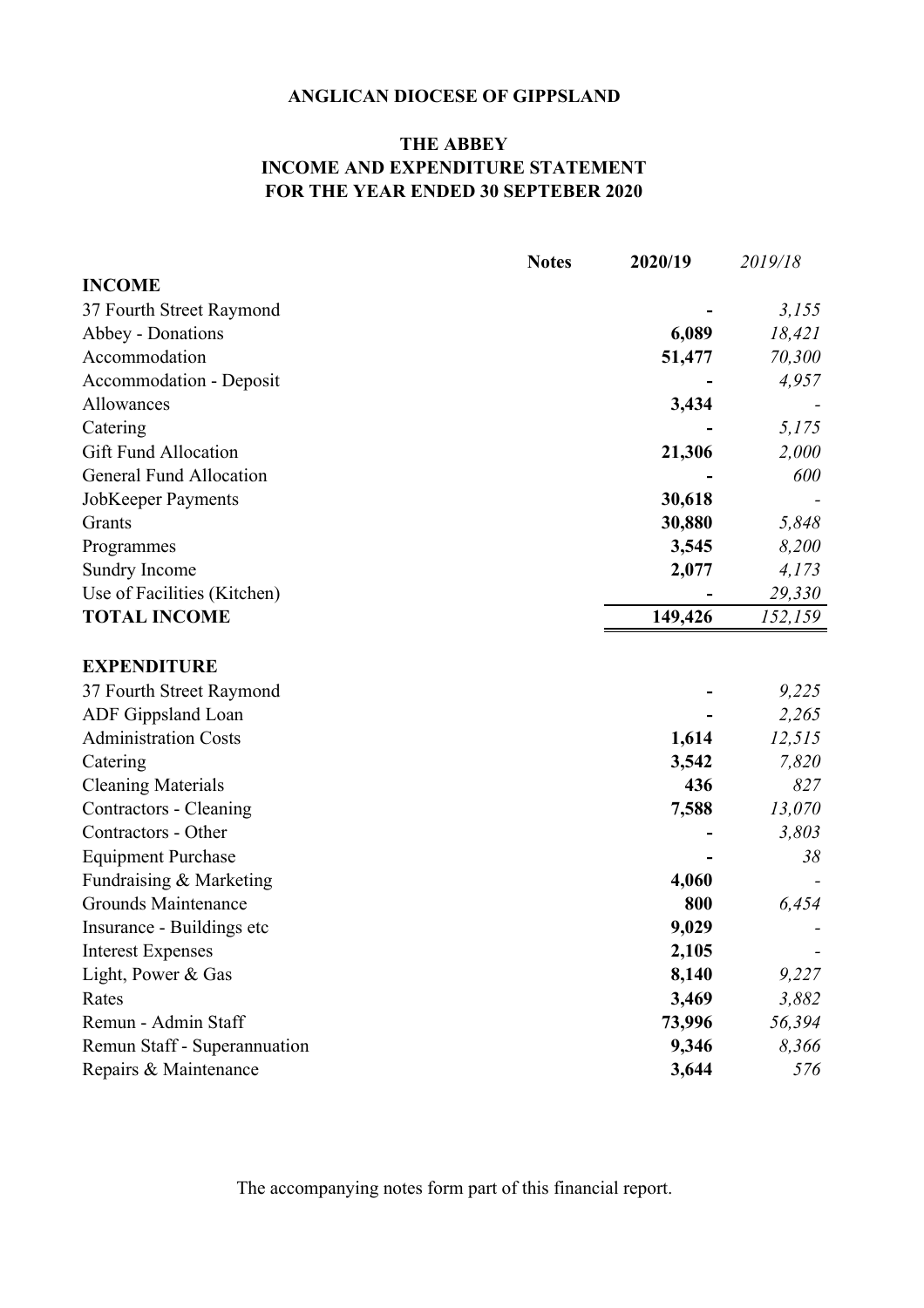### **THE ABBEY INCOME AND EXPENDITURE STATEMENT FOR THE YEAR ENDED 30 SEPTEBER 2020**

|                                          | <b>Notes</b> | 2020/19 | 2019/18 |
|------------------------------------------|--------------|---------|---------|
| Siteminder, Commission & Costs           |              |         | 7,198   |
| <b>Sundry Expense</b>                    |              | 357     | 2,942   |
| Telephone & Internet                     |              | 1,152   |         |
| <b>TOTAL OPERATING EXPENDITURE</b>       |              | 129,278 | 144,602 |
| <b>TOTAL OPERATING SURPLUS/(DEFICIT)</b> |              | 20,148  | 7,557   |
| Development Costs                        |              | 19,369  | 5,696   |
| <b>TOTAL SURPLUS/(DEFICIT)</b>           |              | 779     | 1,861   |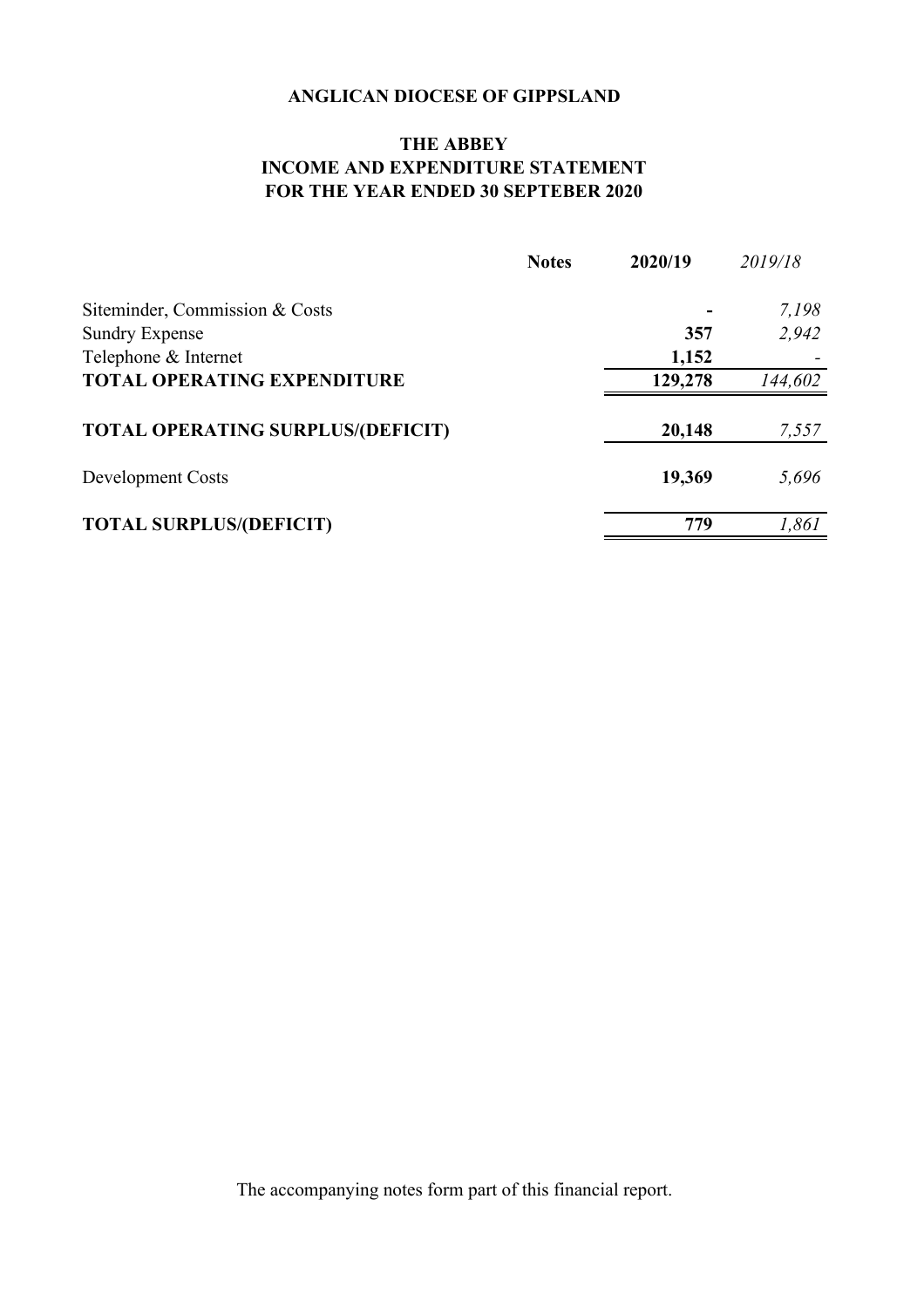### **THE ABBEY BALANCE SHEET FOR THE YEAR ENDED 30 SEPTEBER 2020**

|                                  | <b>Notes</b> | 2020/19   | 2019/18   |
|----------------------------------|--------------|-----------|-----------|
| <b>ASSETS</b>                    |              |           |           |
| Bendigo Bank Account             |              | 9,663     | 3,270     |
| <b>ANZ Bank Account</b>          |              | 1         |           |
| Bendigo Bank Holding Account     |              | 18,019    |           |
| Bendigo Bank Corporate Debt Card |              | 300       |           |
| <b>Debtors</b>                   |              | 10,000    | 15,017    |
| Land and Buildings               |              | 3,620,000 | 1,400,000 |
| <b>TOTAL ASSETS</b>              |              | 3,657,983 | 1,418,287 |
|                                  |              |           |           |
| <b>LIABILITIES</b>               |              |           |           |
| ADF Loan                         |              | 33,926    | 36,658    |
| Grants Received in Advance       |              | 18,019    |           |
| <b>GST</b> Payable               |              | (224)     | (4, 135)  |
| <b>Marketing Reserve</b>         |              |           | 332       |
| <b>TOTAL LIABILITIES</b>         |              | 51,721    | 32,855    |
|                                  |              |           |           |
| <b>NET ASSETS</b>                |              | 3,606,262 | 1,385,432 |
|                                  |              |           |           |
| <b>EQUITY</b>                    |              |           |           |
| <b>Asset Revaluation Reserve</b> |              | 3,397,125 | 1,177,125 |
| Capital Account                  |              | 227,209   | 227,158   |
| Accumulated Surplus/(Deficit)    |              | (18,072)  | (18, 851) |
| <b>TOTAL EQUITY</b>              |              | 3,606,262 | 1,385,432 |
|                                  |              |           |           |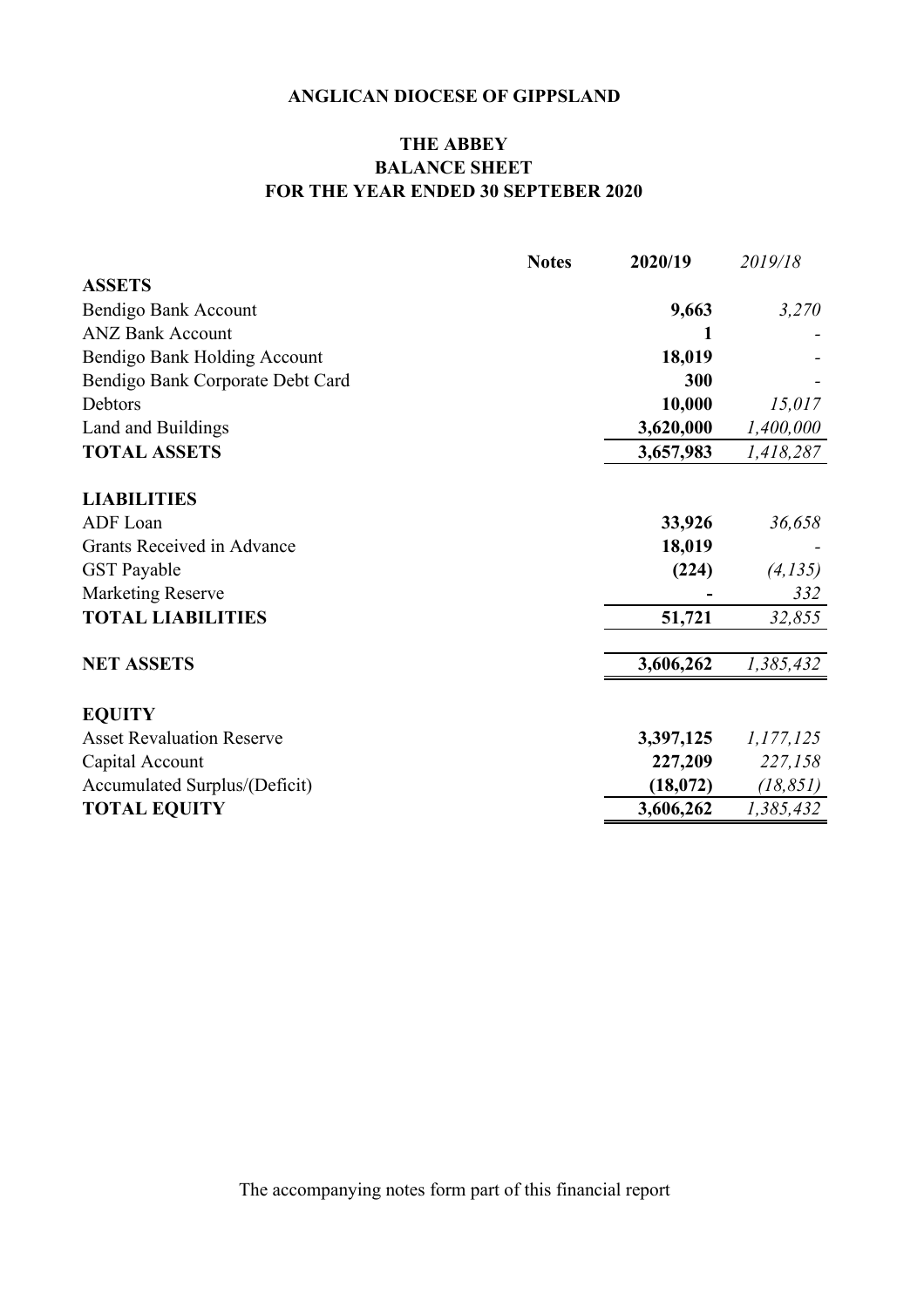### **CHURCH BOOK ROOM INCOME AND EXPENDITURE STATEMENT FOR THE YEAR ENDED 30 SEPTEBER 2020**

|                                    | <b>Notes</b> | 2020/19 | 2019/18 |
|------------------------------------|--------------|---------|---------|
| <b>INCOME</b>                      |              |         |         |
| <b>Sales</b>                       |              | 6,994   | 10,600  |
| <b>TOTAL INCOME</b>                |              | 6,994   | 10,600  |
| <b>COST OF GOODS SOLD</b>          |              |         |         |
| Purchases                          |              | 5,081   | 9,587   |
| <b>Stock Adjustments</b>           |              | (196)   | (515)   |
| <b>TOTAL COST OF GOODS SOLD</b>    |              | 4,885   | 9,072   |
| <b>GROSS TRADING PROFIT</b>        |              | 2,109   | 1,528   |
| <b>INDIRECT EXPENDITURE</b>        |              |         |         |
| <b>Sundry Expenses</b>             |              | 2,273   | 2,017   |
| Postage                            |              | 174     | 235     |
| <b>TOTAL EXPENDITURE</b>           |              | 2,447   | 2,252   |
| <b>OPERATING SURPLUS/(DEFICIT)</b> |              | (338)   | (724)   |
| <b>OTHER INCOME</b>                |              |         |         |
| Other Income                       |              | 1,796   | 42      |
| <b>TOTAL OTHER INCOME</b>          |              | 1,796   | 42      |
| <b>TOTAL SURPLUS/(DEFICIT)</b>     |              | 1,458   | (682)   |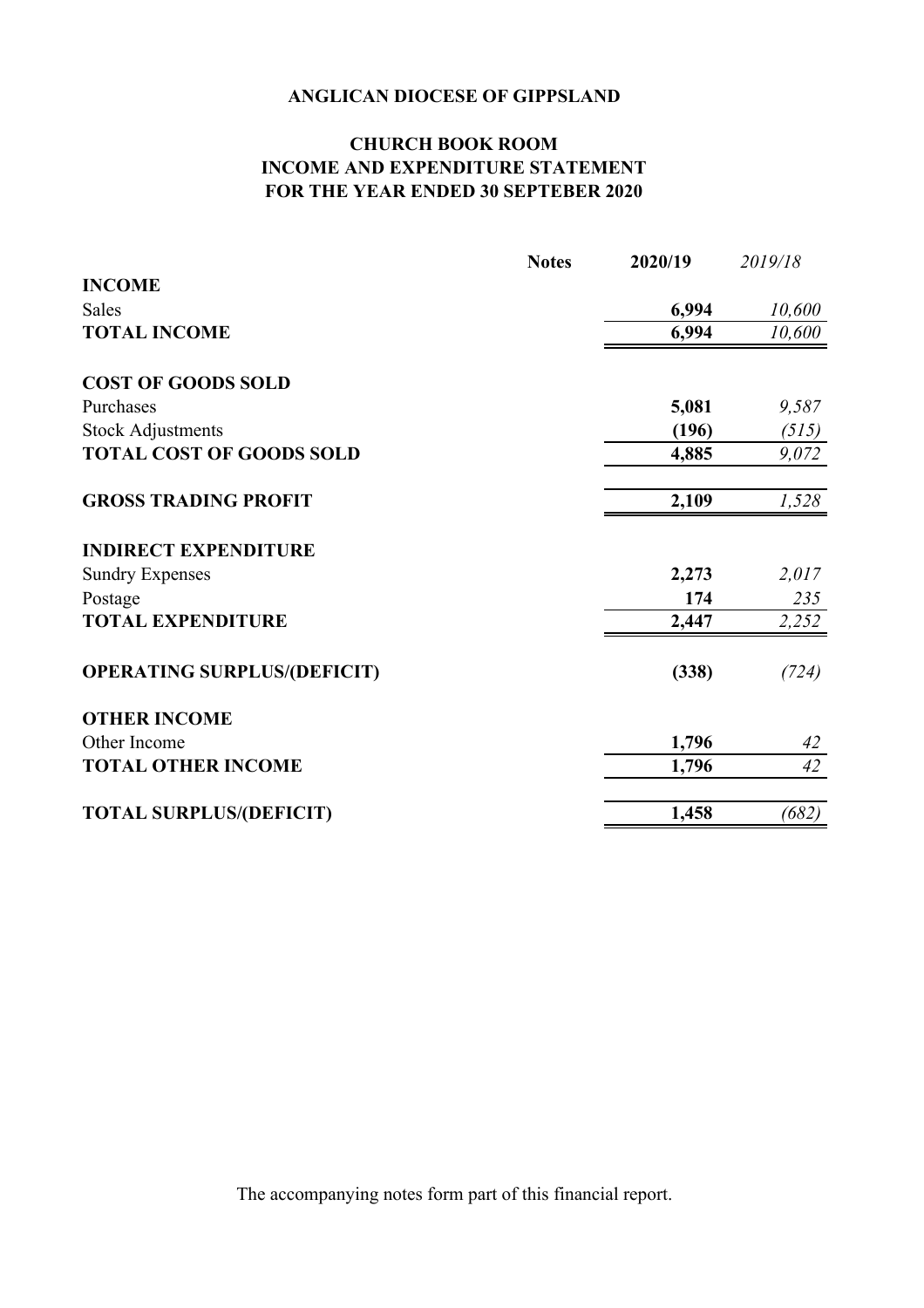### **CHURCH BOOK ROOM BALANCE SHEET FOR THE YEAR ENDED 30 SEPTEBER 2020**

|                                 | <b>Notes</b> | 2020/19 | 2019/18 |
|---------------------------------|--------------|---------|---------|
| <b>ASSETS</b>                   |              |         |         |
| <b>Bank Account</b>             |              | 481     | 394     |
| <b>ADF</b> Investment           |              | 31,793  | 30,000  |
| <b>ANZ Online Saver Account</b> |              | 3,200   | 3,000   |
| Stock on Hand                   |              | 2,731   | 3,006   |
| Cash on Hand                    |              | 150     | 150     |
| Debtors                         |              | 29      | 249     |
| <b>TOTAL ASSETS</b>             |              | 38,384  | 36,799  |
| <b>LIABILITIES</b>              |              |         |         |
| <b>GST</b> Payable              |              | 677     | 550     |
| Capital Account                 |              | 19,205  | 19,205  |
| <b>TOTAL LIABILITIES</b>        |              | 19,882  | 19,755  |
| <b>NET ASSETS</b>               |              | 18,502  | 17,044  |
|                                 |              |         |         |
| <b>EQUITY</b>                   |              |         |         |
| <b>Retained Earnings</b>        |              | 18,502  | 17,044  |
| <b>TOTAL EQUITY</b>             |              | 18,502  | 17,044  |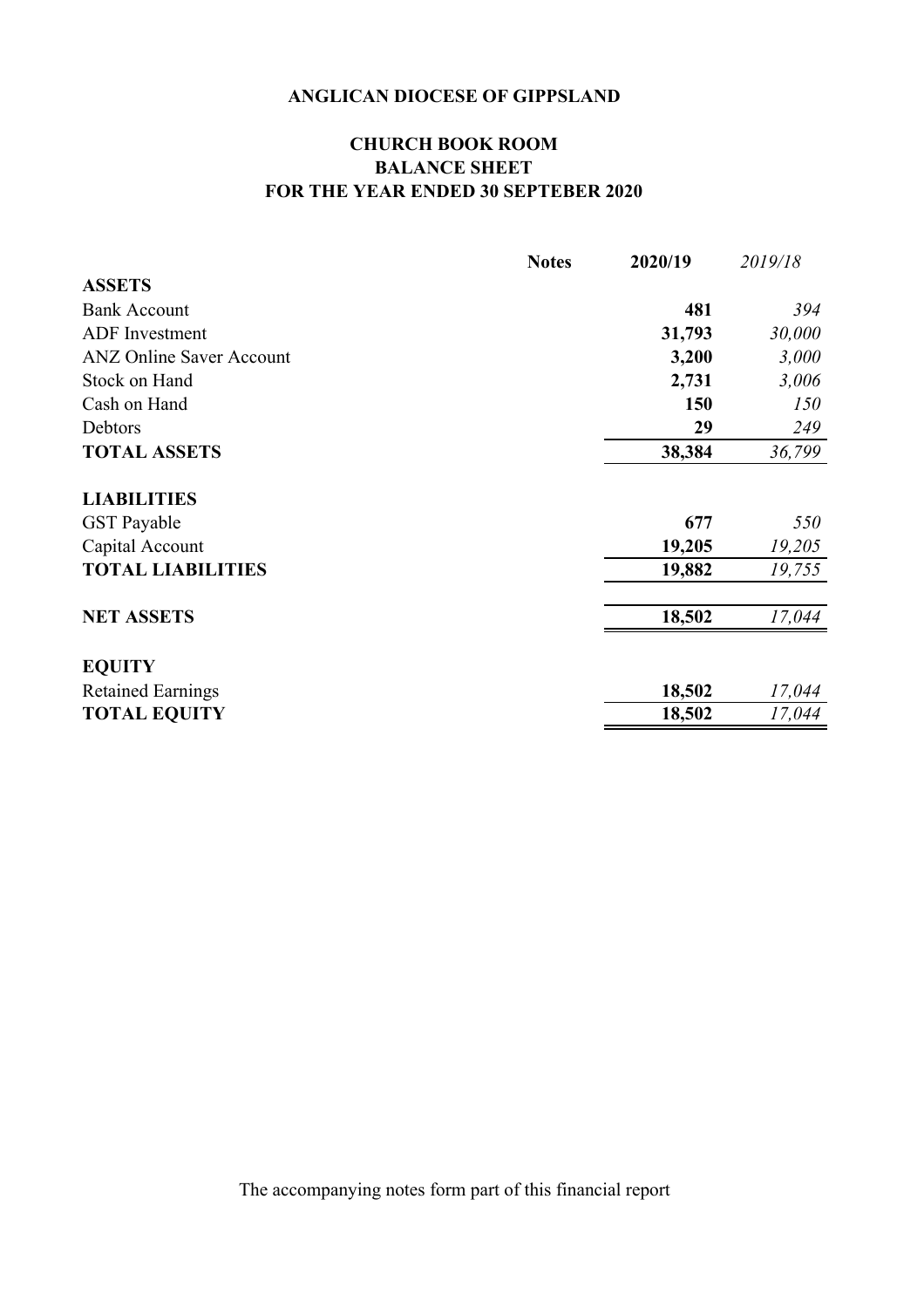### **GIPPSLAND ANGLICAN RETIREMENT LIVING INCOME AND EXPENDITURE STATEMENT FOR THE YEAR ENDED 30 SEPTEBER 2020**

|                                                     | <b>Notes</b> | 2020/19 | 2019/18 |
|-----------------------------------------------------|--------------|---------|---------|
| <b>INCOME</b>                                       |              |         |         |
| ILU Expenses - Recoverable                          |              | 220     |         |
| Interest                                            |              | 4,261   |         |
| Maintenance Charges                                 |              | 116,307 |         |
| Rental Income                                       |              | 49,440  |         |
| <b>Trust Donations</b>                              |              | 2,400   |         |
| <b>TOTAL INCOME</b>                                 |              | 172,628 |         |
| <b>EXPENDITURE</b>                                  |              |         |         |
| Advertising & Promotion                             |              | 1,764   |         |
|                                                     |              | 1,914   |         |
| <b>Agent Management Fees</b><br><b>Bank Charges</b> |              | 446     |         |
| Cleaning                                            |              | 674     |         |
| <b>Computer Expenses</b>                            |              | 1,597   |         |
| Health, Fire & Safety                               |              | 584     |         |
| Insurance                                           |              | 8,932   |         |
| <b>Legal Fees</b>                                   |              | 14,688  |         |
| Light, Power & Gas                                  |              | 1,826   |         |
| Motor Vehicle Expenses                              |              | 270     |         |
| Printing & Stationery                               |              | 262     |         |
| Rates                                               |              | 18,669  |         |
| Repairs & Maintenance                               |              | 45,060  |         |
| <b>Residents Welfare</b>                            |              | 481     |         |
| Salaries & Wages                                    |              | 41,801  |         |
| Superannuation                                      |              | 3,961   |         |
| Security                                            |              | 110     |         |
| <b>Small Plant and Equipment</b>                    |              | 235     |         |
| Telephone                                           |              | 1,264   |         |
| <b>Waste Disposal</b>                               |              | 3,704   |         |
| <b>TOTAL EXPENDITURE</b>                            |              | 148,242 |         |
|                                                     |              |         |         |
| <b>NET SURPLUS/(DEFICIT)</b>                        |              | 24,386  |         |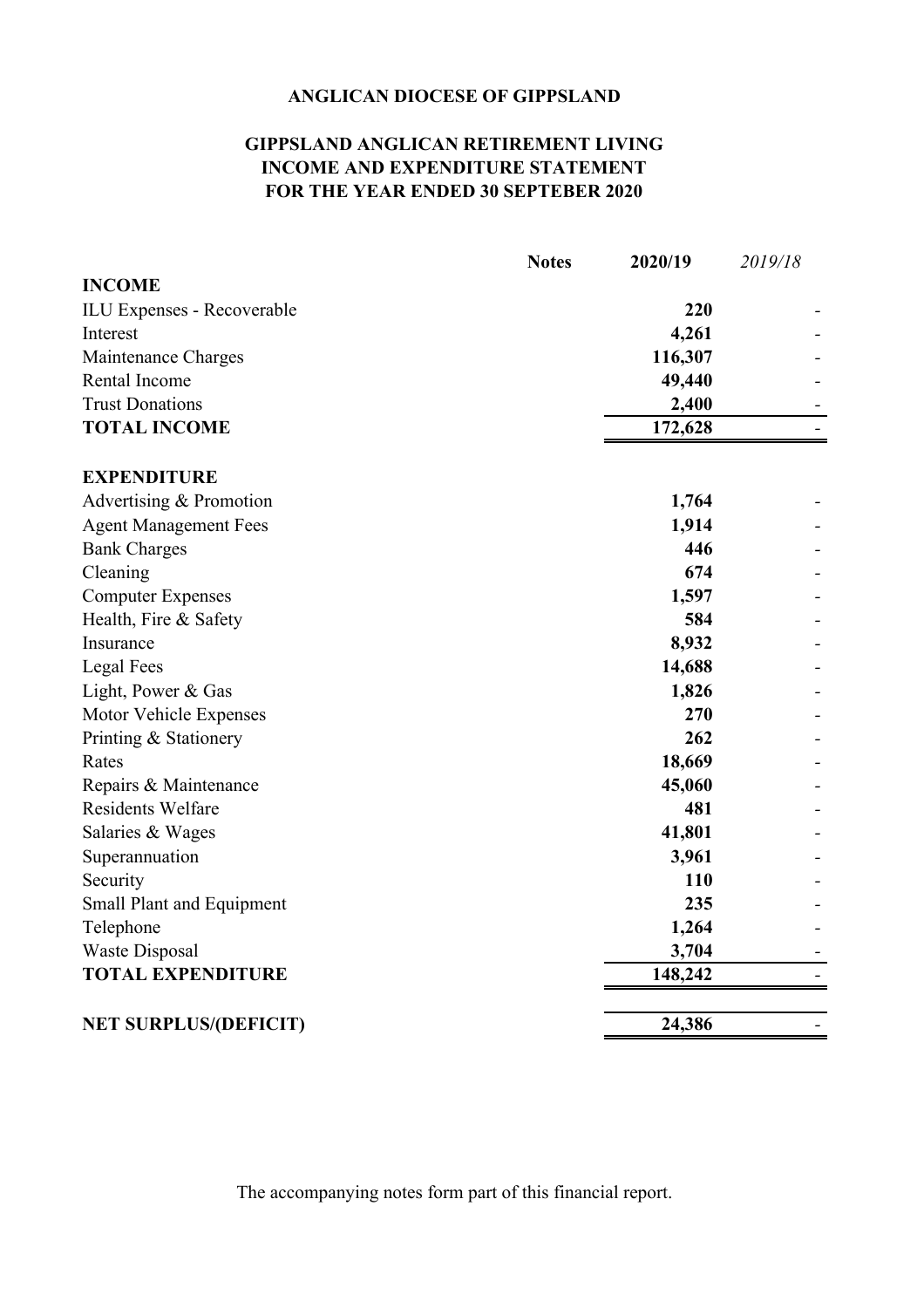### **BALANCE SHEET FOR THE YEAR ENDED 30 SEPTEBER 2020 GIPPSLAND ANGLICAN RETIREMENT LIVING**

|                                    | <b>Notes</b>   | 2020/19       | 2019/18 |
|------------------------------------|----------------|---------------|---------|
| <b>ASSETS</b>                      |                |               |         |
| <b>Bank Account</b>                | 1              | 939,155       |         |
| Receivables                        |                | 15,592        |         |
| Property, Plant & Equipment        | $\overline{2}$ | 366,914       |         |
| Inventory on Hand                  |                | 603           |         |
| Residential Tenancy Bond Authority |                | 11,297        |         |
| <b>TOTAL ASSETS</b>                |                | 1,333,561     |         |
| <b>LIABILITIES</b>                 |                |               |         |
| Creditors                          | 3              | 110,498       |         |
| Revenue Received in Advance        |                | 9,543         |         |
| <b>Accrued Expenses</b>            |                | 15,965        |         |
| Ingoing Contribution Liability     |                | 4,387,184     |         |
| <b>TOTAL LIABILITIES</b>           |                | 4,523,190     |         |
| <b>NET ASSETS</b>                  |                | (3, 189, 629) |         |
| <b>EQUITY</b>                      |                |               |         |
| <b>Asset Revaluation Reserve</b>   | 4              | (3, 148, 208) |         |
| Accumulated Surplus/(Deficit)      |                | (41, 421)     |         |
| <b>TOTAL EQUITY</b>                |                | (3,189,629)   |         |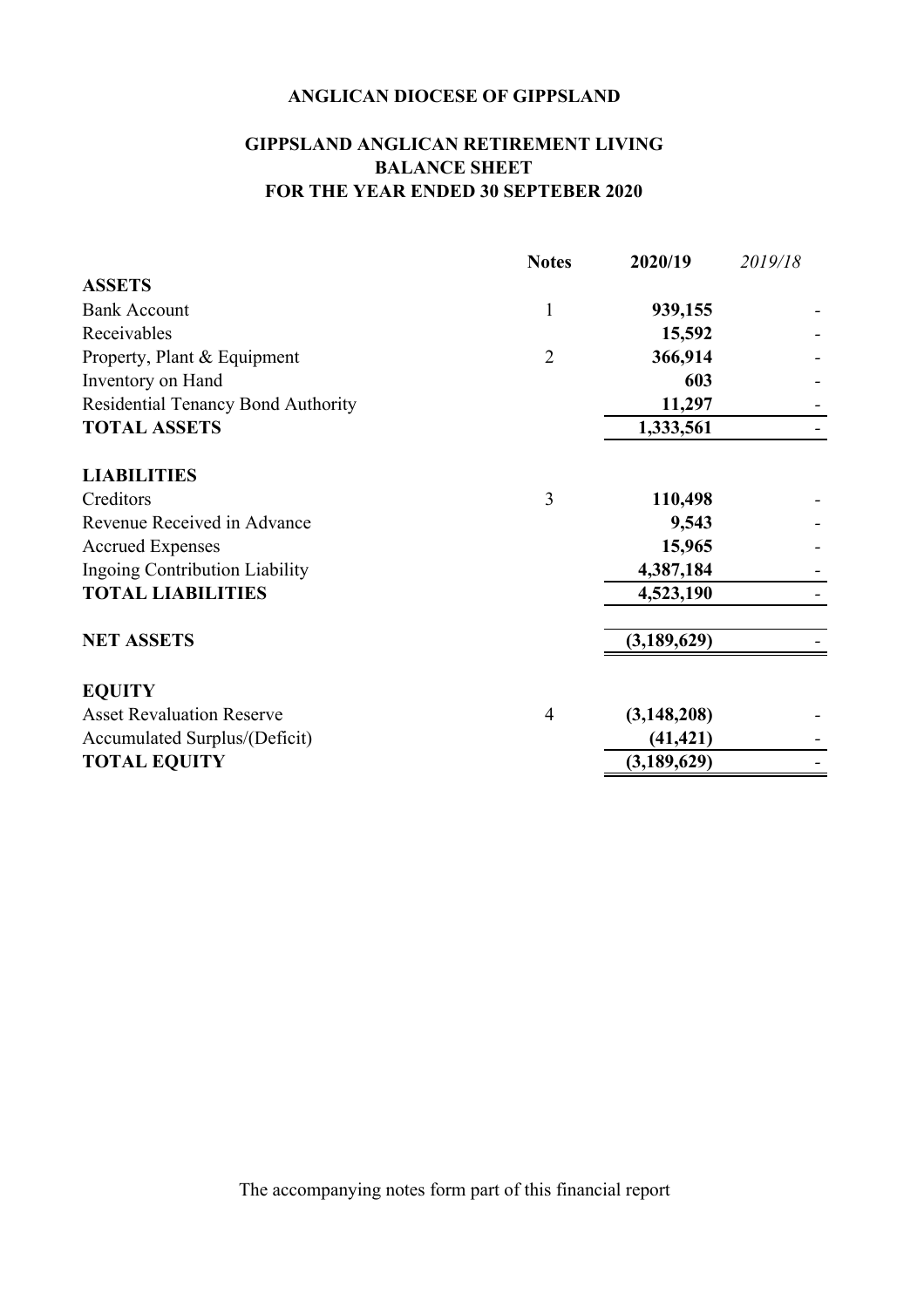### **GIPPSLAND ANGLICAN RETIREMENT LIVING NOTES TO AND FORMING PART OF THE ACCOUNTS**

|                                                | <b>Notes</b> | 2020/19   | 2019/18 |
|------------------------------------------------|--------------|-----------|---------|
| <b>NOTE 1. Bank Accounts</b>                   |              |           |         |
| <b>ANZ Operating Account</b>                   |              | 24,308    |         |
| <b>ANZ Debit Account</b>                       |              | 537       |         |
| <b>Trust Corporation</b>                       |              | 912,249   |         |
| <b>Trust Corporation - Donations</b>           |              | 2,011     |         |
| Cash on Hand                                   |              | 50        |         |
|                                                |              | 939,155   |         |
| <b>NOTE 2. Property, Plant &amp; Equipment</b> |              |           |         |
| Leasehold Improvements                         |              | 366,206   |         |
| Accumulated depreciation                       |              | (33,963)  |         |
|                                                |              | 332,243   |         |
|                                                |              |           |         |
| Plant & Equipment                              |              | 56,401    |         |
| Accumulated depreciation                       |              | (26, 030) |         |
|                                                |              | 30,371    |         |
| Furniture & Fittings                           |              | 4,441     |         |
| Accumulated depreciation                       |              | (1, 402)  |         |
|                                                |              | 3,039     |         |
| <b>Motor Vehicles</b>                          |              | 3,969     |         |
| Accumulated depreciation                       |              | (2,708)   |         |
|                                                |              | 1,261     |         |
|                                                |              |           |         |
| Total Property, Plant & Equipment              |              | 366,914   |         |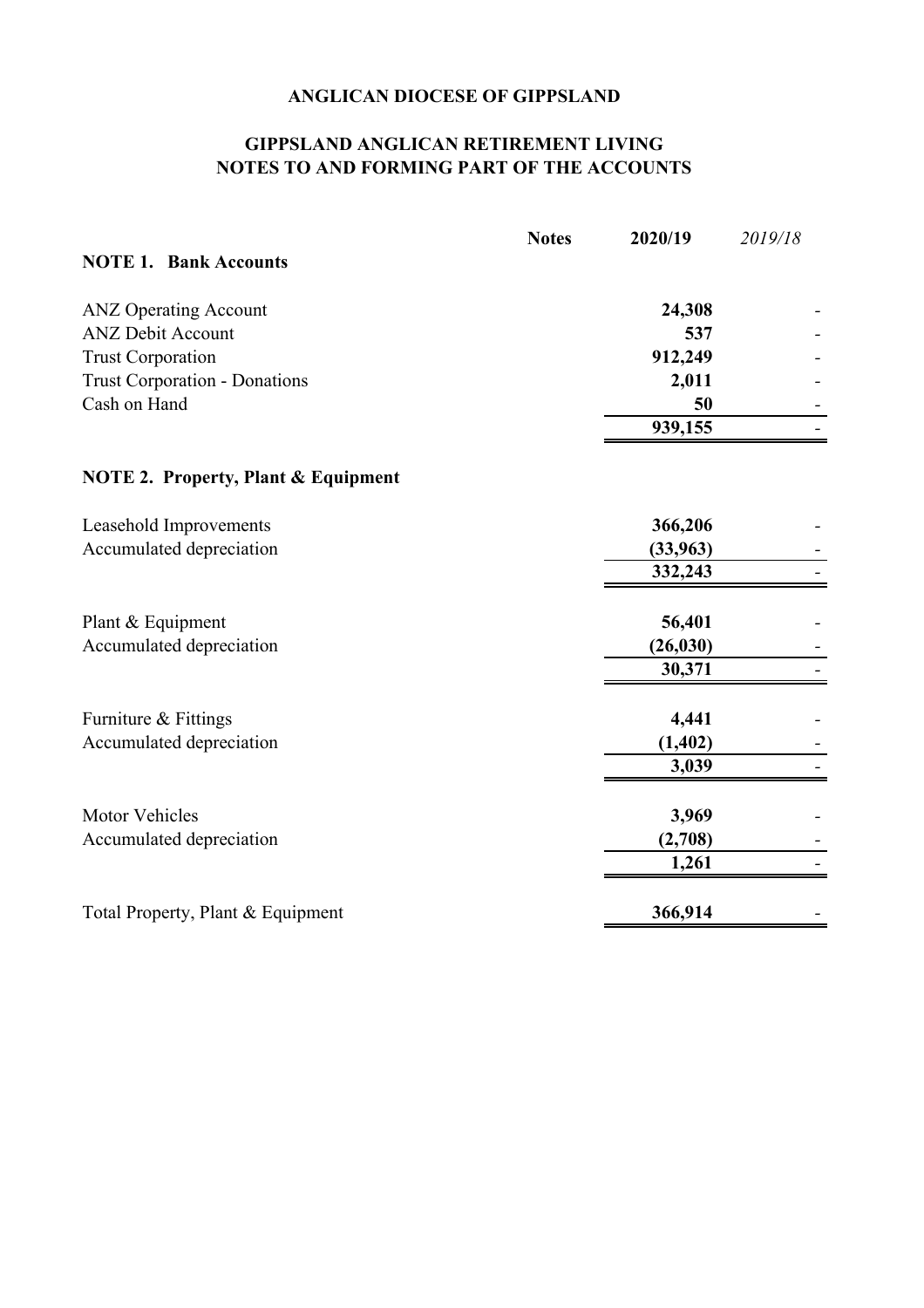#### **GIPPSLAND ANGLICAN RETIREMENT LIVING NOTES TO AND FORMING PART OF THE ACCOUNTS**

|                                           | <b>Notes</b> | 2020/19       | 2019/18 |  |
|-------------------------------------------|--------------|---------------|---------|--|
| <b>NOTE 3. Creditors &amp; Borrowings</b> |              |               |         |  |
| <b>Annual Leave Entitlements</b>          |              | 27,124        |         |  |
| <b>Chattel Mortgage</b>                   |              | 5,717         |         |  |
| <b>Conversion Clearing Account</b>        |              | (256)         |         |  |
| GST, PAYG & FBT Liabilities               |              | 18,938        |         |  |
| Long Service Leave Entitlements           |              | 22,499        |         |  |
| RTBA - Rental Bonds                       |              | 13,537        |         |  |
| Superannuation Payable                    |              | 26,274        |         |  |
| Salary Sacrifice Clearing Account         |              | 9,531         |         |  |
| Wages Payable                             |              | (12, 866)     |         |  |
|                                           |              | 110,498       |         |  |
| <b>NOTE 4. Asset Revaluation Reserve</b>  |              |               |         |  |
| <b>Asset Revaluation Reserve</b>          |              | (3, 148, 208) |         |  |
| <b>Asset Revaluation Reserve 2019/20</b>  |              |               |         |  |

**(3,148,208)** *-*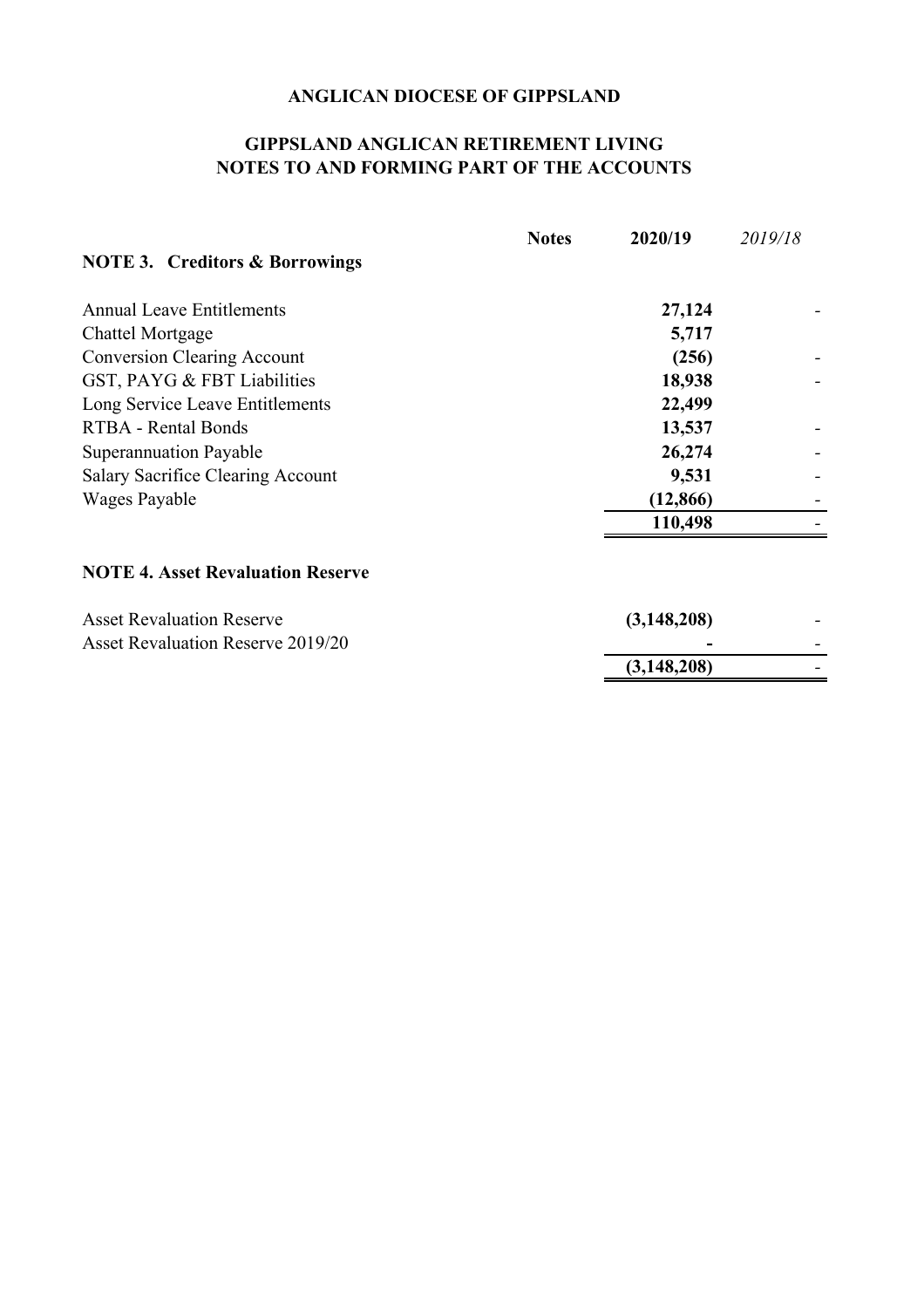### **ADMINISTRATION INCOME AND EXPENDITURE STATEMENT FOR THE YEAR ENDED 30 SEPTEBER 2020**

|                                  | <b>Notes</b> | 2020/19 | 2019/18 |
|----------------------------------|--------------|---------|---------|
| <b>INCOME</b>                    |              |         |         |
| <b>Bank Interest</b>             |              | 37      |         |
| <b>General Allocation</b>        |              | 13,000  |         |
| Professional Standards           |              | 164,640 |         |
| Redress                          |              | 7,621   |         |
| Sundry Income                    |              | 256     |         |
| WorkCover                        |              | 22,000  |         |
| <b>TOTAL INCOME</b>              |              | 207,554 |         |
| <b>EXPENDITURE</b>               |              |         |         |
| <b>Administration Assistance</b> |              | 2,600   |         |
| Assessments                      |              | 180     |         |
| Clearance Officer                |              | 20,209  |         |
| <b>Consultant Fees</b>           |              | 72,631  |         |
| <b>Counselling Costs</b>         |              | 11,249  |         |
| Investigations                   |              | 21,273  |         |
| Legal Expenses                   |              | 7,900   |         |
| Office Supplies                  |              | 552     |         |
| Pastoral Supervision             |              | 500     |         |
| Postage                          |              | 142     |         |
| Redress Expenses                 |              | 19,873  |         |
| Safe Ministry                    |              | 20,174  |         |
| <b>Service Fees</b>              |              | 750     |         |
| Superannuation                   |              | 11,700  |         |
| <b>Travel Expenses</b>           |              | 1,243   |         |
| <b>TOTAL EXPENDITURE</b>         |              | 190,976 |         |
|                                  |              |         |         |
| <b>NET SURPLUS/(DEFICIT)</b>     |              | 16,578  |         |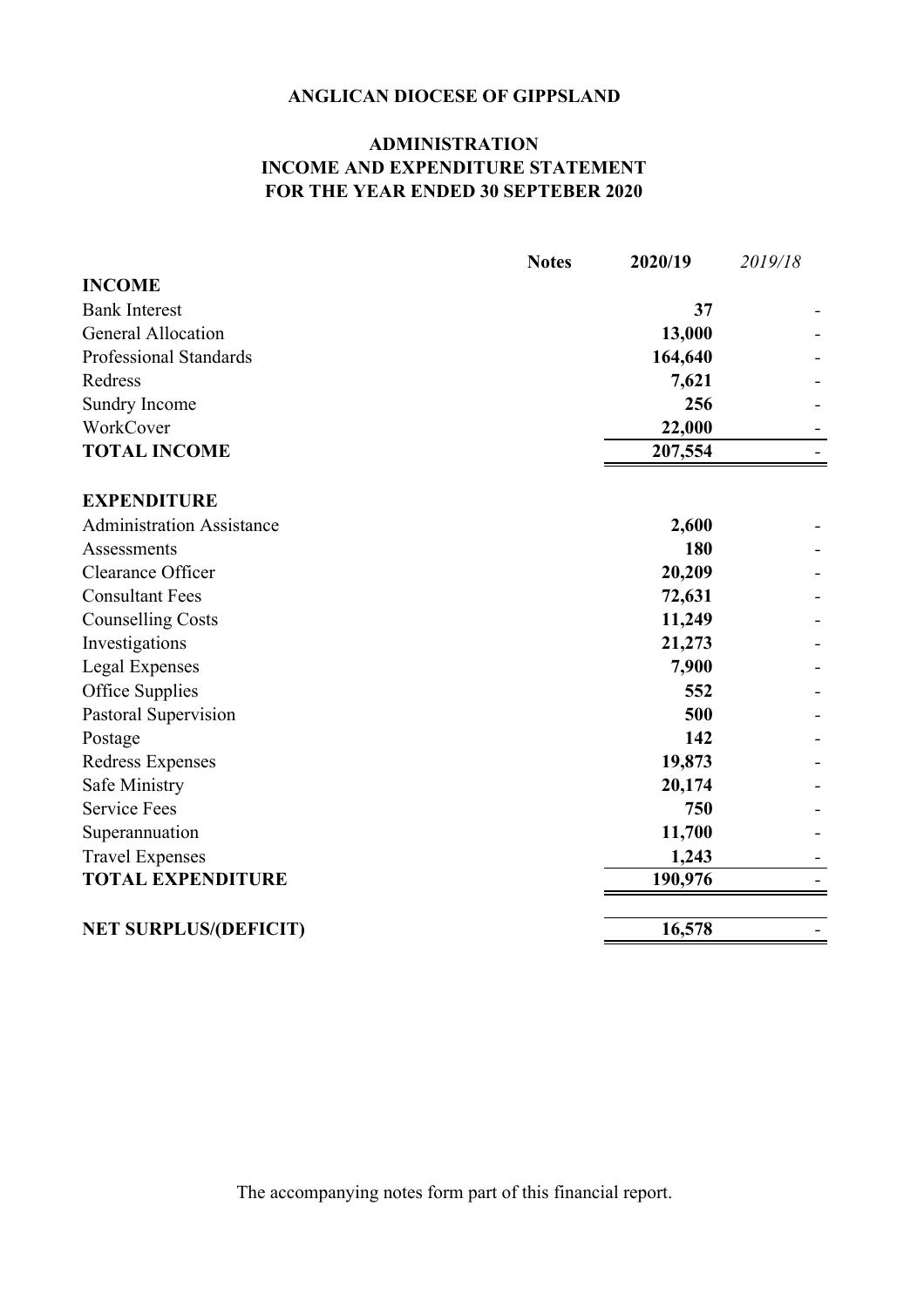### **ADMINISTRATION BALANCE SHEET FOR THE YEAR ENDED 30 SEPTEBER 2020**

|                               | <b>Notes</b> | 2020/19  | 2019/18 |
|-------------------------------|--------------|----------|---------|
| <b>ASSETS</b>                 |              |          |         |
| <b>Bank Account</b>           |              | 2,891    |         |
| <b>TOTAL ASSETS</b>           |              | 2,891    |         |
| <b>LIABILITIES</b>            |              |          |         |
| <b>GST</b> Liabilities        |              | (13,687) |         |
| <b>TOTAL LIABILITIES</b>      |              | (13,687) |         |
| <b>NET ASSETS</b>             |              | 16,578   |         |
| <b>EQUITY</b>                 |              |          |         |
| Accumulated Surplus/(Deficit) |              | 16,578   |         |
| <b>TOTAL EQUITY</b>           |              | 16,578   |         |
|                               |              |          |         |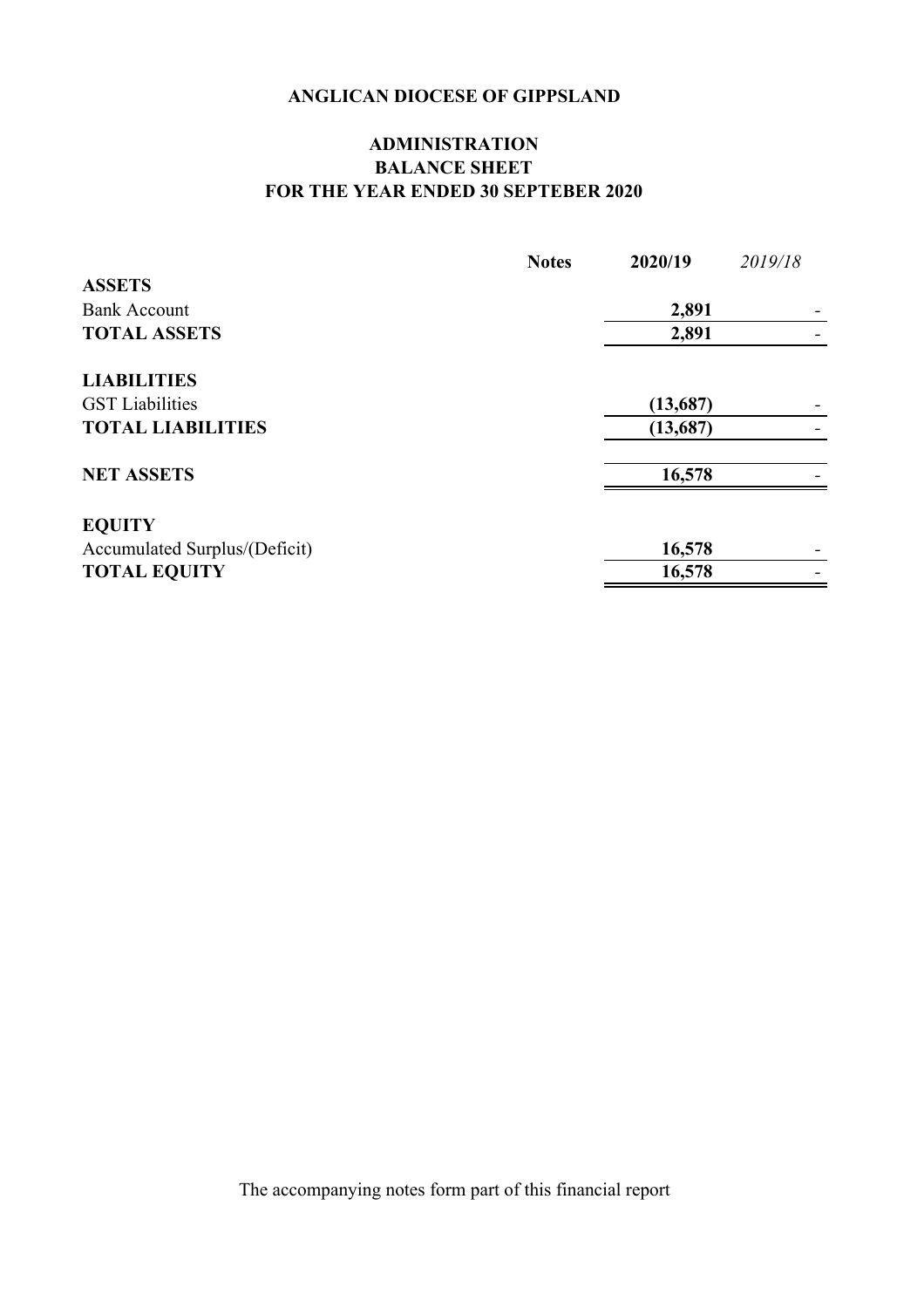### **ANGLICAN EARTHCARE GIPPSLAND INCOME AND EXPENDITURE STATEMENT FOR THE YEAR ENDED 30 SEPTEBER 2020**

|                              | <b>Notes</b> | 2020/19  | 2019/18 |
|------------------------------|--------------|----------|---------|
| <b>INCOME</b>                |              |          |         |
| <b>General Fund</b>          |              |          |         |
| <b>Bank Fees Refunded</b>    |              | 160      |         |
| Donations                    |              | 900      |         |
| <b>Interest Received</b>     |              | 97       |         |
| Membership Fees              |              | 600      |         |
| <b>Gift Fund</b>             |              | 1,757    |         |
| Chapel Project               |              | 3,180    |         |
| <b>Interest Received</b>     |              | 60       |         |
| Solar Project                |              | 7,791    |         |
| <b>West Cottage Project</b>  |              | 600      |         |
|                              |              | 11,631   |         |
| <b>TOTAL INCOME</b>          |              | 13,388   |         |
| <b>EXPENDITURE</b>           |              |          |         |
| <b>General Fund</b>          |              |          |         |
| Funds paid to The Abbey      |              | 375      |         |
| Grants paid to The Abbey     |              | 5,000    |         |
|                              |              | 5,375    |         |
| <b>Gift Fund</b>             |              |          |         |
| Funds paid to The Abbey      |              | 21,306   |         |
| Donations paid to The Abbey  |              | 2,000    |         |
|                              |              | 23,306   |         |
| <b>TOTAL EXPENDITURE</b>     |              | 28,681   |         |
| <b>NET SURPLUS/(DEFICIT)</b> |              | (15,293) |         |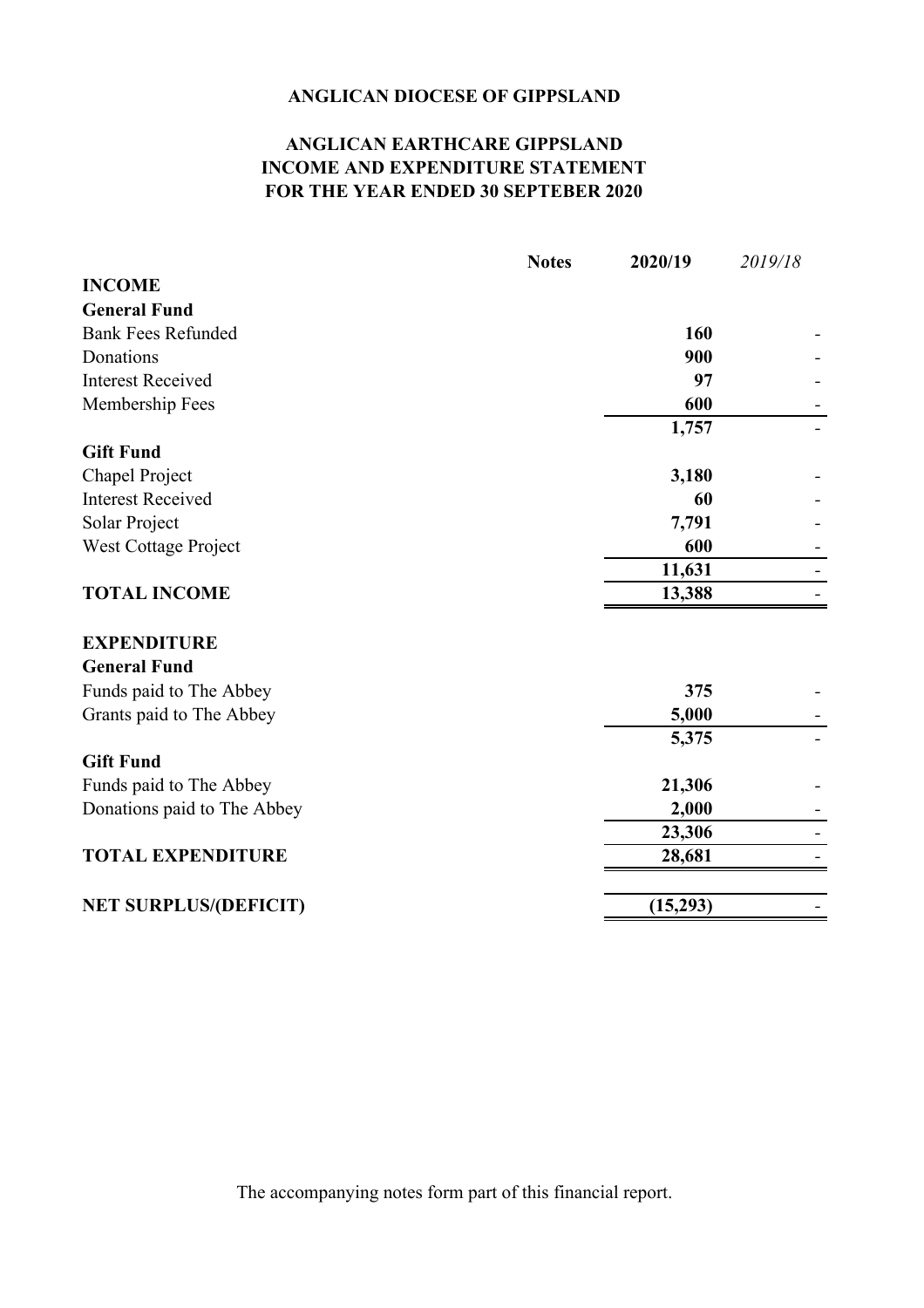### **ANGLICAN EARTHCARE GIPPSLAND BALANCE SHEET FOR THE YEAR ENDED 30 SEPTEBER 2020**

|                               | <b>Notes</b> | 2020/19 | 2019/18 |
|-------------------------------|--------------|---------|---------|
| <b>ASSETS</b>                 |              |         |         |
| General Fund                  |              | 7,557   |         |
| Gift Fund                     |              | 5,895   |         |
| <b>TOTAL ASSETS</b>           |              | 13,452  |         |
| <b>NET ASSETS</b>             |              | 13,452  |         |
| <b>EQUITY</b>                 |              |         |         |
| Accumulated Surplus/(Deficit) |              | 13,452  |         |
| <b>TOTAL EQUITY</b>           |              | 13,452  |         |